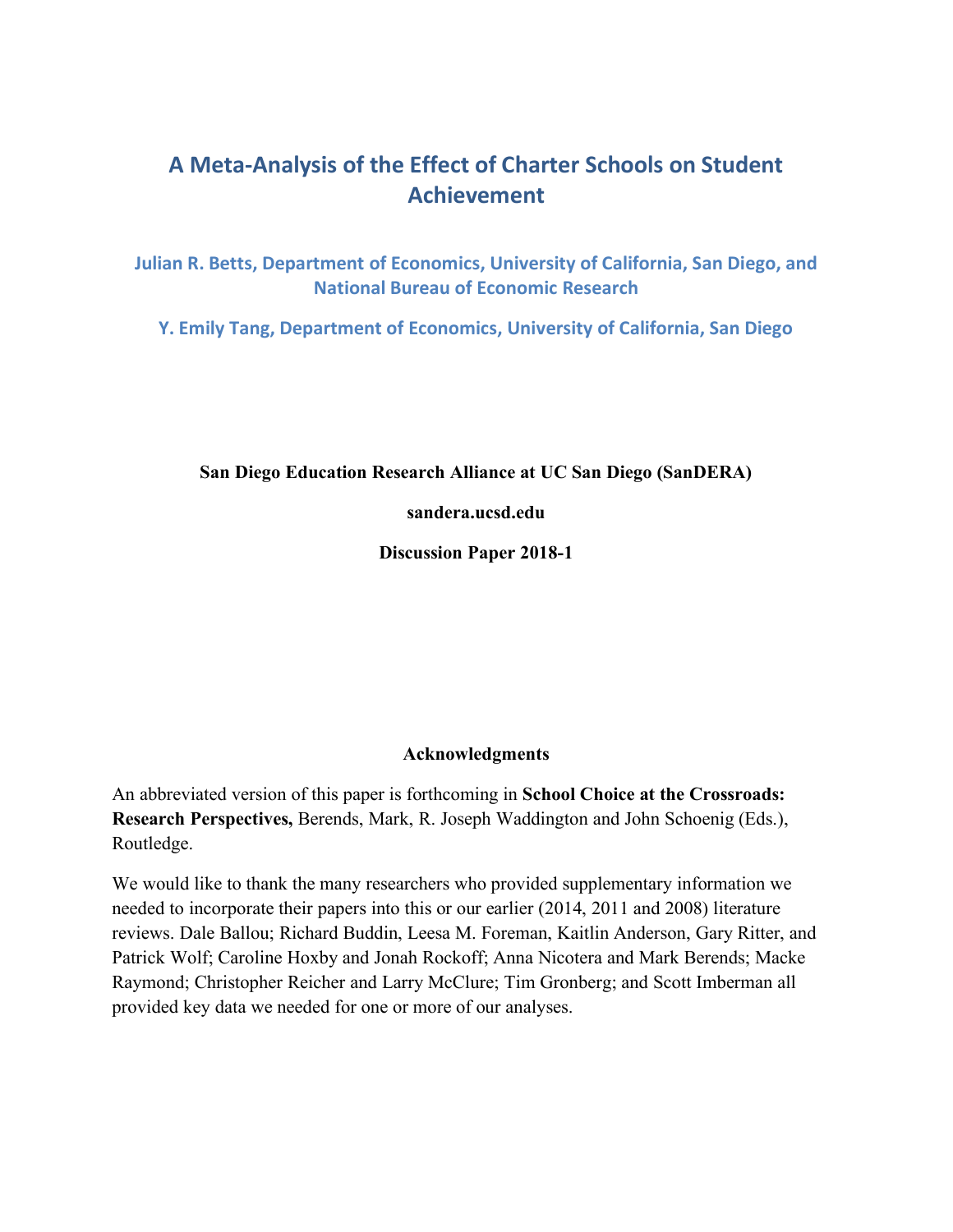#### **Abstract**

A meta-analysis is performed of the literature on charter schools and achievement, with a focus on lottery-based studies and rigorous value-added studies. On average, for the limited set of charter schools, locations, and years that have been studied to date, charter schools are producing higher achievement gains in math relative to traditional public schools in elementary and middle but not high schools. For reading achievement charter schools on average are producing higher gains in middle schools but not in elementary or high schools. For both math and reading, middle school studies tend to produce the highest effect sizes of all of the grade groupings. The literature shows a large variation in estimated charter school effects across locations, and some studies also show large variations within a given city or state. We examine some of the factors related to these differences.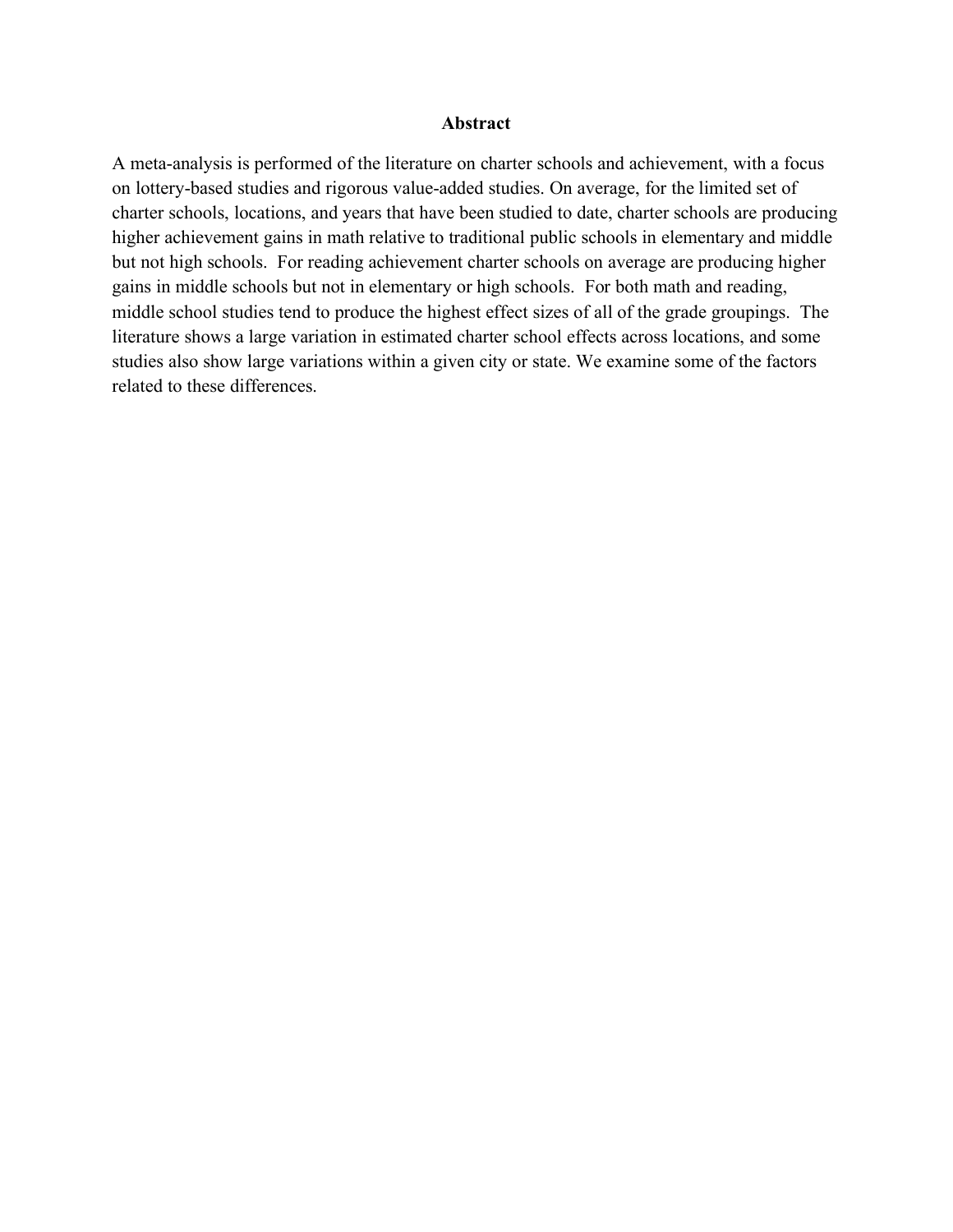#### **1. Introduction**

 $\overline{a}$ 

Charter schools are public schools which receive public funds but which receive exemptions from parts of states' education codes, ostensibly to allow them to hire teachers differently and to experiment with alternative curricula and pedagogical approaches. In return for this relative independence, charter schools face greater risk of being shut down than traditional public schools. Theoretically, every few years when a charter school must apply to the chartering authority for a renewal, that authority can turn down the renewal.

Charter schools represent one of the most important innovations in school management in the United States. The National Alliance for Public Charter Schools (2017) estimates that in the 2016-17 school year a total of 6900 charter schools, enrolling 3.1 million students, were operating in 42 states as well as the District of Columbia. This represents almost a tripling in enrollment levels over ten years.

Given that charter schools are intended to improve student learning, in this review article, we study the relation between attending a charter school and scores on state-mandated tests in mathematics and reading. The paper updates and extends prior papers we have written (Betts and Tang 2008, 2011, 2014). Our earlier studies found that results varied by subject tested and grade span, but on average achievement in math and reading of students at charter schools was typically the same or higher than that of comparison groups of students at traditional public schools. We use a method known as meta-analysis to estimate the overall relation between attending charter schools and achievement, and also, crucially, to examine the variation across studies and locations.

Following our earlier papers, we focus on charter school studies that adopt one of two methods. The first approach involves comparing students who win and lose lotteries to attend charter schools. The second approach, known as value-added modeling, is not experimental, but takes into account a student's past academic achievement, unlike some of the weaker nonexperimental approaches. 1

Only nine papers have used the lottery approach to date, covering a total of 142 charter schools. Non-lottery-based studies that take the value-added approach while also constructing a comparison group against which to benchmark the academic progress of charter school students are far more abundant. In total, the present report includes in its analysis 38 value-added papers that use lottery-based or rigorous value-added approaches, although many of these include estimates for multiple locations or multiple types of charter schools within a given location. This is an increase from 29 papers in our 2014 review. In addition, we updated estimates for five of

<sup>1.</sup> Betts, Tang, and Zau (2010) use data from San Diego and show that models that do not measure individual students' achievement growth produce quite different results from the more sophisticated value-added models, and that the changes in estimated effects of charters are consistent with the idea that the weaker approaches fail to take into account the relatively disadvantaged backgrounds of students who attend charters.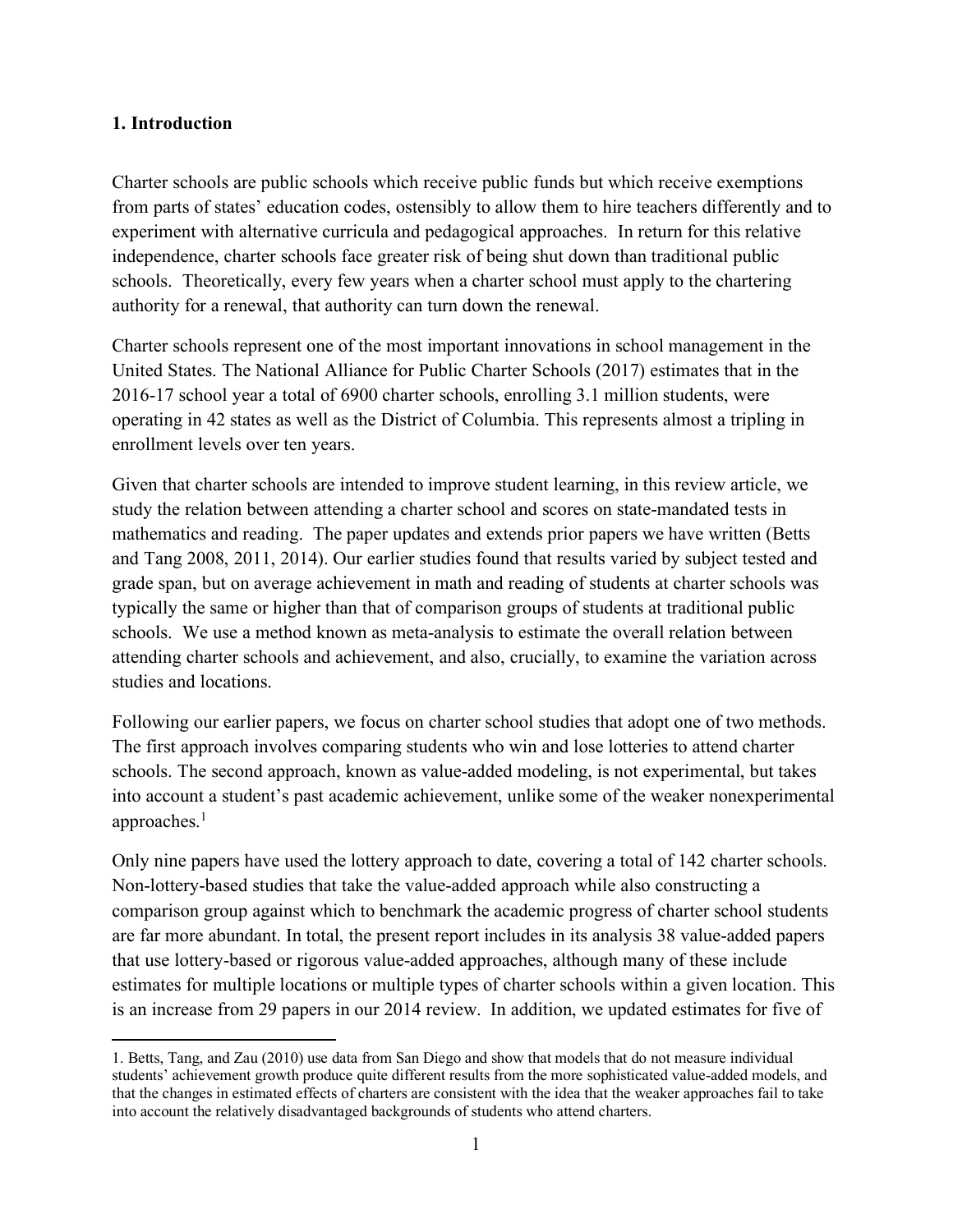the studies we cited in 2014, using slightly changed estimates from newly published versions. In our main table that examines estimates for all students in charter schools, across six different grade configurations, we have 182 estimates for reading and 190 for math, up from 120 and 125 in our 2014 analysis. The number of estimates exceeds the number of papers because most studies include estimates for sub-populations of their study area. Some studies, for example, make three contributions by presenting separate estimates for elementary, middle, and high schools. Others provide estimates for various types of charter schools in a given location, and one paper studying Los Angeles distinguishes between effects for students who remain at newly converted charter schools and those who switch into charter schools.

#### **2. Data and Methods**

Our study includes all studies of the relation between charter schools and achievement included in Betts and Tang (2014) plus those found in a Google Scholar search for more recent papers. To be eligible for inclusion, a study needed to observe achievement at the student level, and to control for past student achievement. Further, the estimated effect, its standard error, and the standard deviation of test scores must be presented to be eligible for inclusion in a metaanalysis. 2

Meta-analysis is a widely used method, especially in the medical literature, of combining estimates from a variety of studies to draw overall conclusions. We use this approach to test whether the average impact of charter schools on achievement is zero, to portray visually the variation across studies, and to estimate the degree to which this is real variation in the effectiveness of charter schools as opposed to statistical noise. Details appear in the appendix.<sup>3</sup>

Table 7 shows the set of papers that we included, along with information on the geographic location, the grade- and time-span of the study, and the label we use to identify the study in graphs.

The charter schools studies group schools into a variety of different grade configurations. Accordingly, we characterize charter school outcomes for elementary, middle, and high school levels, and various combinations. The most common of these is studies that combine elementary

<sup>&</sup>lt;sup>2</sup> In past reviews, we have noted that not all authors follow the norm of including both an estimated effect and either a standard error or t-statistic. This is problematic because without the latter we lack a measure of how precise the estimated effect is, which is key to calculating the study's weight in the meta-analysis. Among new papers since our 2014 work, the main example of papers that lacked standard errors were ten studies by CREDO of New York, New York City, Texas, Ohio, California, Los Angeles and an urban study. We requested the standard errors for these studies, but were not able to obtain them.

<sup>&</sup>lt;sup>3</sup>We do not replicate section 3 of Betts and Tang (2011), which tested whether one could maintain the hypothesis of no negative effects of charter schools in the literature and, conversely, the hypothesis of no positive effects. That past analysis showed that for all but two combinations of grades studied and subjects tested, there is very strong evidence of both positive and negative effects in the literature.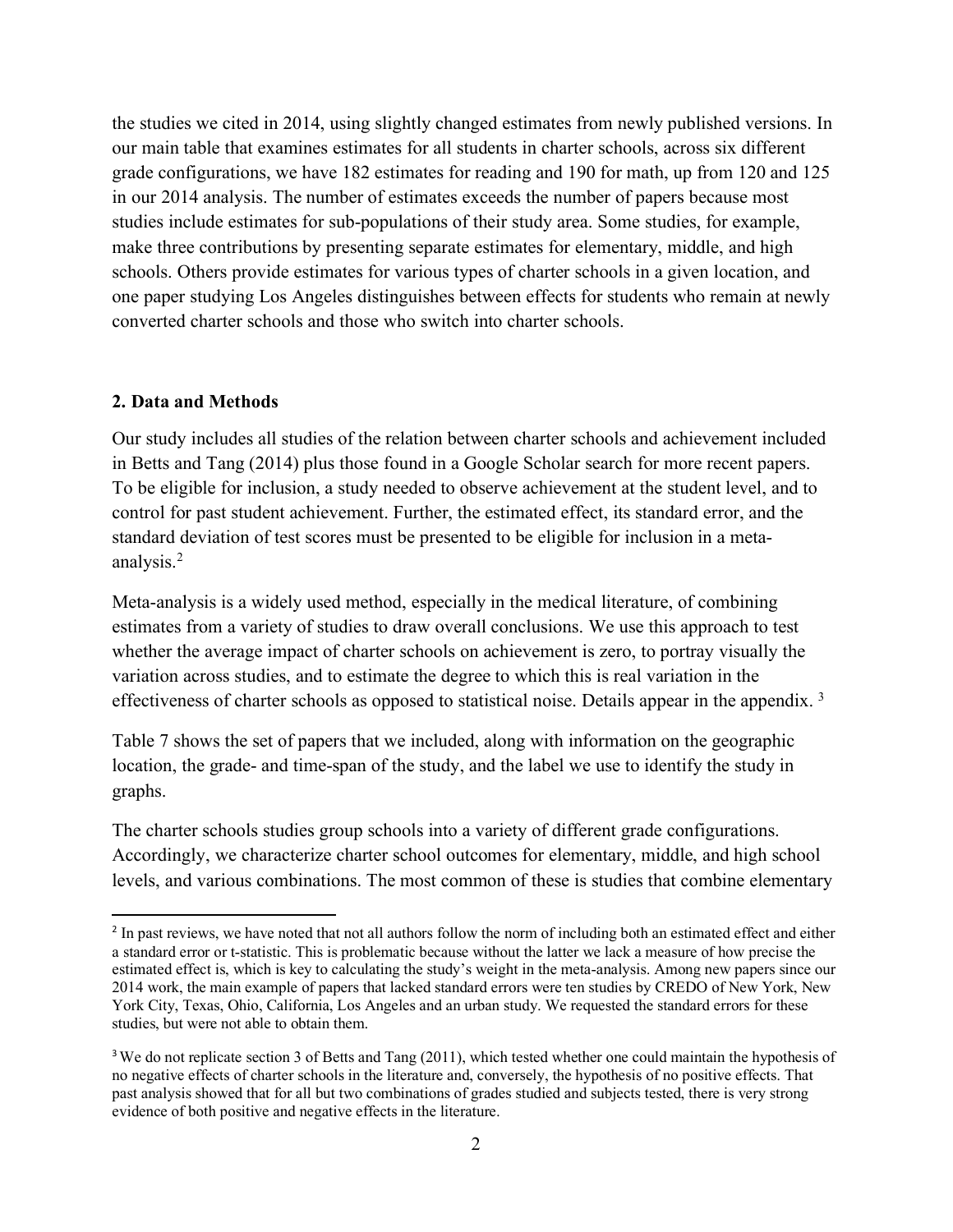and middle charter schools into a single analysis. We refer to these studies as "combined elementary/middle" studies. Another popular approach has been to combine elementary, middle, and high schools into a single analysis, which we refer to as an "all" grade span.

There are a number of locations in which multiple charter school effectiveness estimates exist because different authors have studied the same place. In the appendix, table 7 lists these studies.

We note that the literature on charter schools and achievement continues to grow quickly. The nature of the research is evolving as well. More studies have started to compare outcomes for different groups of students and different types of charter schools. This trend is laudable as it will help us to pinpoint what types of programs, and for which students, charters contribute to academic success. The only downside to this trend is that some papers no longer produce an overall estimate of the effects of charter schools in an area, which makes it harder for readers to get an overall sense of success of the charter schools in a given area.

### **3. Mean Effects and Variations across Studies**

 $\overline{\phantom{a}}$ 

We began by obtaining estimates of charter school effects for the main grade spans found often in the literature.

As in our previous studies (Betts and Tang 2011 and 2014), our main results in this section, in table 1, exclude the results for KIPP charter schools from both the middle school results and the results that combine elementary studies, elementary/middle studies, and middle school studies. (KIPP refers to the Knowledge is Power Program, a charter school operator. The KIPP estimates are often much larger than the estimates in studies that include all charter schools in a given region, and they would assume a disproportionate weight if we included them in the main analysis.) We later perform a meta-analysis of the KIPP studies themselves.

Tables 1 and 2 show the main results. Table 1 shows the results in terms of "effect sizes," that is, the predicted change in a student's achievement measured in terms of the number of standard deviations of achievement. Although this is the normal way of presenting results in education research, many readers may find it more understandable to read the results in terms of predicted changes in percentile rank for a student attending a charter school. Table 2 shows the results transformed into percentile rankings.4

In table 1, results for each grade span for reading and math appear in the first and second columns respectively. For each grade span, the first number shows the estimated overall effect

<sup>4.</sup> The percentile ranking of a student indicates the number of students out of 100 that the student would score as highly as or higher than. For example, a 99th percentile student scores as highly as or higher than 99 out of 100 students on average, while a 50th percentile student is in the middle of the achievement distribution.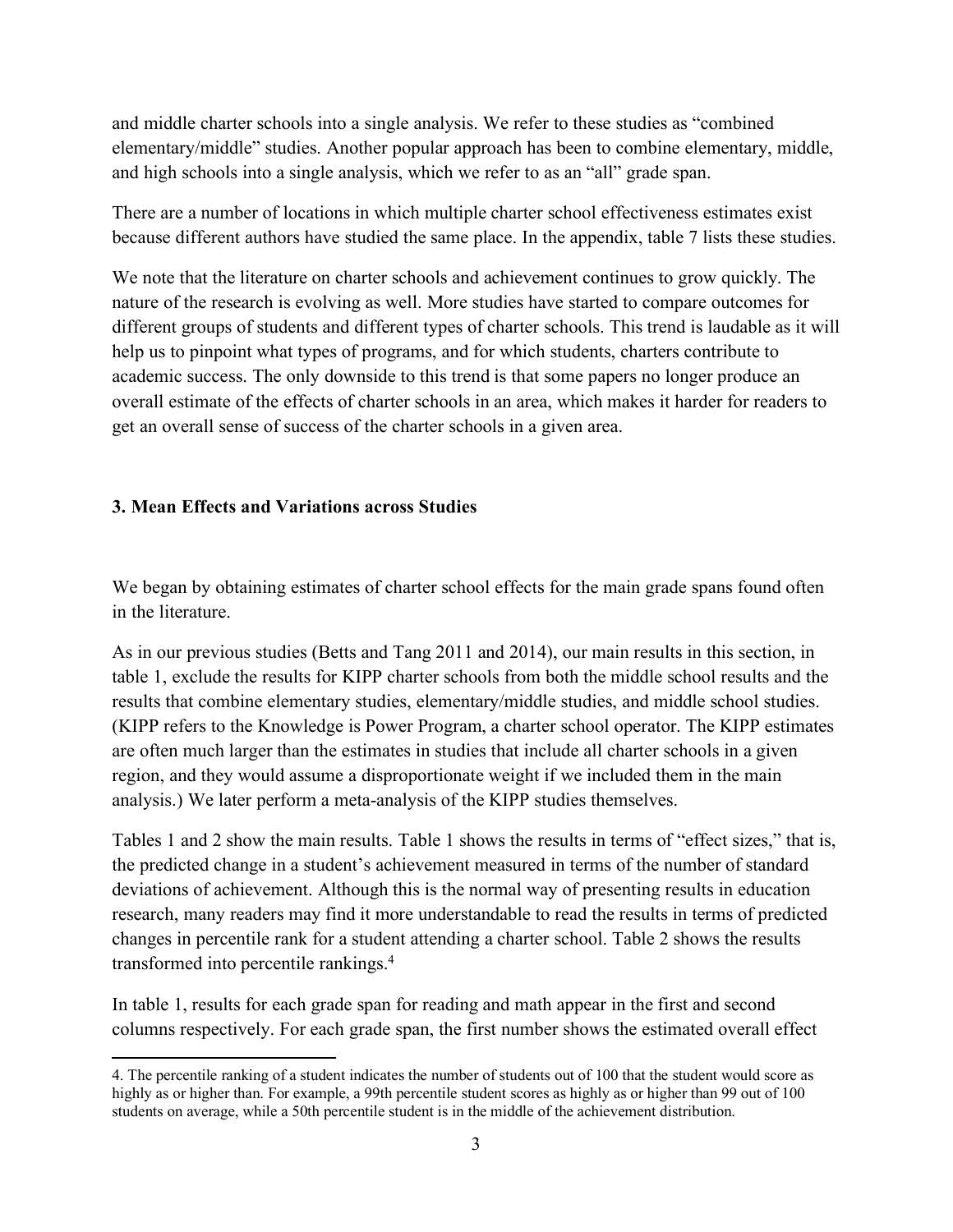size. Effect sizes that are statistically significant (at the 5 percent level) are indicated with an asterisk. For elementary schools, the overall estimated effect sizes for reading and math achievement are 0.018 and 0.033, although only the latter estimate is significant at the 5 percent level. The corresponding estimates from Betts and Tang (2014) were 0.020 and 0.045 respectively, and both were significant.

The second number for each grade span shows, in parentheses, the number of estimates contributing to the overall estimate, followed by the number of regions examined in the given studies. For example, in the meta-analysis of reading effects for elementary schools, "(20-16)" indicates that we found and used 20 separate estimates from 16 geographic areas in calculating the overall effect.

The third number presented for each grade span shows an estimate of the percentage of the variation across estimates that reflects true variation in the impact of charter schools, as opposed to variation due to random noise. (This is the  $I^2$  statistic introduced by Higgins et al. (2003).) For both reading and math studies at the elementary level, we estimate that 99.0 percent of the variation reflects true variations in impact across studies. Clearly, there appear to be important variations in charter school effects across studies and, implicitly, across geographic areas.

For elementary schools, the average effect of charter schools is not statistically significant for reading, but is positive and significant for math. For middle schools, we find positive and significant effects of charter schools for both reading and math achievement. For high school studies, neither effect is statistically significant.

A number of studies combine elementary and middle schools and, as shown in the fourth row of table 1, on average there is no significant effect of attending a charter school on reading or math achievement in these studies. It is somewhat unusual to combine elementary and middle schools in this way but perhaps a practical convenience due to the fact that the exact grade in which elementary school students transition to middle school differs by place. In a bid to find a representative portrait of the overall evidence on the impact of charter schools from studies of schools at the elementary, middle, and combined elementary/middle levels, the fifth row of table 1 combines all three of these study approaches. When pooling studies in this way, we find a statistically significant positive average estimated effect size for attending a charter school in these studies for both reading and math.

Finally, some studies include test scores from elementary, middle, and high school grades together in one model. We refer to these as "All" grade span models. The sixth row of table 1 shows that neither the mean effect size in reading nor in math is significant in these studies.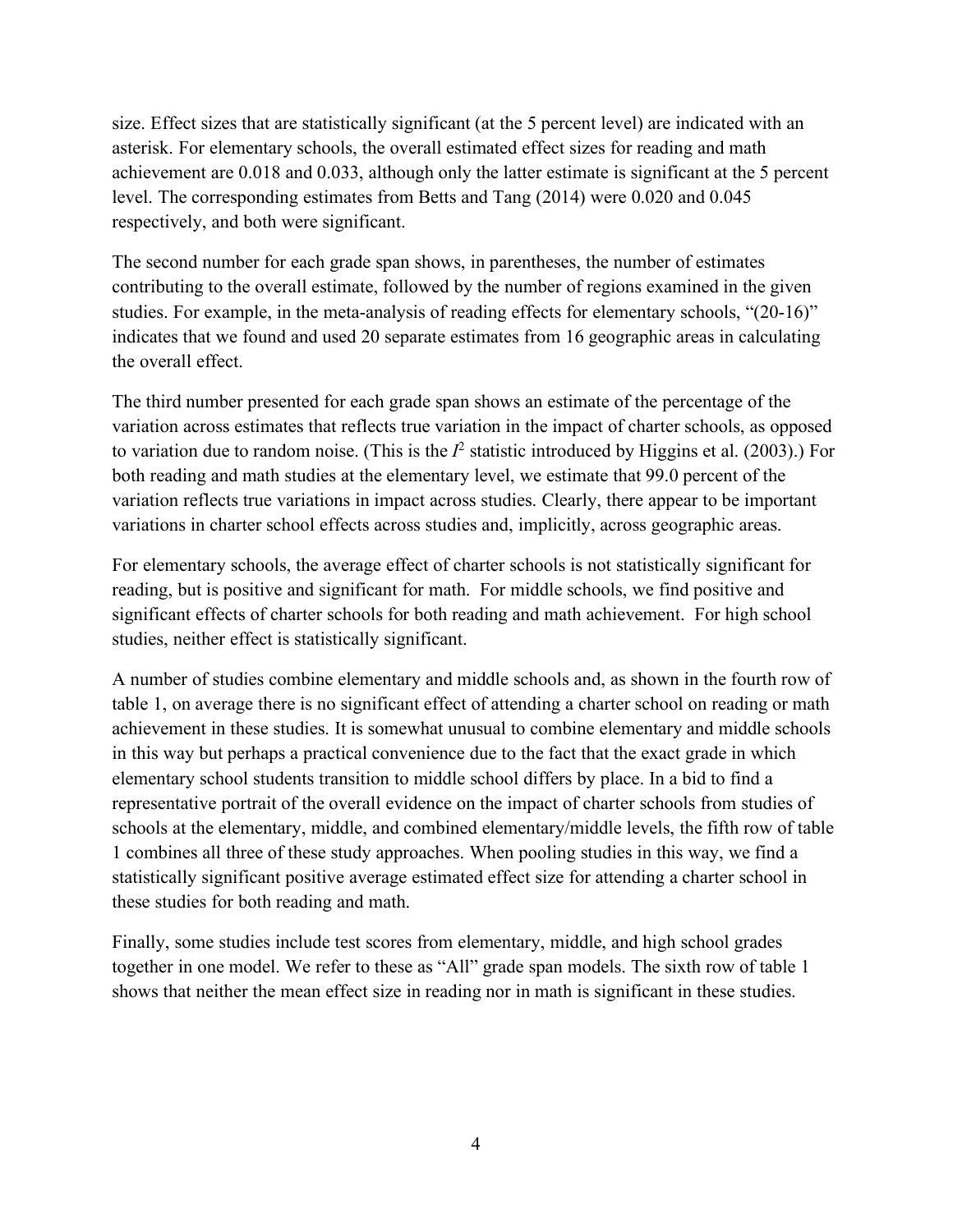| <b>Grade Span</b>                                        | <b>Reading Tests</b><br>$# estimates-#$<br>locations), % true<br>variation | <b>Math Tests</b><br>$# estimates-#$<br>locations), % true<br>variation |
|----------------------------------------------------------|----------------------------------------------------------------------------|-------------------------------------------------------------------------|
| Elementary                                               | 0.018<br>$(20-16),$<br>99.0%                                               | $0.033*$<br>$(21-17),$<br>99.0%                                         |
| Middle                                                   | $0.054*$<br>$(23-17), 99.1\%$                                              | $0.097*$<br>$(24-17), 99.4\%$                                           |
| High                                                     | 0.038<br>$(21-15), 98.4\%$                                                 | 0.042<br>$(20-15), 99.2\%$                                              |
| Combined<br>Elementary/Middle                            | 0.000<br>$(23-19), 98.6\%$                                                 | $-0.018$<br>$(28-19), 99.7\%$                                           |
| Elementary, Middle,<br>and Combined<br>Elementary/Middle | $0.020*$<br>$(70-28)$<br>98.7%                                             | $0.033*$<br>$(72-29)$ , -99.3%                                          |
| All                                                      | 0.012<br>$(25-18), -98.7\%$                                                | 0.023<br>$(25-19), -99.9\%$                                             |

**Table 1. Effect Sizes and Significance From Meta-Analysis, by Grade Span and Subject Area** 

*Note:* Asterisks indicate effect size significantly different from zero at the 5 percent level or less. The numbers in parentheses indicate the number of estimates included in the associated estimate of effect size and the number of locations. The percentage refers to the  $I<sup>2</sup>$  estimate of the percentage of the variation across estimates that reflect true variation in the effect of charter schools, rather than just statistical noise. Thus, for example, in the reading test result for elementary schools "(20-16), 99.0%" indicates 20 estimates covering 16 locations (with two studies each of Los Angeles and San Diego schools, and three studies of New York City area schools), and that 99.0 percent of the variation across estimates in the literature may reflect true variation in the effect of charter schools. As mentioned in the text, we exclude a large number of studies of KIPP schools from the middle school tabulations as the number of studies greatly outweighs the share of these schools in the charter school population, while the effect sizes are also much larger than the average seen in other studies.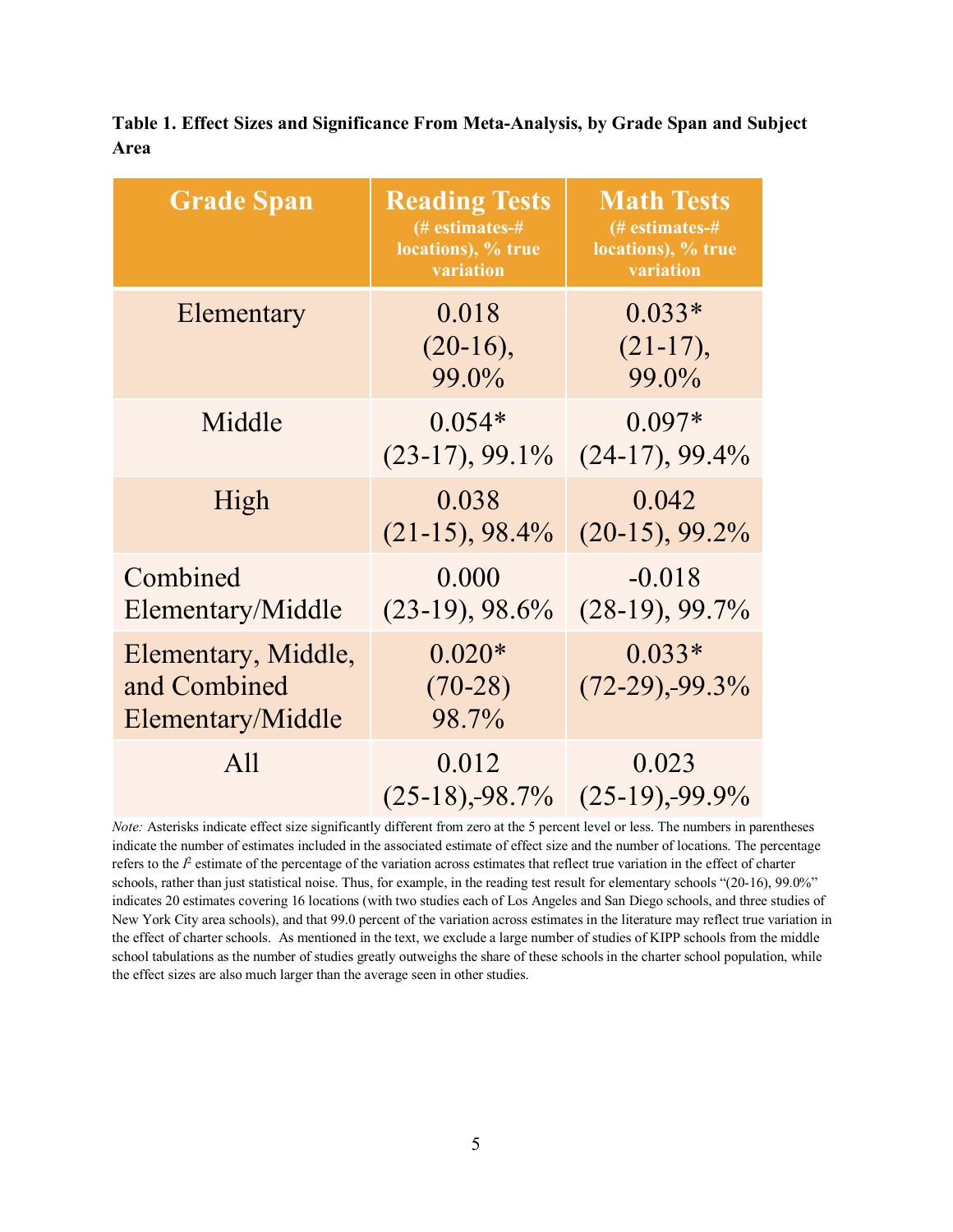In sum, no significant mean effect size emerges in studies of combined elementary/middle school levels, high school levels, or all grade levels combined. In studies of middle schools only, and combining studies of elementary, middle, and elementary/middle combined levels, a positive and significant effect for both reading and math emerges. Studies at the elementary level have mean positive effects for both math and reading, but only those for math are significant.

How do the estimated effects compare to the estimated impact of other common educational interventions? Focusing on the statistically significant results, the effect sizes for math range between 0.033 and 0.097 among the elementary, middle, and high school grade spans, signifying that after one year of attending charter school a student's test score would increase, relative to those of other students, by 3 to 10 percent of one standard deviation. For the two cases in which the charter effect is significant for reading, the predicted gain is 2 to 5 percent of one standard deviation. Clotfelter, Ladd, and Vigdor (2007) estimate that in North Carolina reducing class size by five students is associated with gains in achievement of 1.0 to 1.5 percent of a standard deviation.

Another way of gauging the size of the charter school effect sizes is to translate them into how a charter school student's academic ranking is predicted to change over time. Table 2 translates the effect sizes in table 1 into a student's predicted percentile after attending a charter school for one year. Table 2a makes the assumption that the student starts at the 50th percentile. Table 2b assumes the student starts at the 25<sup>th</sup> percentile. For the latter case the predicted movement in percentile points is very slightly smaller.

With the important exception of middle schools, the predicted gains in achievement from attending a charter school for one year are small, typically 0.5 to 1 percentile point. These are not huge effects, but if a student stayed in charter schools for 4, 6 or even 12 years cumulatively the predicted effects would be meaningful.

The predicted effects are much bigger for charter schools operating at the middle school level, for both math and reading achievement, and these predicted changes are statistically significant. For reading, depending on whether a student started at the  $25<sup>th</sup>$  or  $50<sup>th</sup>$  percentile, a single year in a charter school is predicted to boost a student by 1.7 to 2.2 percentile points. For middle school math, a student is predicted to gain between 3.2 to 3.9 percentile points in a single year depending on the starting point. Over several years, a student's rank is predicted to move up considerably.

### *Differences in Effect Sizes Across Studies*

It is useful to look at the effect sizes of individual studies and how they contribute to the overall estimates shown in table 1. In all cases, almost 100 percent of the variation across studies appears to be true variation, and not just a lack of precision in the estimates. This is as important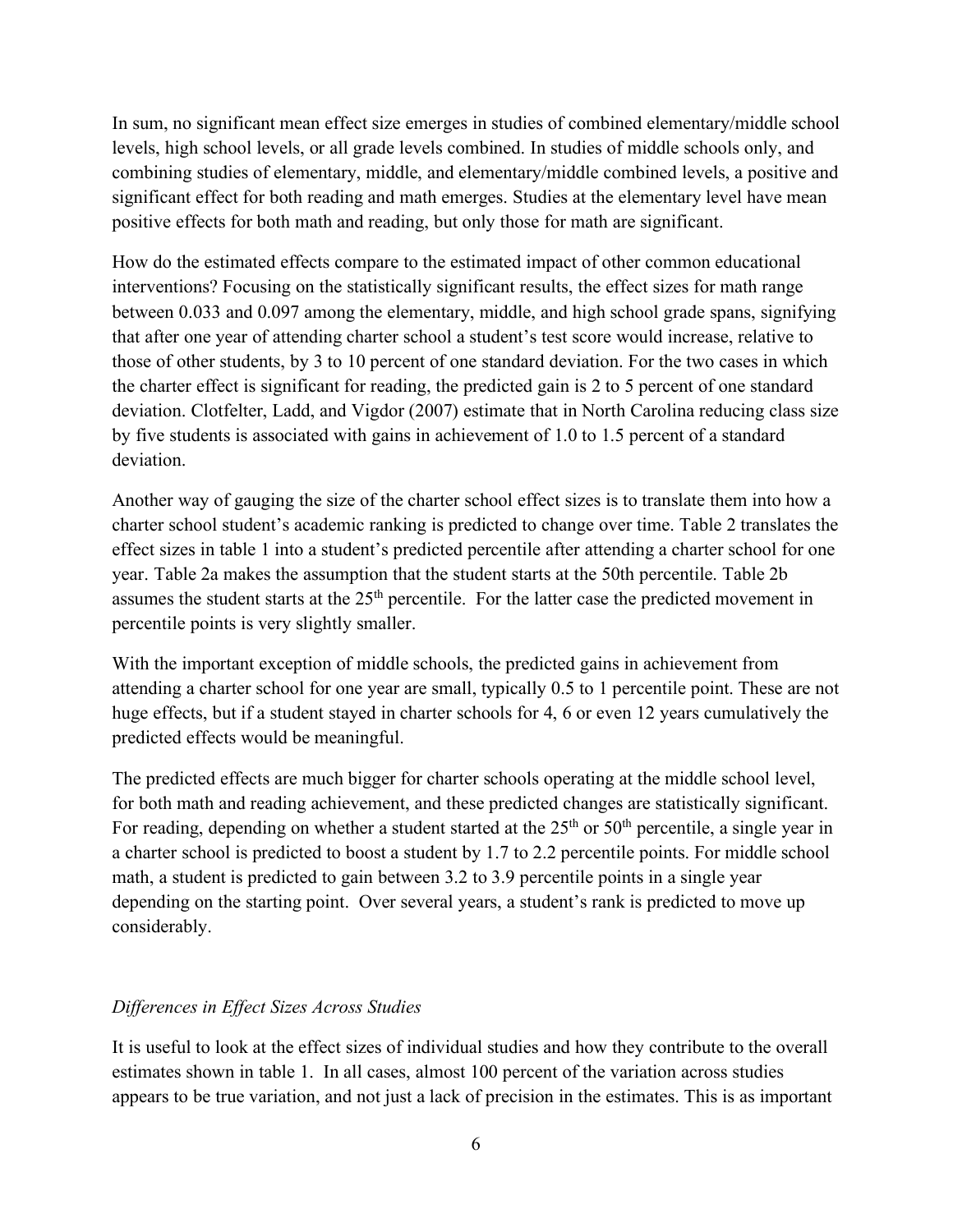**Table 2a. Effect Sizes Expressed as Charter Students' Predicted Percentile After One Year, Starting at 50th Percentile, by Grade Span and Subject Area** 

| <b>Grade Span</b>                 | Reading<br><b>Tests</b> | <b>Math Tests</b> |
|-----------------------------------|-------------------------|-------------------|
| Elementary                        | 50.7                    | $51.3*$           |
| Middle                            | $52.2*$                 | 53.9*             |
| High                              | 51.5                    | 51.7              |
| Combined Elementary/Middle        | 50.0                    | 49.3              |
| Elementary, Middle, and           |                         |                   |
| <b>Combined Elementary/Middle</b> | $50.8*$                 | $51.3*$           |
| A <sub>11</sub>                   | 50.5                    | 50.9              |

*Note:* Asterisks indicate effect size significantly different from zero at the 5 percent level or less. The numbers show the predicted test score percentile of a student who started at the 50th percentile, after one year of charter school attendance.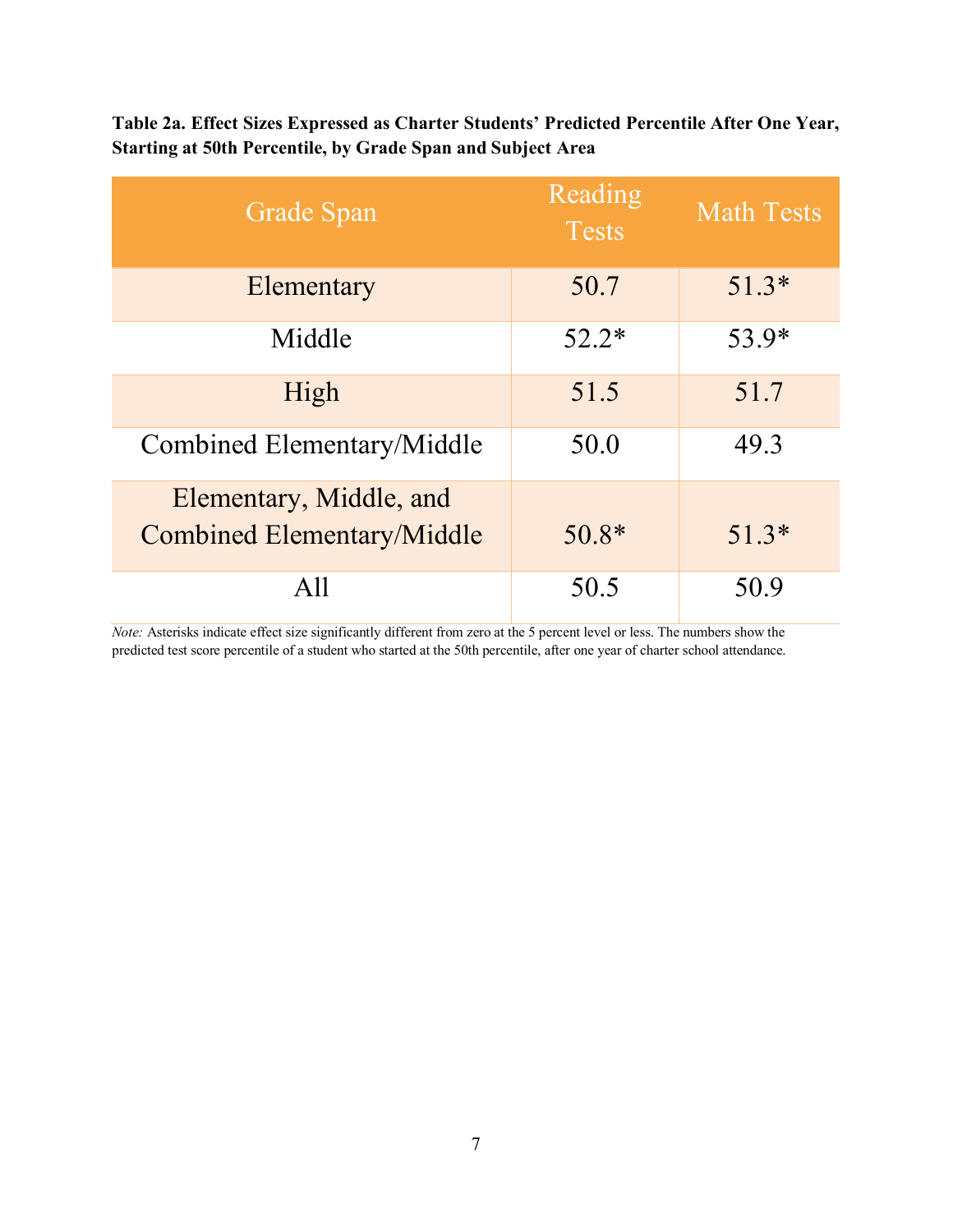**Table 2b. Effect Sizes Expressed as Charter Students' Predicted Percentile After One Year, Starting at 25th Percentile, by Grade Span and Subject Area** 

| <b>Grade Span</b>                 | Reading<br><b>Tests</b> | <b>Math Tests</b> |
|-----------------------------------|-------------------------|-------------------|
| Elementary                        | 25.6                    | $26.1*$           |
| Middle                            | $26.7*$                 | $28.2*$           |
| High                              | 26.2                    | 26.4              |
| Combined Elementary/Middle        | 25.0                    | 24.4              |
| Elementary, Middle, and           |                         |                   |
| <b>Combined Elementary/Middle</b> | $25.6*$                 | $26.1*$           |
| A11                               | 25.4                    | 25.7              |

*Note:* Asterisks indicate effect size significantly different from zero at the 5 percent level or less. The numbers show the predicted test score percentile of a student who started at the 25th percentile, after one year of charter school attendance.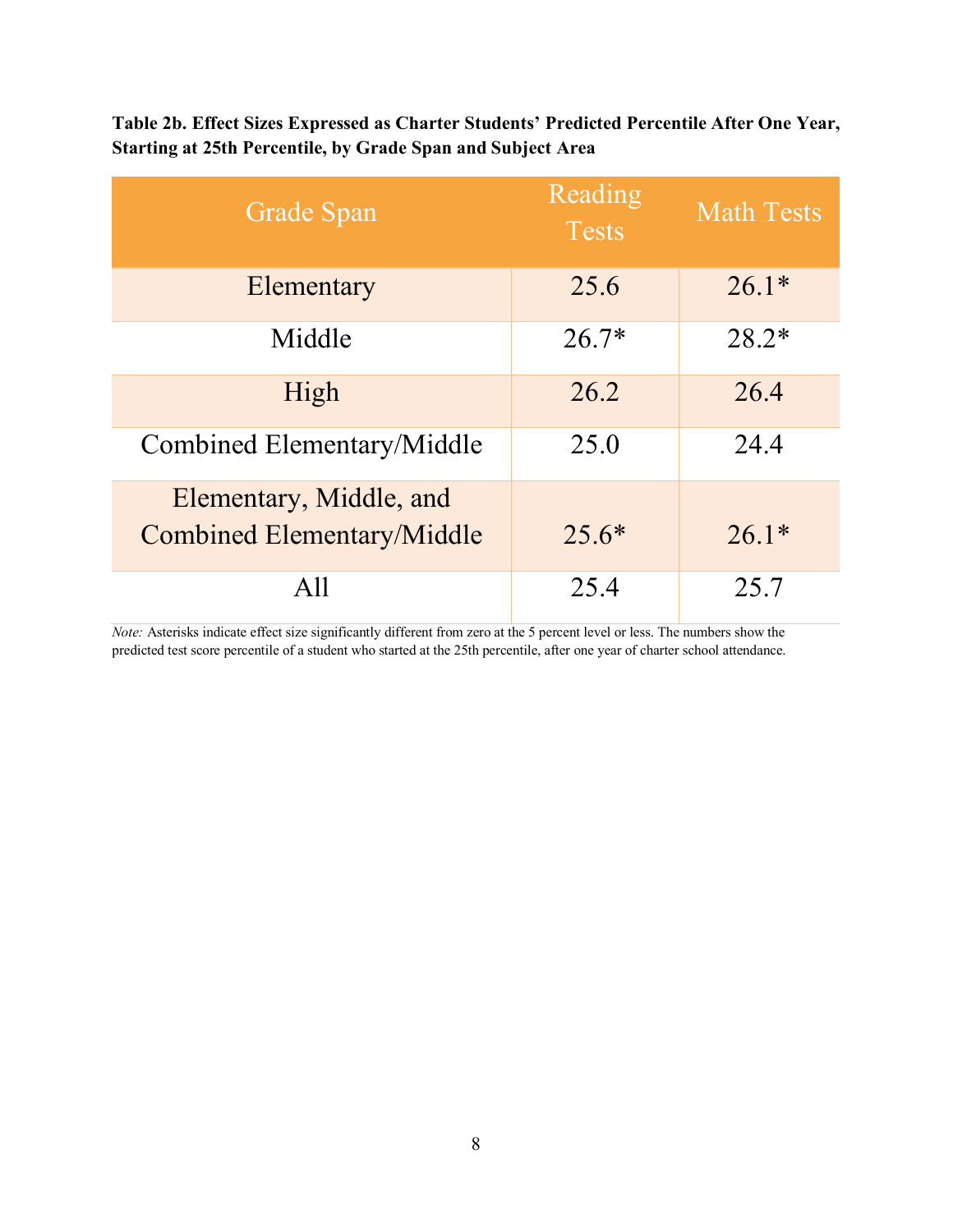a finding as the estimates of the average effects. The variation probably reflects both variation in the effectiveness of different charter schools across studies but also in the effectiveness of the traditional public schools against which the research studies compare the charter schools.

Figures 1 and 2 provide an illustration of the variation in the effect sizes across studies of elementary schools for reading and math respectively. The figures use horizontal lines to indicate the 95 percent confidence interval for each estimate. The rightmost column shows the weight attributed to each study. (The size of each square is proportional to these weights.) The diamond at the bottom of each figure illustrates the overall estimated effect size, with the width of the diamond indicating the 95 percent confidence interval.

The elementary school studies with the largest estimated reading effect size include studies of New York City, Boston, Los Angeles, Michigan, Louisiana, and Chicago. Two studies show negative and significant results: a study by Ni and Rorrer of Utah (2012), and a CREDO (2013a) study of Massachusetts. A third study with a large negative (but in this case not quite significant) coefficient is a study of San Diego charters (Betts et al. 2005). A study of San Diego by Betts, Tang, and Zau (2010) using the same statistical approach but a later time frame produced a positive and, again, nearly significant coefficient. In math, the studies with the largest positive effect sizes for elementary charter schools were in Idaho, San Diego, New York City, and Chicago. (Again, a study of an earlier period in San Diego produced a negative and this time significant counterpoint. It seems likely that San Diego's charter schools have become more effective with regard to math and reading achievement over time.)

The bottom of the left-hand column in the figures reproduces the  $I^2$  statistic along with the  $p$ value of a test for homogeneous effects across studies. The *p* values are essentially zero, which is what we typically found in our analyses of other samples. Put simply, this result indicates that the idea that charter schools have the same impact in all geographic areas is wrong.

The right-hand column in the figures shows the weights assigned to each study when obtaining our overall estimated effect size. Smaller, less precise estimates get less weight than larger, more precise estimates, but because most of the variation is estimated to be "true," for the most part there is not much difference in the weight assigned to the various studies.

Figures 3 and 4 show the estimated effects in middle school studies for reading and math respectively. For reading, estimates lie in a fairly narrow band centered at just above zero, with roughly two-thirds of estimates being positive. Positive results from Los Angeles (for students staying in newly converted charter schools), Boston, and Massachusetts exhibit the largest effect size in these studies. Figure 4 shows that most studies of math achievement produced positive effect sizes, often statistically significant. Again, the biggest outlier is the result from Boston, with a positive effect size about double the size of the next biggest estimate (from New York City).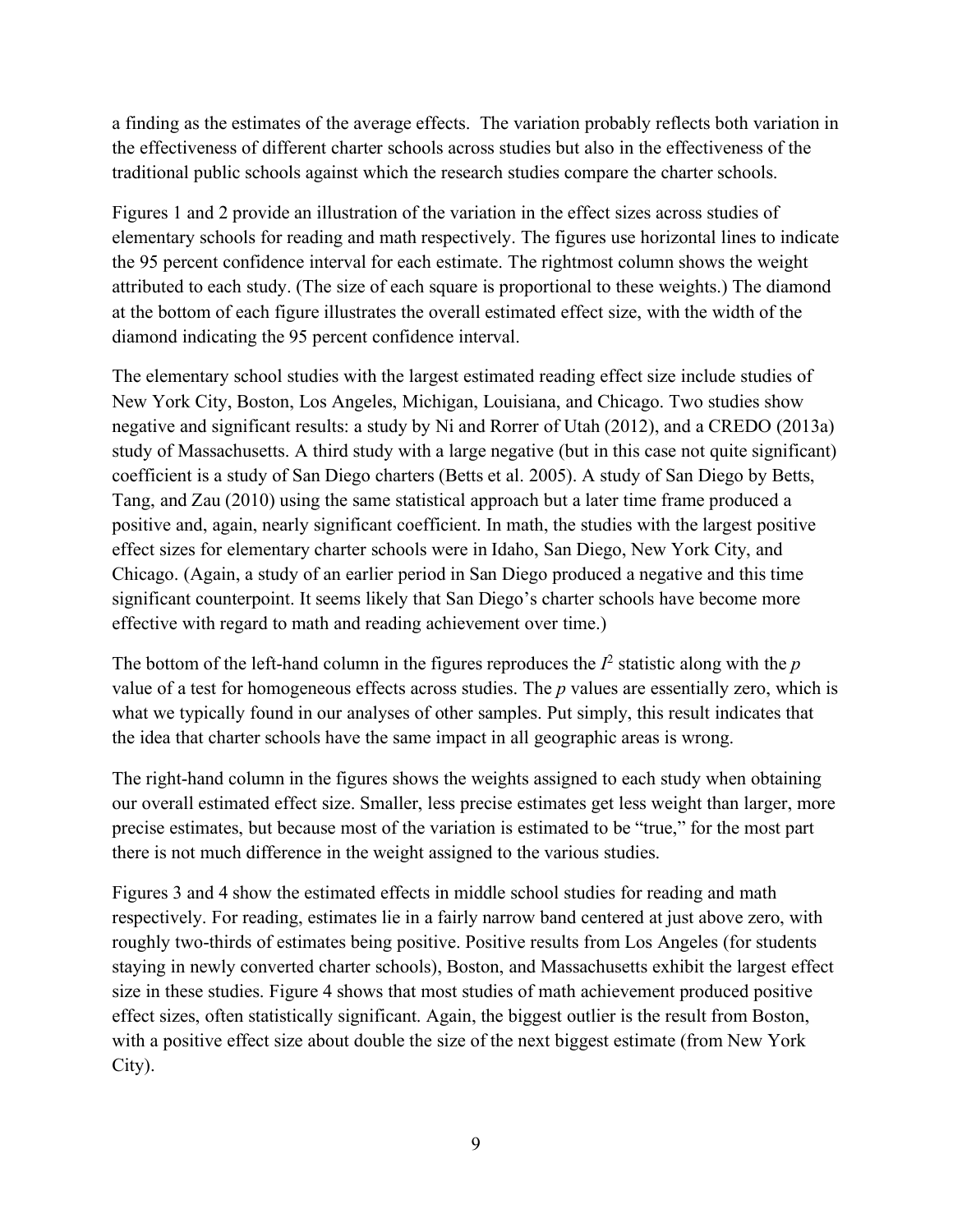#### **Figure 1. Elementary School Reading Effect Sizes by Study, Showing Weights Ascribed by Random-Effects Meta-Analysis to Each Study**



*Notes:* Weights are from random-effects analysis. The horizontal lines show the 95 percent confidence interval, which is also indicated in the second column from the right. The rightmost column shows the weight ascribed to each study, with the size of the square proportional to these weights. The overall effect size estimate is shown at the bottom. Geographic locations with estimates from multiple studies have unique numbers appended to their labels to distinguish between studies. Table 7, in the appendix, indicates the author and year of the study referenced by each study ID label.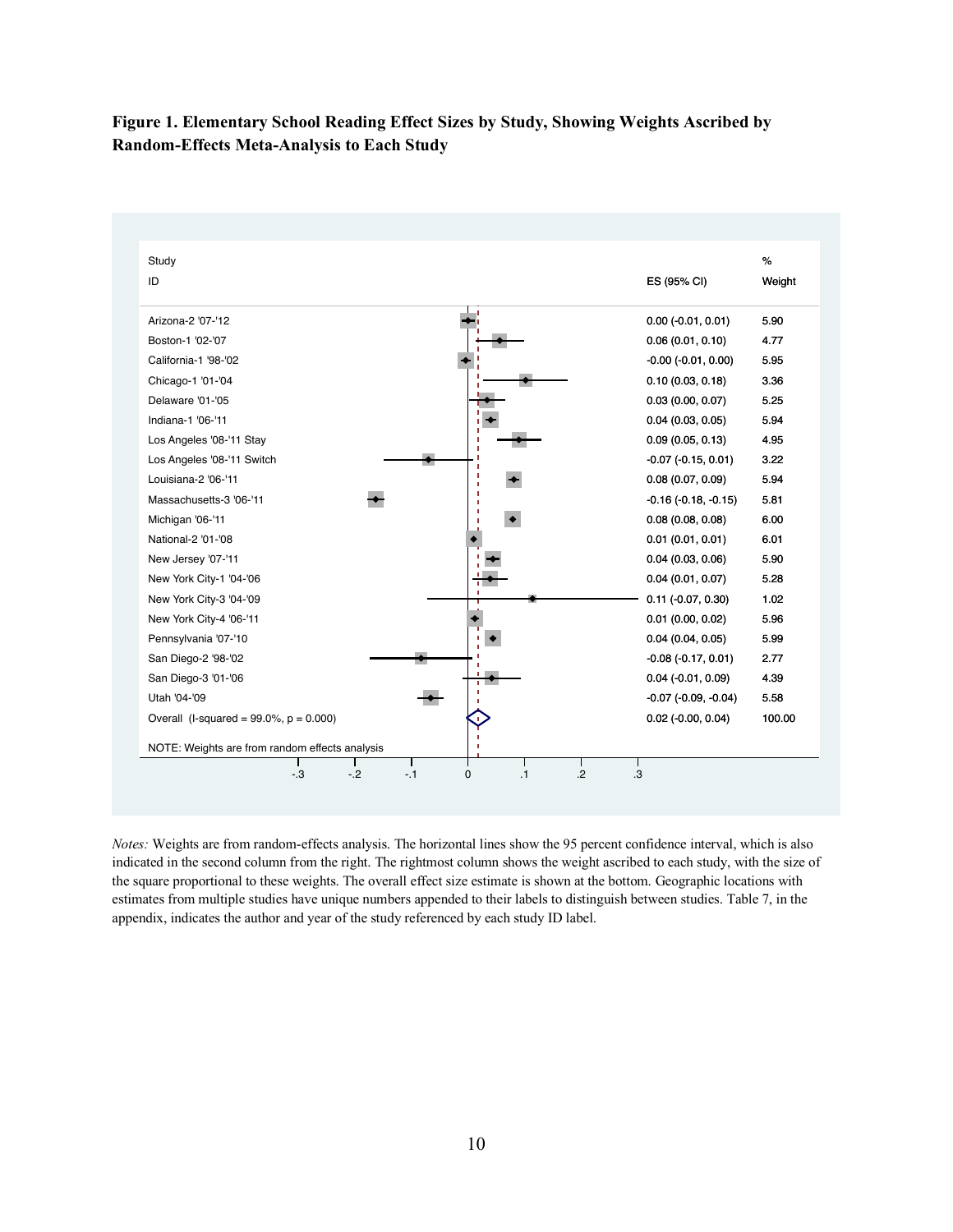| Study                                          |                          | %      |
|------------------------------------------------|--------------------------|--------|
| ID                                             | ES (95% CI)              | Weight |
| Arizona-2 '07-'12                              | $-0.05$ $(-0.08, -0.02)$ | 5.56   |
| Boston-1 '02-'07                               | $0.02$ (-0.03, 0.07)     | 4.53   |
| California-1 '98-'02                           | $-0.03$ $(-0.04, -0.02)$ | 6.00   |
| Chicago-1 '01-'04                              | 0.12(0.04, 0.19)         | 3.52   |
| Delaware '01-'05                               | 0.04(0.01, 0.07)         | 5.41   |
| Idaho '03-'05                                  | 0.33(0.03, 0.63)         | 0.51   |
| Indiana-1 '06-'11                              | $0.01$ (-0.00, 0.02)     | 5.97   |
| Los Angeles '08-'11 Stay                       | $0.01$ (-0.03, 0.05)     | 5.11   |
| Los Angeles '08-'11 Switch                     | $-0.09$ $(-0.17, -0.01)$ | 3.47   |
| Louisiana-2 '06-'11                            | 0.08(0.07, 0.09)         | 6.02   |
| Massachusetts-3 '06-'11                        | $0.00$ (-0.01, 0.02)     | 5.89   |
| Michigan '06-'11                               | 0.08(0.08, 0.08)         | 6.06   |
| National-2 '01-'08                             | $-0.00$ $(-0.00, 0.00)$  | 6.06   |
| New Jersey '07-'11                             | 0.05(0.03, 0.06)         | 5.97   |
| New York City-1 '04-'06                        | 0.09(0.06, 0.12)         | 5.42   |
| New York City-3 '04-'09                        | $0.19$ (-0.04, 0.42)     | 0.83   |
| New York City-4 '06-'11                        | 0.08(0.07, 0.09)         | 6.02   |
| Pennsylvania '07-'10                           | 0.03(0.02, 0.03)         | 6.04   |
| San Diego-2 '98-'02                            | $-0.19$ $(-0.30, -0.08)$ | 2.54   |
| San Diego-3 '01-'06                            | 0.29(0.22, 0.37)         | 3.65   |
| Utah '04-'09                                   | $-0.01$ $(-0.05, 0.02)$  | 5.42   |
| Overall (I-squared = $99.0\%$ , $p = 0.000$ )  | 0.03(0.01, 0.06)         | 100.00 |
| NOTE: Weights are from random effects analysis |                          |        |

**Figure 2. Elementary School Math Effect Sizes by Study, Showing Weights Ascribed by Random-Effects Meta-Analysis to Each Study**

*Notes:* Weights are from random-effects analysis. The horizontal lines show the 95 percent confidence interval, which is also indicated in the second column from the right. The rightmost column shows the weight ascribed to each study, with the size of the square proportional to these weights. The overall effect size estimate is shown at the bottom. Geographic locations with estimates from multiple studies have unique numbers appended to their labels to distinguish between studies. Table 7, in the appendix, indicates the author and year of the study referenced by each study ID label.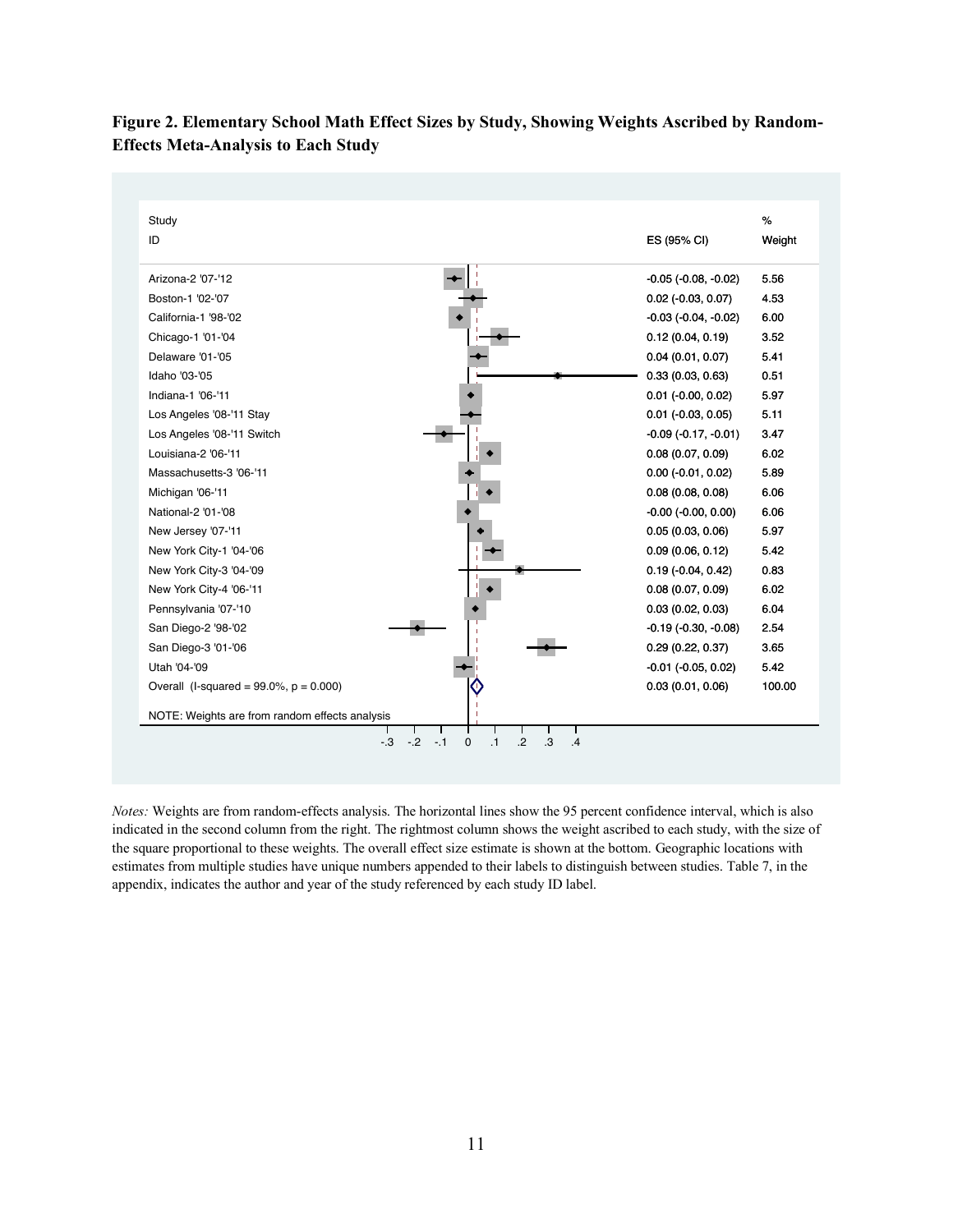| Study<br>ID                                    | ES (95% CI)                   | %<br>Weight |
|------------------------------------------------|-------------------------------|-------------|
| Arizona-2 '07-'12                              | $-0.01$ $(-0.02, 0.00)$       | 4.96        |
| Boston-1 '02-'07                               | 0.17(0.07, 0.27)              | 3.14        |
| Boston-3 '12-'14                               | 0.39(0.31, 0.48)              | 3.51        |
| Boston-3 '12-'14                               | 0.12(0.02, 0.22)              | 3.19        |
| CMOs multiple states                           | $0.01$ (-0.02, 0.04)          | 4.74        |
| Chicago-1 '01-'04                              | $-0.06$ $(-0.14, 0.01)$       | 3.85        |
| Delaware '01-'05                               | 0.08(0.04, 0.12)              | 4.64        |
| Indiana-1 '06-'11                              | $-0.03$ ( $-0.05$ , $-0.01$ ) | 4.90        |
| Los Angeles '08-'11 Stay                       | 0.30(0.12, 0.48)              | 1.80        |
| Los Angeles '08-'11 Switch                     | 0.13(0.11, 0.15)              | 4.90        |
| Louisiana-2 '06-'11                            | 0.02(0.01, 0.03)              | 4.96        |
| Massachusetts-2 '02-'11                        | 0.08(0.03, 0.12)              | 4.41        |
| Massachusetts-3 '06-'11                        | 0.15(0.14, 0.15)              | 5.00        |
| Michigan '06-'11                               | 0.07(0.06, 0.08)              | 4.98        |
| National-1 '04-'08                             | $-0.07$ $(-0.17, 0.03)$       | 3.23        |
| National-2 '01-'08                             | 0.02(0.02, 0.02)              | 5.01        |
| New Jersey '07-'11                             | 0.08(0.06, 0.09)              | 4.94        |
| New York City-3 '04-'09                        | $0.05$ (-0.02, 0.11)          | 4.04        |
| New York City-4 '06-'11                        | $0.11$ (0.10, 0.12)           | 4.98        |
| Pennsylvania '07-'10                           | $-0.06$ $(-0.07, -0.05)$      | 4.97        |
| San Diego-2 '98-'02                            | $-0.08$ ( $-0.12$ , $-0.04$ ) | 4.65        |
| San Diego-3 '01-'06                            | $0.01$ (-0.04, 0.06)          | 4.29        |
| Texas-1 '03-'04                                | $0.01$ (-0.01, 0.04)          | 4.90        |
| Overall (I-squared = $99.1\%$ , $p = 0.000$ )  | 0.05(0.02, 0.08)              | 100.00      |
| NOTE: Weights are from random effects analysis |                               |             |

**Figure 3. Middle School Reading Effect Sizes by Study, Showing Weights Ascribed by Random-Effects Meta-Analysis to Each Study**

*Notes:* Weights are from random-effects analysis. The horizontal lines show the 95 percent confidence interval, which is also indicated in the second column from the right. The rightmost column shows the weight ascribed to each study, with the size of the square proportional to these weights. The overall effect size estimate is shown at the bottom. Geographic locations with estimates from multiple studies have unique numbers appended to their labels to distinguish between studies. Table 7, in the appendix, indicates the author and year of the study referenced by each study ID label.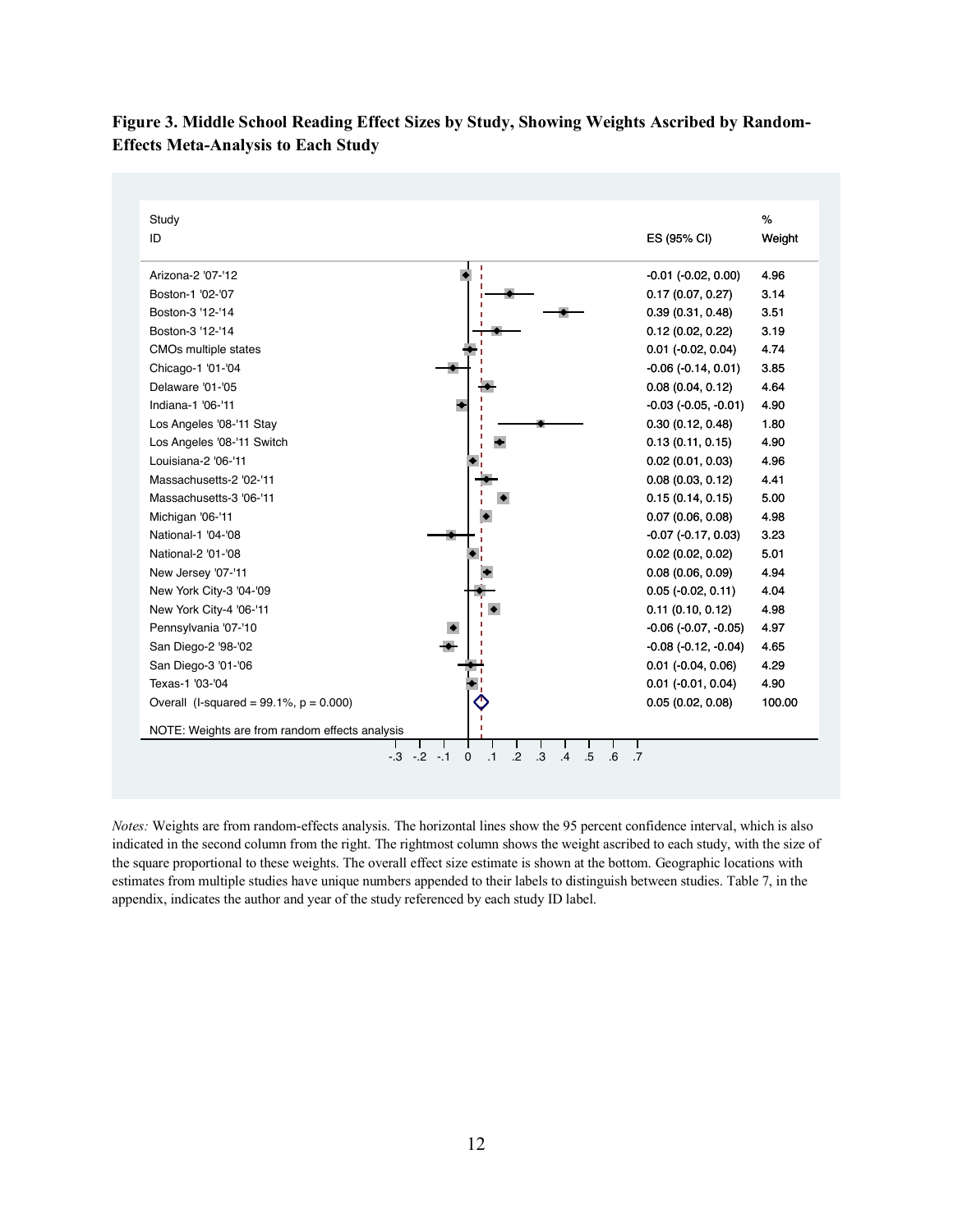| Study<br>ID                                    | ES (95% CI)                   | %<br>Weight |
|------------------------------------------------|-------------------------------|-------------|
| Arizona-2 '07-'12                              | $-0.02$ ( $-0.05$ , $0.00$ )  | 4.69        |
| Boston-1 '02-'07                               | 0.54(0.39, 0.69)              | 2.84        |
| Boston-3 '12-'14                               | 0.32(0.24, 0.40)              | 4.08        |
| Boston-3 '12-'14                               | 0.27(0.16, 0.38)              | 3.53        |
| <b>CMOs multiple states</b>                    | $0.05$ ( $-0.02, 0.13$ )      | 4.15        |
| Chicago-1 '01-'04                              | $-0.09$ ( $-0.16$ , $-0.02$ ) | 4.19        |
| Delaware '01-'05                               | 0.09(0.05, 0.13)              | 4.60        |
| Idaho '03-'05                                  | $-0.05$ $(-0.18, 0.08)$       | 3.19        |
| Indiana-1 '06-'11                              | 0.05(0.03, 0.07)              | 4.72        |
| Los Angeles '08-'11 Stay                       | $-0.10 (-0.39, 0.19)$         | 1.35        |
| Los Angeles '08-'11 Switch                     | 0.16(0.12, 0.20)              | 4.57        |
| Louisiana-2 '06-'11                            | 0.09(0.08, 0.10)              | 4.75        |
| Massachusetts-2 '02-'11                        | 0.21(0.16, 0.27)              | 4.39        |
| Massachusetts-3 '06-'11                        | 0.13(0.13, 0.14)              | 4.77        |
| Michigan '06-'11                               | 0.05(0.04, 0.06)              | 4.77        |
| National-1 '04-'08                             | $-0.06$ ( $-0.20, 0.07$ )     | 3.17        |
| National-2 '01-'08                             | 0.02(0.02, 0.02)              | 4.78        |
| New Jersey '07-'11                             | 0.10(0.09, 0.12)              | 4.74        |
| New York City-3 '04-'09                        | 0.23(0.16, 0.30)              | 4.14        |
| New York City-4 '06-'11                        | 0.29(0.28, 0.30)              | 4.77        |
| Pennsylvania '07-'10                           | $-0.04$ ( $-0.05$ , $-0.03$ ) | 4.77        |
| San Diego-2 '98-'02                            | 0.06(0.03, 0.10)              | 4.60        |
| San Diego-3 '01-'06                            | $0.01$ (-0.09, 0.11)          | 3.72        |
| Texas-1 '03-'04                                | $-0.00$ ( $-0.02$ , $0.02$ )  | 4.72        |
| Overall (I-squared = $99.4\%$ , $p = 0.000$ )  | 0.10(0.06, 0.14)              | 100.00      |
| NOTE: Weights are from random effects analysis |                               |             |

**Figure 4. Middle School Math Effect Sizes by Study, Showing Weights Ascribed by Random-Effects Meta-Analysis to Each Study**

*Notes:* Weights are from random-effects analysis. The horizontal lines show the 95 percent confidence interval, which is also indicated in the second column from the right. The rightmost column shows the weight ascribed to each study, with the size of the square proportional to these weights. The overall effect size estimate is shown at the bottom. Geographic locations with estimates from multiple studies have unique numbers appended to their labels to distinguish between studies. Table 7, in the appendix, indicates the author and year of the study referenced by each study ID label.

Figures 5 and 6 show corresponding figures for high school results. Although our overall estimates are insignificantly different from zero, there are a number of individual studies that find statistically significant positive and negative effects of attending a charter school. The overall estimated effect size for reading is positive, but four significant large negative estimates (from Michigan, Texas, Massachusetts, and virtual charter schools in Ohio) counteract a large number of small positive effect size estimates from other studies. A similar pattern emerges for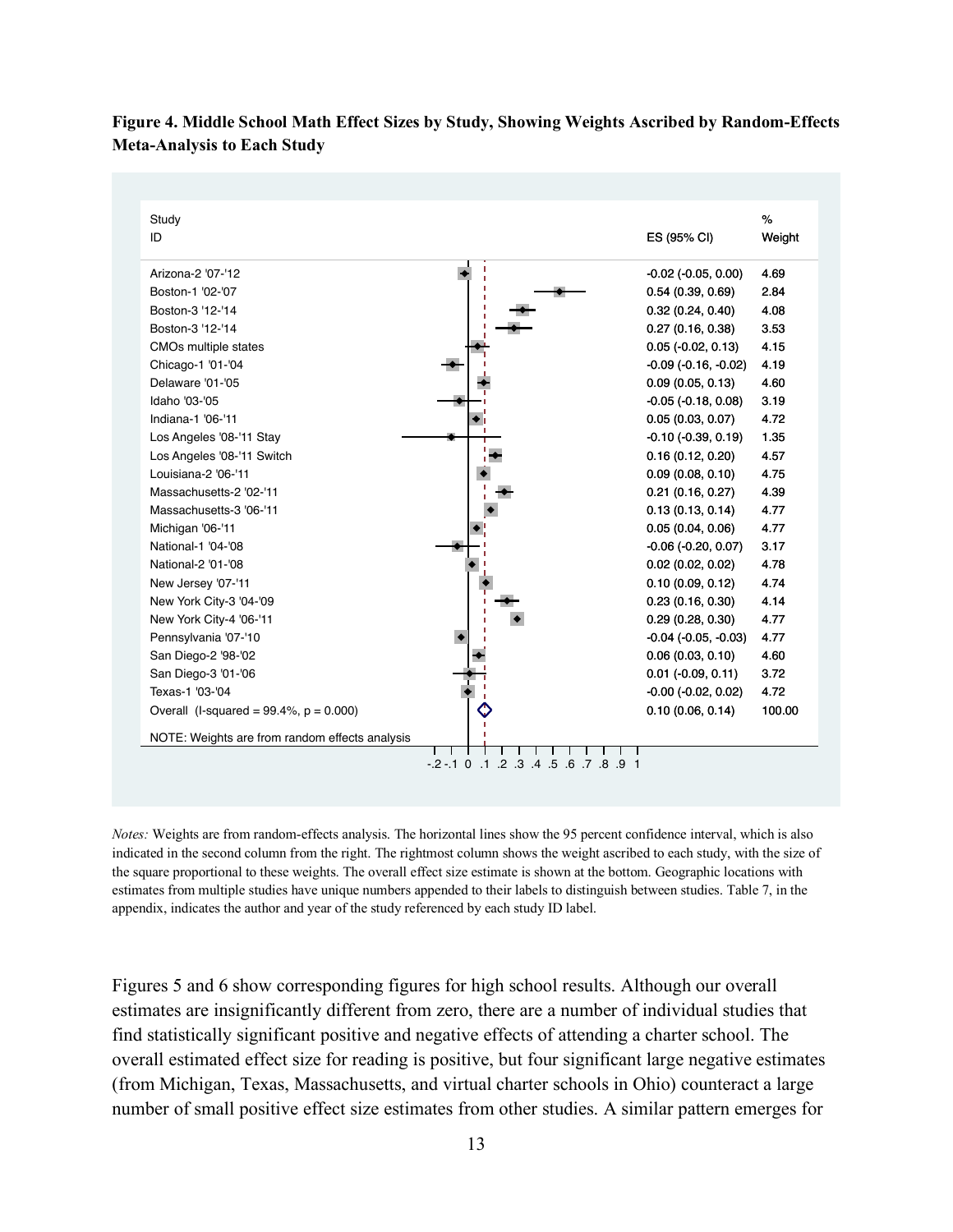math in figure 6, with far more positive and significant results than negative and significant results, but the overall estimated effect size of 0.042 is not statistically significant. As in high school reading, in high school math the Texas study and the study of virtual charter schools in Ohio contribute precisely estimated large negative effects.

| Study<br>ID                                    |                               | %      |
|------------------------------------------------|-------------------------------|--------|
|                                                | ES (95% CI)                   | Weight |
| Arizona-2 '07-'12                              | $0.01$ (-0.02, 0.03)          | 5.46   |
| Boston-1 '02-'07                               | 0.16(0.02, 0.31)              | 3.42   |
| Boston-2 '04-'11                               | 0.41(0.21, 0.61)              | 2.50   |
| Delaware '01-'05                               | 0.21(0.16, 0.26)              | 5.22   |
| Indiana-1 '06-'11                              | 0.17(0.14, 0.20)              | 5.43   |
| Los Angeles '08-'11 Stay                       | $0.02$ (-0.12, 0.16)          | 3.53   |
| Los Angeles '08-'11 Switch                     | 0.19(0.17, 0.21)              | 5.51   |
| Louisiana-2 '06-'11                            | 0.07(0.06, 0.09)              | 5.53   |
| Massachusetts-2 '02-'11                        | 0.21(0.09, 0.32)              | 3.91   |
| Massachusetts-3 '06-'11                        | $-0.09$ $(-0.10, -0.07)$      | 5.52   |
| Michigan '06-'11                               | $-0.35$ ( $-0.46$ , $-0.24$ ) | 4.03   |
| National-2 '01-'08                             | $-0.02$ $(-0.02, -0.02)$      | 5.57   |
| New Jersey '07-'11                             | 0.05(0.01, 0.09)              | 5.30   |
| New York City-4 '06-'11                        | 0.04(0.02, 0.07)              | 5.46   |
| Ohio-3 '12-'13                                 | $-0.05$ $(-0.09, 0.00)$       | 5.22   |
| Ohio-3 '12-'13 Virtual                         | $-0.13(-0.17, -0.09)$         | 5.34   |
| Pennsylvania '07-'10                           | 0.04(0.01, 0.06)              | 5.49   |
| San Diego-1 '-03-'04                           | $0.04$ (-0.24, 0.33)          | 1.63   |
| San Diego-2 '98-'02                            | $0.03$ (-0.01, 0.07)          | 5.28   |
| San Diego-3 '01-'06                            | 0.15(0.10, 0.20)              | 5.13   |
| Texas-1 '03-'05                                | $-0.16(-0.18,-0.14)$          | 5.51   |
| Overall (I-squared = $98.4\%$ , $p = 0.000$ )  | $0.04$ (-0.00, 0.08)          | 100.00 |
| NOTE: Weights are from random effects analysis |                               |        |

**Figure 5. High School Reading Effect Sizes by Study, Showing Weights Ascribed by Random-Effects Meta-Analysis to Each Study**

*Notes:* Weights are from random-effects analysis. The horizontal lines show the 95 percent confidence interval, which is also indicated in the second column from the right. The rightmost column shows the weight ascribed to each study, with the size of the square proportional to these weights. The overall effect size estimate is shown at the bottom. Geographic locations with estimates from multiple studies have unique numbers appended to their labels to distinguish between studies. Table 7, in the appendix, indicates the author and year of the study referenced by each study ID label.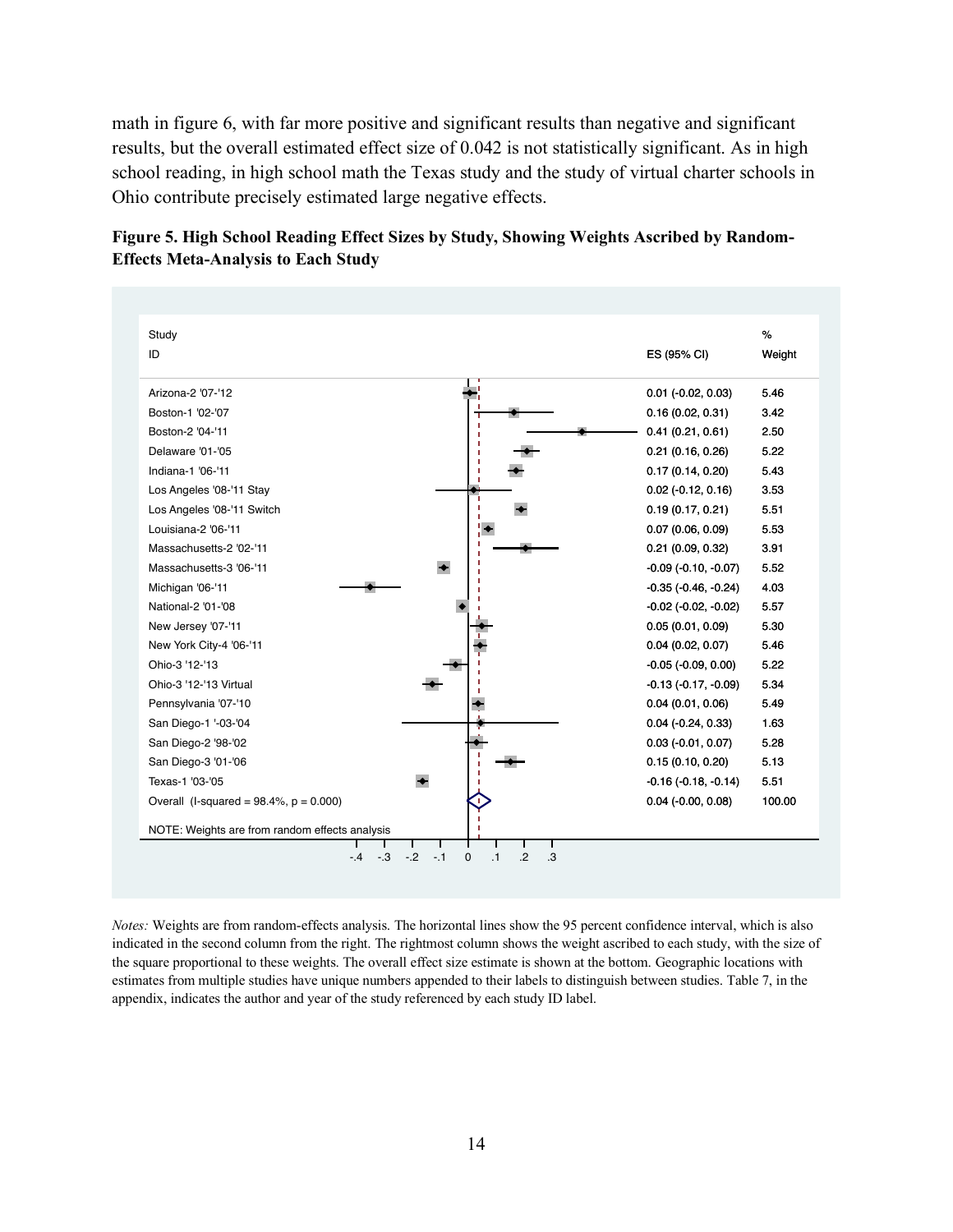| Study                                          |  |                               | %      |
|------------------------------------------------|--|-------------------------------|--------|
| ID                                             |  | ES (95% CI)                   | Weight |
| Arizona-2 '07-'12                              |  | $-0.07$ $(-0.11, -0.03)$      | 5.47   |
| Boston-1 '02-'07                               |  | 0.19(0.02, 0.35)              | 3.92   |
| Boston-2 '04-'11                               |  | 0.59(0.36, 0.82)              | 3.02   |
| Delaware '01-'05                               |  | 0.09(0.04, 0.14)              | 5.42   |
| Idaho '03-'05                                  |  | $-0.02$ $(-0.12, 0.07)$       | 4.93   |
| Indiana-1 '06-'11                              |  | $-0.00$ $(-0.03, 0.03)$       | 5.54   |
| Louisiana-2 '06-'11                            |  | 0.10(0.09, 0.12)              | 5.58   |
| Massachusetts-2 '02-'11                        |  | 0.27(0.13, 0.41)              | 4.26   |
| Massachusetts-3 '06-'11                        |  | 0.06(0.04, 0.08)              | 5.57   |
| Michigan '06-'11                               |  | $-0.04$ $(-0.15, 0.06)$       | 4.79   |
| National-2 '01-'08                             |  | $-0.05$ ( $-0.06$ , $-0.05$ ) | 5.60   |
| New Jersey '07-'11                             |  | 0.14(0.10, 0.18)              | 5.44   |
| New York City-4 '06-'11                        |  | 0.17(0.15, 0.18)              | 5.57   |
| Ohio-3 '12-'13                                 |  | $0.00$ (-0.04, 0.05)          | 5.41   |
| Ohio-3 '12-'13 Virtual                         |  | $-0.23$ $(-0.26, -0.20)$      | 5.53   |
| Pennsylvania '07-'10                           |  | 0.19(0.17, 0.21)              | 5.57   |
| San Diego-1 '-03-'04                           |  | $0.00$ (-0.28, 0.28)          | 2.45   |
| San Diego-2 '98-'02                            |  | $-0.01$ $(-0.06, 0.04)$       | 5.38   |
| San Diego-3 '01-'06                            |  | $-0.01$ $(-0.10, 0.07)$       | 4.99   |
| Texas-1 '03-'05                                |  | $-0.22$ $(-0.23, -0.20)$      | 5.58   |
| Overall (I-squared = $99.2\%$ , $p = 0.000$ )  |  | $0.04$ (-0.02, 0.10)          | 100.00 |
| NOTE: Weights are from random effects analysis |  |                               |        |

**Figure 6. High School Math Effect Sizes by Study, Showing Weights Ascribed by Random-Effects Meta-Analysis to Each Study**

*Notes:* Weights are from random-effects analysis. The horizontal lines show the 95 percent confidence interval, which is also indicated in the second column from the right. The rightmost column shows the weight ascribed to each study, with the size of the square proportional to these weights. The overall effect size estimate is shown at the bottom. Geographic locations with estimates from multiple studies have unique numbers appended to their labels to distinguish between studies. Table 7, in the appendix, indicates the author and year of the study referenced by each study ID label.

Figures 7 and 8 show the results from the studies that combine elementary and middle schools, for which overall we find no significant effects. Considerable variation emerges for reading in figure 7, with studies of Washington, D.C., New Orleans, the Promise Academy in the Harlem Children's Zone in New York City, and Texas showing the largest positive effects, and two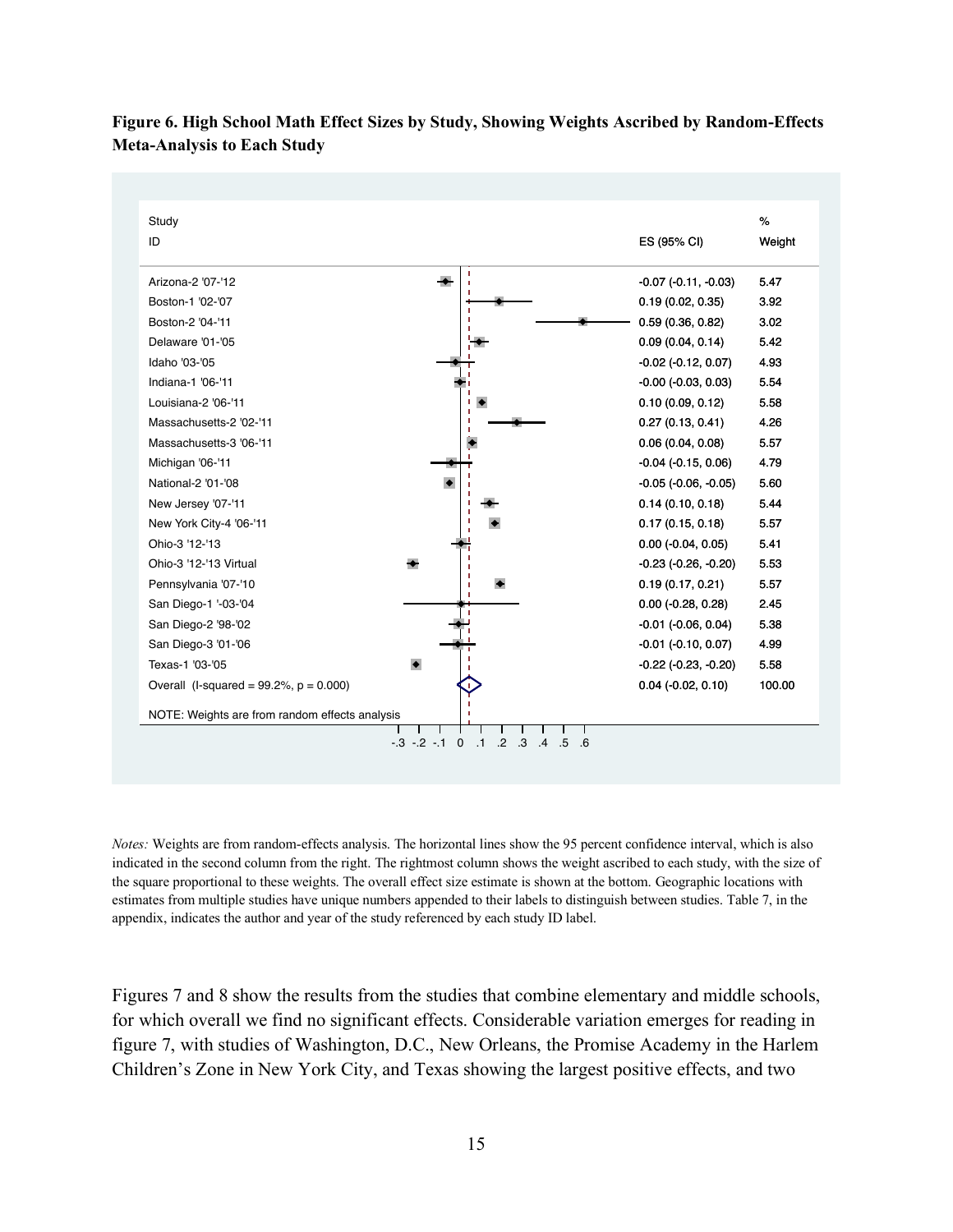studies of virtual charter schools in Indiana and Ohio, and studies of all charter schools in North Carolina, Ohio, and Texas showing the largest negative effects.

Figure 8 shows estimates for math from studies that combine elementary and middle schools. Again, the insignificant overall estimate masks considerable variation. The studies with the largest estimated positive effects come from New Orleans, New York City, New Jersey, and Texas. Washington D.C. contributes a large positive effect with a large standard error making the estimate not significantly different from zero. The largest estimated negative effects come from studies of virtual charter schools in Indiana and Ohio, studies of all charter schools in Ohio, North Carolina, and Texas, and Indiana charters managed by Education Management Organizations (EMO's). (The same pair of Texas studies that produces the contradictory estimates outlined above for reading also produces the quite large contradictory results for math.)

Figures 9 and 10 show reading and math results for the "All" grade span studies, which in the case of reading and math produced an overall positive effect size that was insignificantly different from zero. For reading, as shown in figure 9, most of the effect sizes are clustered in a narrow band on either side of zero. The main exceptions are positive effect sizes found for Delaware and Louisiana. For math, as shown in figure 10, the overall estimate is positive but not statistically significant at the 5 percent level. There are four large positive effect size estimates, for New York City, Indianapolis, Denver, and Idaho, but the latter three of these receive a small weight in the overall estimate because they are estimated quite imprecisely compared to the other studies that mostly have effect sizes near zero. Two studies of North Carolina generated the most negative estimates.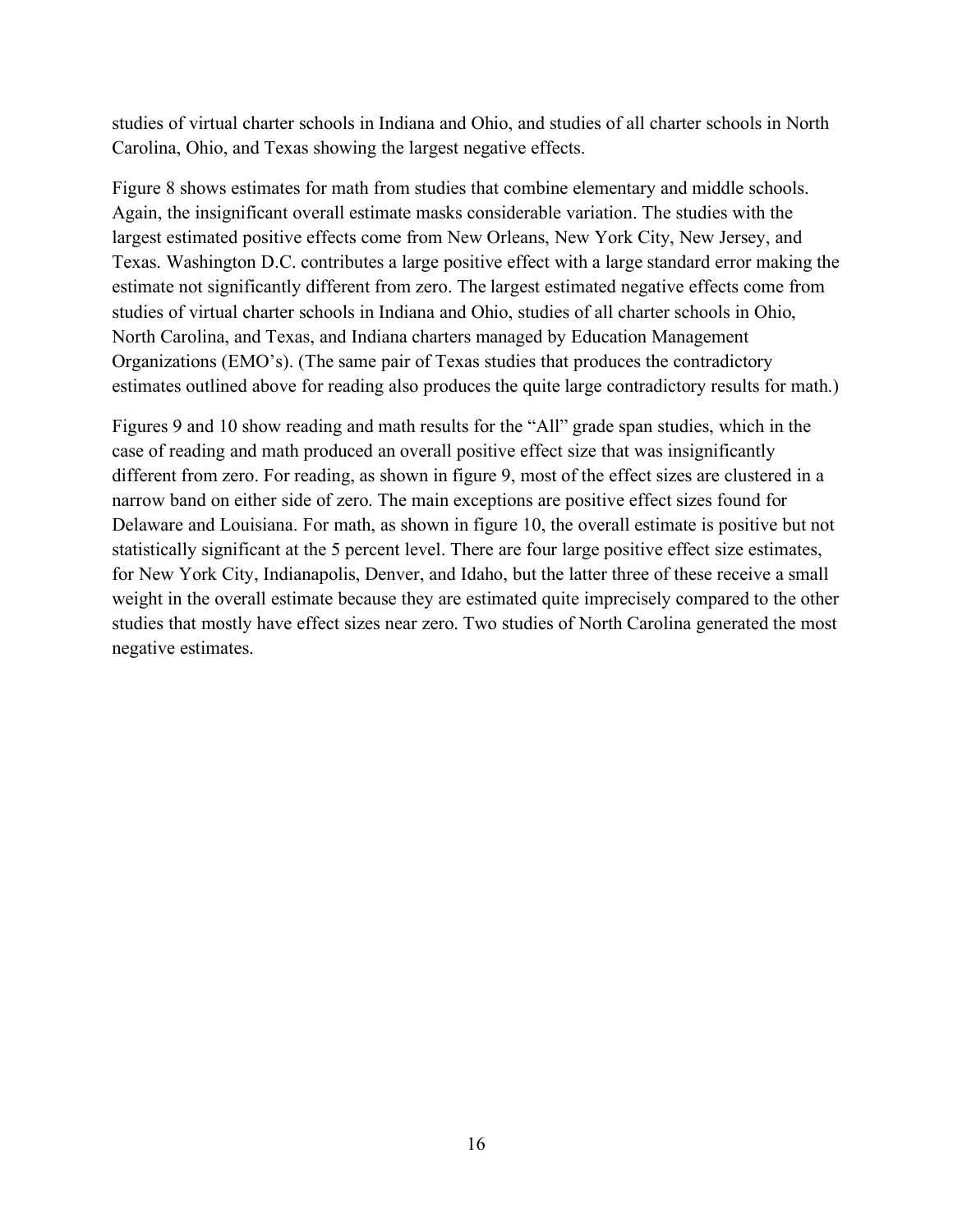**Figure 7. Reading Effect Sizes for Studies That Combine Elementary and Middle Schools by Study, Showing Weights Ascribed by Random-Effects Meta-Analysis to Each Study**



*Notes:* Weights are from random-effects analysis. The horizontal lines show the 95 percent confidence interval, which is also indicated in the second column from the right. The rightmost column shows the weight ascribed to each study, with the size of the square proportional to these weights. The overall effect size estimate is shown at the bottom. Geographic locations with estimates from multiple studies have unique numbers appended to their labels to distinguish between studies. Table 7, in the appendix, indicates the author and year of the study referenced by each study ID label. The studies in this figure are referred to in table 1 as "Combined Elementary/Middle Studies."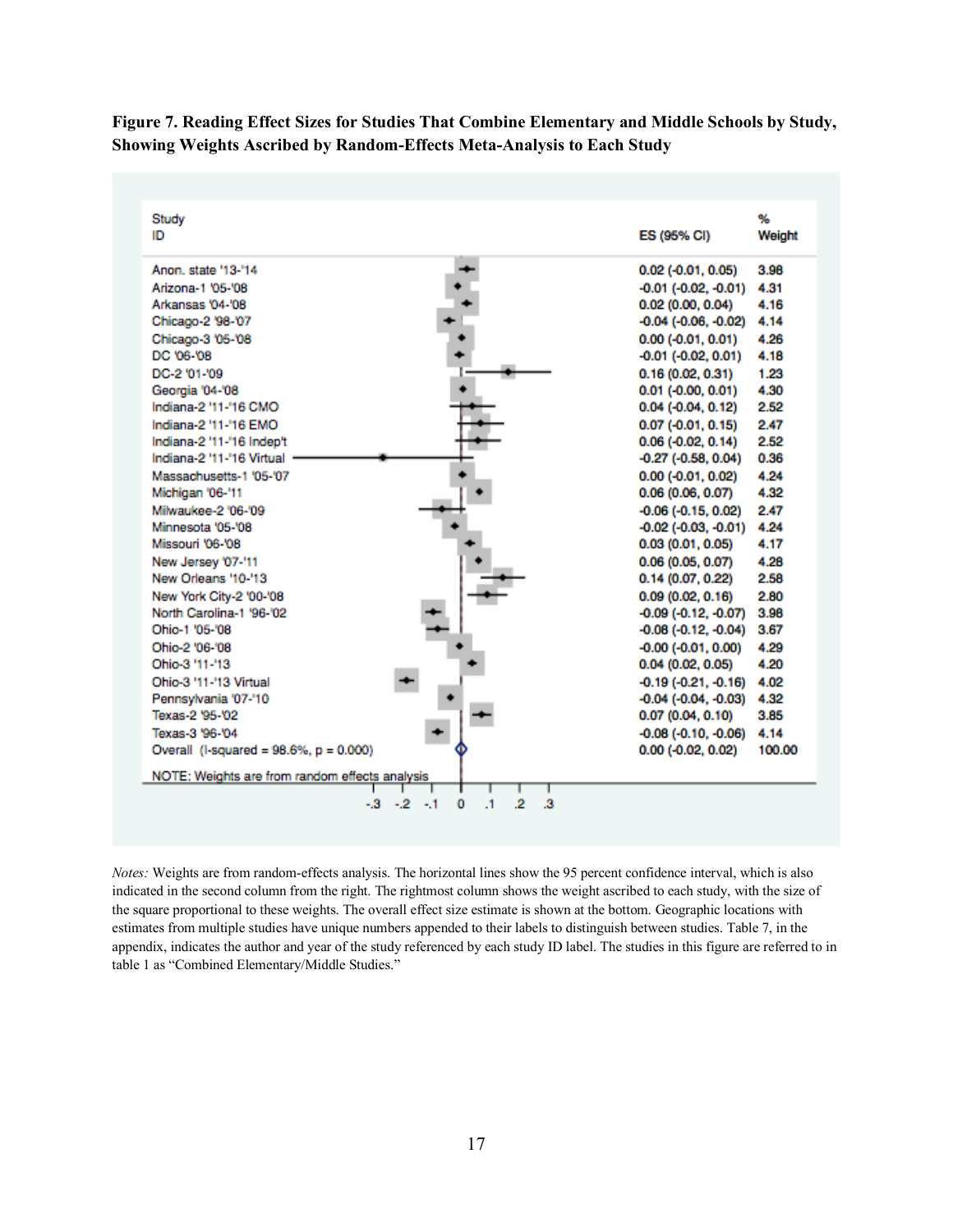**Figure 8. Math Effect Sizes for Studies That Combine Elementary and Middle Schools by Study, Showing Weights Ascribed by Random-Effects Meta-Analysis to Each Study**



*Notes:* Weights are from random-effects analysis. The horizontal lines show the 95 percent confidence interval, which is also indicated in the second column from the right. The rightmost column shows the weight ascribed to each study, with the size of the square proportional to these weights. The overall effect size estimate is shown at the bottom. Geographic locations with estimates from multiple studies have unique numbers appended to their labels to distinguish between studies. Table 7, in the appendix, indicates the author and year of the study referenced by each study ID label. The studies in this figure are referred to in table 1 as "Combined Elementary/Middle Studies."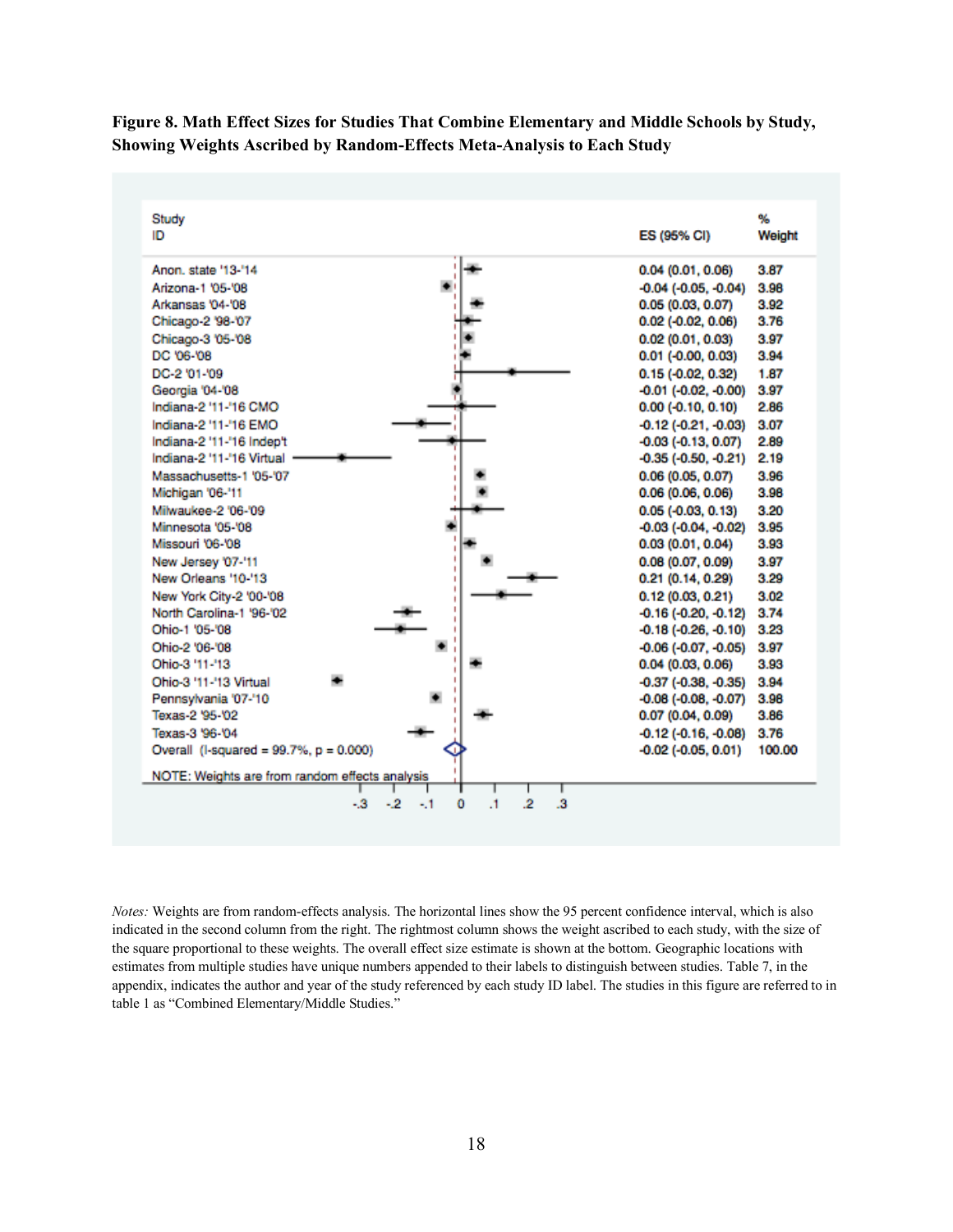Study ℁ ID ES (95% CI) Weight 2.81 Anon. district '95-'07  $0.02$  (-0.02, 0.07) Arizona-No-SEs '97-'99  $0.02$  (-0.03, 0.06) 2.78 California-2 '06-'08 0.01 (0.01, 0.02) 4.75 Delaware '01-'05  $0.09(0.07, 0.11)$ 4.11 Denver-1 '02-'06  $0.04$  (-0.02, 0.10) 2.19 4.42 Denver-2 '04-'08  $0.02(0.01, 0.04)$ Florida-1 '00-'03  $-0.00$   $(-0.02, 0.01)$ 4.41 Florida-2 '01-'08  $-0.02$   $(-0.02, -0.02)$ 4.75 Indiana-1 '06-'11  $0.04(0.03, 0.05)$ 4.66 Indianapolis '02-'06  $0.05$  (-0.15, 0.24) 0.34 Louisiana-2 '06-'11 0.07 (0.07, 0.08) 4.66 4.74 Massachusetts-3 '06-'11  $0.04(0.04, 0.05)$ 0.01 (-0.01, 0.03) Milwaukee-1 '01-'07 4.21 Milwaukee-3 '07-'11  $0.02$  (-0.02, 0.06) 3.20  $-0.01 (-0.01, -0.00)$  4.76 National-2 '01-'08 New Mexico '05-'08  $-0.02$   $(-0.04, -0.01)$  4.42 New York City-4 '06-'11  $0.03(0.02, 0.03)$ 4.71 North Carolina-2 '03-'07  $0.01$  (0.00, 0.01) 4.71 North Carolina-3 '03-'07  $-0.06$   $(-0.07, -0.05)$ 4.55 North Carolina-4 '08-'11  $0.01$  (-0.01, 0.02) 4.39 Philadelphia '03-'07  $-0.03$   $(-0.07, 0.01)$ 3.13 San Diego-3 '01-'06  $0.03(0.00, 0.06)$ 3.77 San Diego-4 '98-'07  $0.01$  (-0.01, 0.03) 4.21 Texas-4 '03-'07  $-0.05$   $(-0.06, -0.05)$ 4.72 Texas-5 '96-'04  $0.02(0.01, 0.03)$ 4.61 Overall (I-squared =  $98.7\%$ ,  $p = 0.000$ ) 100.00 0.01 (-0.00, 0.02) NOTE: Weights are from random effects analysis

**Figure 9. Reading Effect Sizes for Studies That Combine Elementary, Middle, and High Schools by Study, Showing Weights Ascribed by Random-Effects Meta-Analysis to Each Study**

*Notes:* Weights are from random-effects analysis. The horizontal lines show the 95 percent confidence interval, which is also indicated in the second column from the right. The rightmost column shows the weight ascribed to each study, with the size of the square proportional to these weights. The overall effect size estimate is shown at the bottom. Geographic locations with estimates from multiple studies have unique numbers appended to their labels to distinguish between studies. Table 7, in the appendix, indicates the author and year of the study referenced by each study ID label. The studies in this figure are referred to in table 1 as "All" grade spans.

0

 $\mathbf{.1}$ 

 $\overline{2}$ 

.3

 $-3$ 

 $-2$ 

 $-1$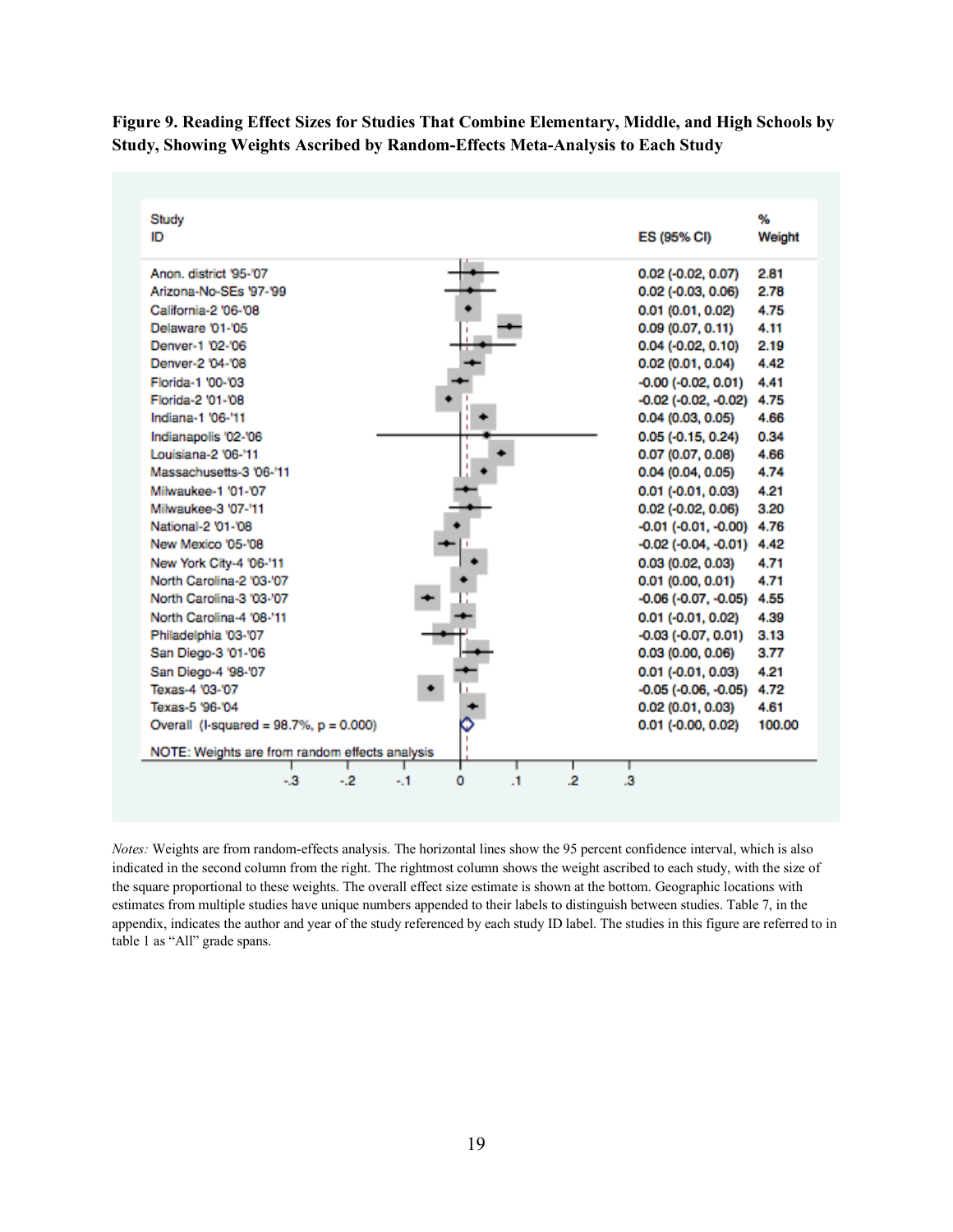**Figure 10. Math Effect Sizes for Studies That Combine Elementary, Middle, and High Schools by Study, Showing Weights Ascribed by Random-Effects Meta-Analysis to Each Study**

| Study<br>ID                                    | ES (95% CI)                   | %<br>Weight |
|------------------------------------------------|-------------------------------|-------------|
| Anon, district '95-'07                         | 0.07(0.01, 0.13)              | 3.87        |
| Arizona-No-SEs '97-'99                         | $0.03$ (-0.02, 0.08)          | 4.04        |
| California-2 '06-'08                           | $-0.03$ $(-0.03, -0.03)$ 4.38 |             |
| Delaware '01-'05                               | 0.07(0.04, 0.09)              | 4.32        |
| Denver-1 '02-'06                               | 0.17(0.05, 0.29)              | 2.93        |
| Denver-2 '04-'08                               | 0.06(0.05, 0.08)              | 4.35        |
| Florida-1 '00-'03                              | $0.01$ (-0.03, 0.04)          | 4.18        |
| Florida-2 '01-'08                              | $-0.03$ $(-0.03, -0.02)$ 4.39 |             |
| Idaho '03-'05                                  | $0.13$ (-0.07, 0.32)          | 1.84        |
| Indiana-1 '06-'11                              | 0.04(0.03, 0.05)              | 4.37        |
| Indianapolis '02-'06                           | $0.22$ (-0.02, 0.46)          | 1.40        |
| Louisiana-2 '06-'11                            | 0.09(0.09, 0.10)              | 4.38        |
| Massachusetts-3 '06-'11                        | 0.07(0.07, 0.08)              | 4.38        |
| Milwaukee-1 '01-'07                            | 0.05(0.01, 0.09)              | 4.16        |
| Milwaukee-3 '07-'11                            | $0.03$ (-0.02, 0.08)          | 4.05        |
| National-2 '01-'08                             | $-0.03$ $(-0.03, -0.02)$ 4.39 |             |
| New Mexico '05-'08                             | $-0.05$ $(-0.06, -0.03)$ 4.35 |             |
| New York City-4 '06-'11                        | 0.14(0.13, 0.15)              | 4.38        |
| North Carolina-2 '03-'07                       | $-0.03$ $(-0.03, -0.02)$ 4.38 |             |
| North Carolina-3 '03-'07                       | $-0.14(-0.14,-0.14)$ 4.39     |             |
| North Carolina-4 '08-'11                       | $-0.08$ $(-0.10, -0.06)$ 4.34 |             |
| Philadelphia '03-'07                           | $-0.03$ $(-0.07, 0.01)$ 4.16  |             |
| San Diego-3 '01-'06                            | 0.06(0.02, 0.11)              | 4.06        |
| San Diego-4 '98-'07                            | $0.02$ (-0.02, 0.06)          | 4.16        |
| Texas-4 \03-\07                                | $-0.05$ $(-0.05, -0.04)$ 4.38 |             |
| Texas-5 '96-'04                                | (Excluded)                    | 0.00        |
| Overall (I-squared = $99.9\%$ , $p = 0.000$ )  | $0.02$ (-0.01, 0.06)          | 100.00      |
| NOTE: Weights are from random effects analysis |                               |             |
|                                                |                               |             |

*Notes:* Weights are from random-effects analysis. The horizontal lines show the 95 percent confidence interval, which is also indicated in the second column from the right. The rightmost column shows the weight ascribed to each study, with the size of the square proportional to these weights. The overall effect size estimate is shown at the bottom. Geographic locations with estimates from multiple studies have unique numbers appended to their labels to distinguish between studies. Table 7, in the appendix, indicates the author and year of the study referenced by each study ID label. The studies in this figure are referred to in table 1 as "All" grade spans.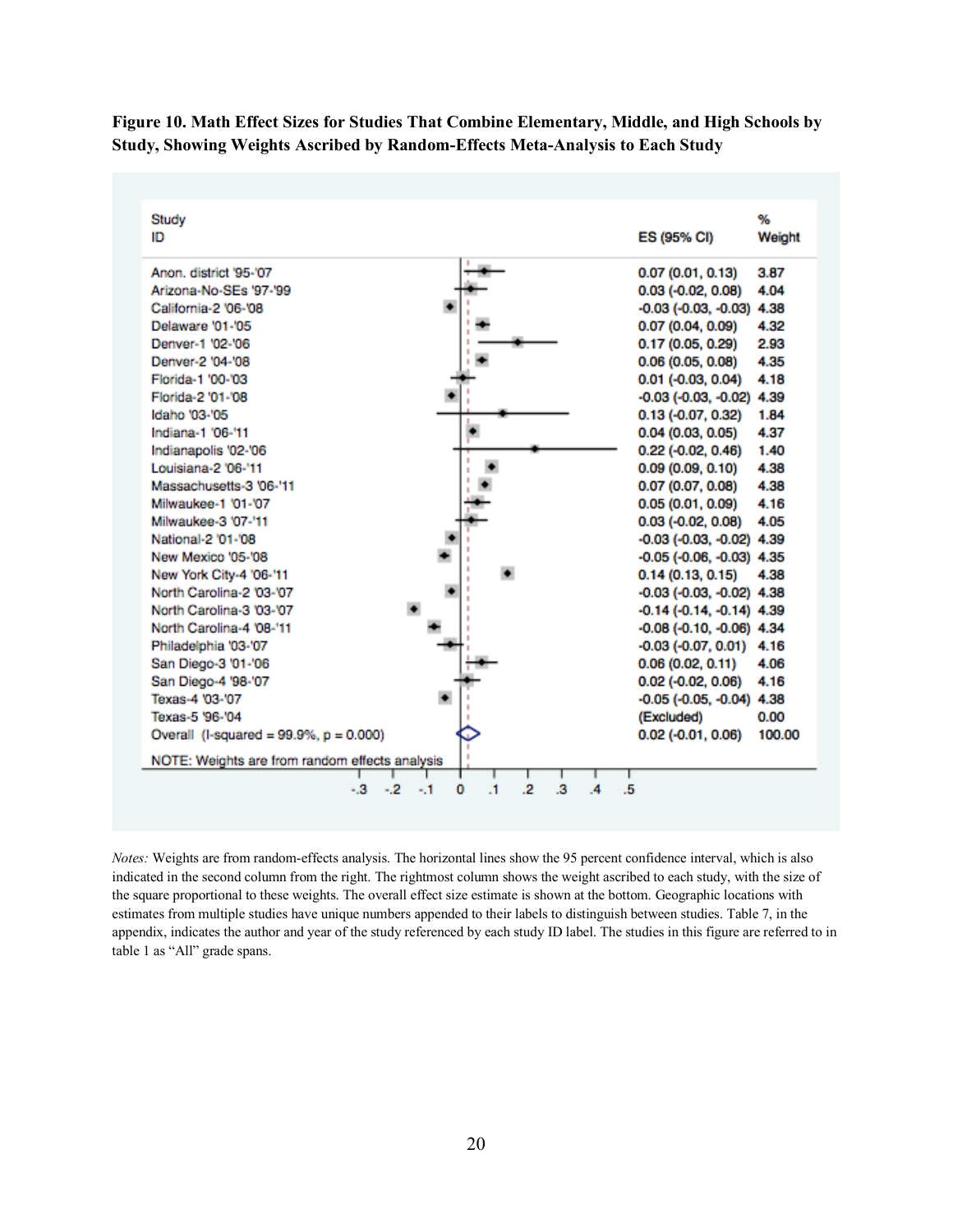# *Estimated Effects for KIPP Middle Schools Are Far Higher Than for Other Charter Middle Schools*

The middle school results presented in tables 1, 2a and 2b and in figures 3 and 4 exclude the many estimates for individual KIPP schools. Table 3 shows the results of a meta-analysis that includes only the KIPP schools. This can be thought of as the second meta-analysis of the KIPP literature, following up on the similar analysis in Betts and Tang (2011). KIPP schools appear to have a statistically significant and positive influence on both reading and math achievement, with the effect size for math being twice as large as for reading.<sup>5</sup>

|      | Table 3. KIPP School Estimates: Effect Sizes and Significance by Grade Span and Subject |  |  |
|------|-----------------------------------------------------------------------------------------|--|--|
| Area |                                                                                         |  |  |

| <b>Grade Span</b>                       | <b>Reading Tests</b><br>$#$ estimates-#<br>locations), % true<br>variation | <b>Math Tests</b><br>$#$ estimates-#<br>locations), % true<br>variation |
|-----------------------------------------|----------------------------------------------------------------------------|-------------------------------------------------------------------------|
| Including Only<br><b>KIPP</b> Estimates |                                                                            |                                                                         |
| Middle                                  | $0.174*$<br>$(8-5), 85.2\%$                                                | $0.374*$<br>$(8-5), 94.2\%$                                             |

*Note:* Asterisks indicate effect size significantly different from zero at the 5 percent level or less. The numbers in parentheses indicate the number of estimates included in the associated estimate of effect size, and the number of locales, which in the case of KIPP schools is unknown due to the shielding of charter school identities in one study.

The estimates for KIPP middle schools are far higher than our average estimates in table 1, with estimated effect sizes for reading and math of 0.174 and 0.374 respectively. These effect sizes are enough to move a student initially at the 50th percentile to percentiles 56.9 and 64.6 in a single year of attendance at a KIPP school. These are very large effects, by any standard.

l

<sup>5.</sup> The effect sizes for KIPP are materially higher than the effects estimated by Betts and Tang (2011), which were 0.096 and 0.223 respectively. Since our earlier literature review, the preliminary report from a national study (Tuttle et al. 2010) has been replaced by a final report (Tuttle et al. 2013), and we have substituted the single effect size by subject in the later report for the many school-level estimates in the earlier report on the advice of one of the authors (Brian Gill, personal communication, February 2014).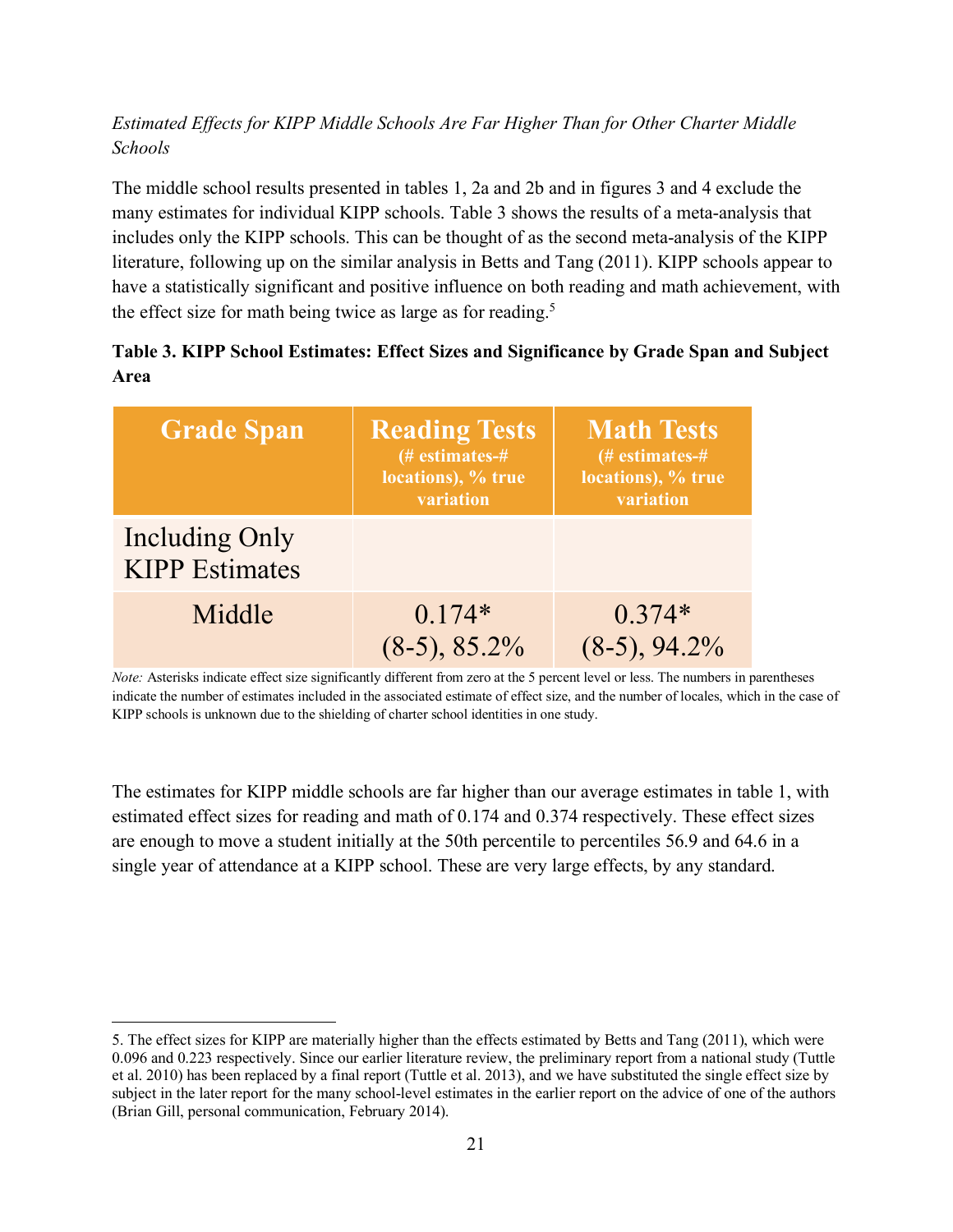# **4. Understanding Sources of Variation across Locations, Types of Charters and Types of Students**

The earlier results show that most variation across studies is real. Betts and Atkinson (2012) argue that there should not be a single estimate of the gains from school choice, because not only do schools of choice differ in the quality of education they provide, but so do the traditional public schools against which schools of choice compete. A recent paper by Chabrier, Cohodes and Oreopoulos (2016) shows this latter source of heterogeneity clearly, with the estimated impact of charter schools falling sharply as average test scores increase at the traditional public schools which charter applicants would otherwise attend.

Variations across types of charters surely matter too. First, our analysis suggests that charters operating at the middle school level produce larger gains in achievement, relative to traditional public schools, than charters at other grade spans. Second, the literature on KIPP schools, and the broader literature on "No Excuse" charter schools, including the KIPP schools, which feature extended school time, uniforms and parent contracts, suggests that these types of charters consistently outperform traditional public schools. A smaller literature examines "virtual" charter schools, also known as online charter schools. A multi-state report by CREDO (2015) and studies in Indiana and Ohio suggest that on average these schools produce learning gains much below that of traditional public schools. (Our study includes only the latter two results due to a lack of information on standard errors in the first report.)

### *Results for Student Subgroups*

Turning to variations by students, a key question is whether charter schools benefit students from some groups more than others. A warning about the subgroup estimates in this section is that only a subset of studies have performed these analyses, meaning that they may not apply to the locations studied nationally. For this reason, comparing the results below to the overall results for the same grade span in Table 1 is likely to be misleading.

Table 4 shows estimated effect sizes from meta-analyses for three at-risk populations: students in special education, English Language Learners (ELLs), and students eligible for federal meal assistance, the last of which is a commonly used proxy for poverty, for grade spans with multiple estimates available.

Results for the three types of at-risk populations are mixed, and difficult to summarize simply. No subpopulation appears to do worse when attending charter schools, but beyond that the impact of charter schools varies by subject and grade span. For students eligible for meal assistance, results are positive and statistically significant for all three grade spans for reading and for two of three grade spans for math.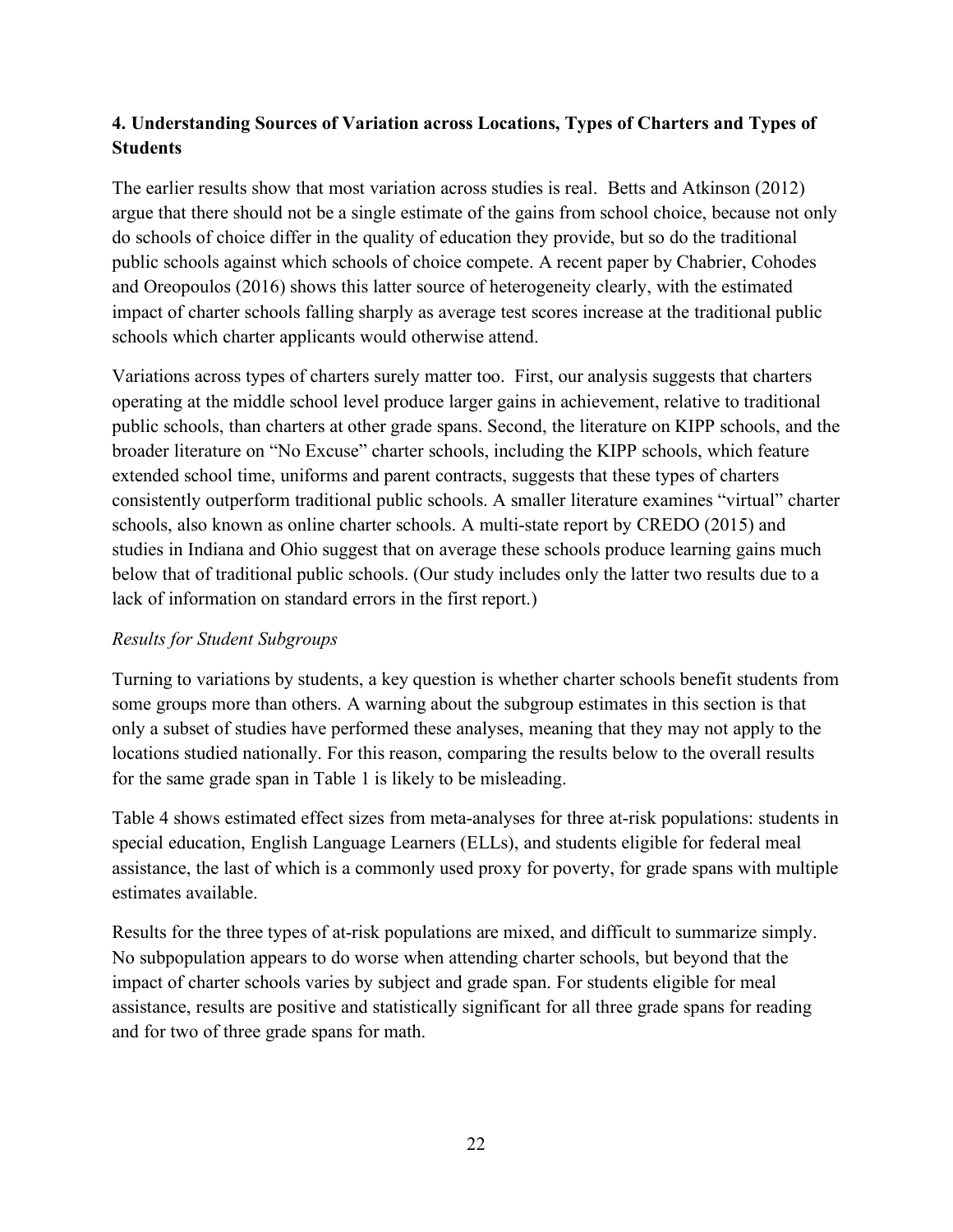|                                                         | <b>Grade Span</b>                                                                                                                                    |                                              |                                                                  |  |
|---------------------------------------------------------|------------------------------------------------------------------------------------------------------------------------------------------------------|----------------------------------------------|------------------------------------------------------------------|--|
| <b>Student Population</b>                               | <b>Combined E/M</b><br>E, M and Combined E/M<br>$#$ estimates-#<br>(# estimates-# locations),<br>% true variation<br>locations), %<br>true variation |                                              | <b>All</b><br>$#$ estimates-#<br>locations), % true<br>variation |  |
|                                                         |                                                                                                                                                      | <b>READING TESTS</b>                         |                                                                  |  |
| <b>Students in Special</b>                              | $-0.002$                                                                                                                                             | $-0.002$                                     | $0.025*$                                                         |  |
| Education                                               | $(12-12), 79.9\%$                                                                                                                                    | $(12-12), 79.9\%$                            | $(10-10), 82.7%$                                                 |  |
| <b>English Language</b>                                 | 0.005                                                                                                                                                | 0.010                                        | 0.032                                                            |  |
| Learners                                                | $(12-12), 73.5\%$                                                                                                                                    | $(13-12), 76.5\%$                            | $(10-10), 87.7%$                                                 |  |
| Students Eligible for                                   | $0.020*$                                                                                                                                             | $0.021*$                                     | $0.028*$                                                         |  |
| <b>Federal Meal Assistance</b>                          | $(16-13), 86.7%$                                                                                                                                     | $(18-15), 84.9%$                             | $(10-10), 93.8\%$                                                |  |
|                                                         |                                                                                                                                                      | <b>MATH TESTS</b>                            |                                                                  |  |
| <b>Students in Special</b>                              | 0.002                                                                                                                                                | 0.002                                        | $0.017*$                                                         |  |
| Education                                               | $(12-12), 79.4\%$                                                                                                                                    | $(12-12), 79.4\%$                            | $(10-10), 0.0\%$                                                 |  |
| English Language                                        | 0.027                                                                                                                                                | 0.027                                        | 0.015                                                            |  |
| Learners                                                | $(12-12), 81.3%$                                                                                                                                     | $(13-12), 80.3%$                             | $(10-10), 58.6\%$                                                |  |
| Students Eligible for<br><b>Federal Meal Assistance</b> | 0.013<br>$(16-13), 89.6\%$                                                                                                                           | $0.023*$<br>$(18-15), 90.4$<br>$\frac{0}{0}$ | $0.022*$<br>$(10-10), 93.1\%$                                    |  |

**Table 4. Effect Sizes for Studies of Selected Subsamples of Student Populations and Significance From Meta-Analysis, by Grade Span and Subject Area** 

*Note:* Asterisks indicate effect size significantly different from zero at the 5 percent level or less.

l

Table 5 shows results from grade spans with multiple studies by race/ethnicity.<sup>6</sup> Interestingly, in most but not all cases, results are negative and significant for both reading and math for white and Asian students. This contrasts with results for black students, where coefficients are always positive and significant in two cases. For Hispanic students results are never significant. These results are not necessarily representative of all the geographic locations studied in the literature: the number of locations studied is about one third to one half the number of locations studied for the results for all students in Table 1. But the results provide at least weak evidence that black students may gain more than white or Asian students. This could of course reflect the relative effectiveness of traditional public schools available to the various racial/ethnic groups.

<sup>6.</sup> The table does not separately show results for studies of E, M, and H grade spans as there are only one or two studies at these grade spans.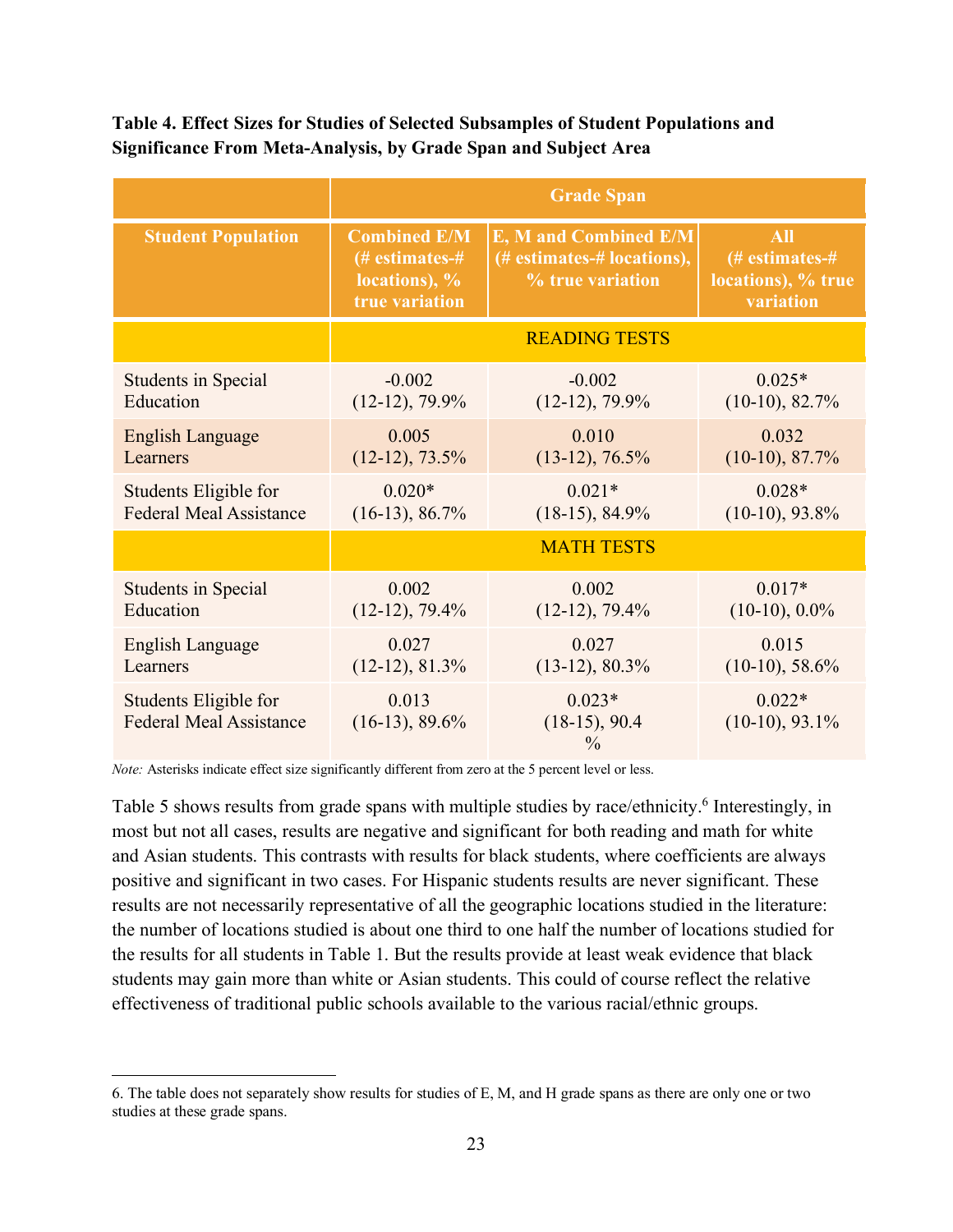# **Table 5. Effect Sizes for Studies of Racial/Ethnic Subsamples of Student Populations and Significance From Meta-Analysis, by Grade Span and Subject Area**

|                        | <b>Grade Span</b>                                                                                                                                                  |                      |                                                                  |  |  |  |
|------------------------|--------------------------------------------------------------------------------------------------------------------------------------------------------------------|----------------------|------------------------------------------------------------------|--|--|--|
| <b>Race/Ethnicity</b>  | <b>Combined E/M</b><br>E, M and<br>$# estimates-#$<br><b>Combined E/M</b><br>locations), % true<br>$# estimates-#$<br>locations), % true<br>variation<br>variation |                      | <b>All</b><br>$# estimates-#$<br>locations), % true<br>variation |  |  |  |
|                        |                                                                                                                                                                    | <b>READING TESTS</b> |                                                                  |  |  |  |
| White                  | $-0.032*$                                                                                                                                                          | $-0.040*$            | $-0.020*$                                                        |  |  |  |
|                        | $(19-14), 97.3%$                                                                                                                                                   | $(22-17), 96.9%$     | $(14-13), 97.5%$                                                 |  |  |  |
| <b>Black</b>           | $0.031*$                                                                                                                                                           | $0.027*$             | 0.006                                                            |  |  |  |
|                        | $(20-14), 93.3%$                                                                                                                                                   | $(23-16), 92.4%$     | $(14-13), 97.2%$                                                 |  |  |  |
| Hispanic               | $-0.021$                                                                                                                                                           | $-0.023$             | $-0.001$                                                         |  |  |  |
|                        | $(20-14), 93.3\%$                                                                                                                                                  | $(23-16)$ , 88.6%    | $(14-13), 95.7\%$                                                |  |  |  |
| <b>Native American</b> | $-0.142$                                                                                                                                                           | $-0.142$             | $-0.054$                                                         |  |  |  |
|                        | $(9-9), 95.4\%$                                                                                                                                                    | $(9-9), 95.4\%$      | $(9-9), 45.8\%$                                                  |  |  |  |
| Asian                  | $-0.026$                                                                                                                                                           | $-0.033*$            | $-0.051*$                                                        |  |  |  |
|                        | $(12-12), 59.4\%$                                                                                                                                                  | $(14-13), 61.1\%$    | $(10-10), 95%$                                                   |  |  |  |
|                        | <b>MATH TESTS</b>                                                                                                                                                  |                      |                                                                  |  |  |  |
| White                  | $-0.081*$                                                                                                                                                          | $-0.082*$            | $-0.012$                                                         |  |  |  |
|                        | $(19-14), 99.0\%$                                                                                                                                                  | $(22-16)$ , 98.6%    | $(14-13), 98.7\%$                                                |  |  |  |
| <b>Black</b>           | 0.021                                                                                                                                                              | 0.024                | 0.024                                                            |  |  |  |
|                        | $(20-14), 96.1\%$                                                                                                                                                  | $(23-16), 95.6\%$    | $(14-13), 98.6\%$                                                |  |  |  |
| Hispanic               | $-0.011$                                                                                                                                                           | $-0.008$             | 0.019                                                            |  |  |  |
|                        | $(20-14), 93.7\%$                                                                                                                                                  | $(23-16), 93.5\%$    | $(14-13), 98%$                                                   |  |  |  |
| Native American        | $-0.034$                                                                                                                                                           | $-0.034$             | $-0.077*$                                                        |  |  |  |
|                        | $(7-7), 67.6%$                                                                                                                                                     | $(7-7), 67.6%$       | $(9-9), 57.9%$                                                   |  |  |  |
| Asian                  | $-0.46*$                                                                                                                                                           | $-0.058*$            | $-0.037*$                                                        |  |  |  |
|                        | $(12-12), 78.3\%$                                                                                                                                                  | $(14-13), 77.8\%$    | $(10-10), 64.2\%$                                                |  |  |  |

*Note:* Asterisks indicate effect size significantly different from zero at the 5 percent level or less.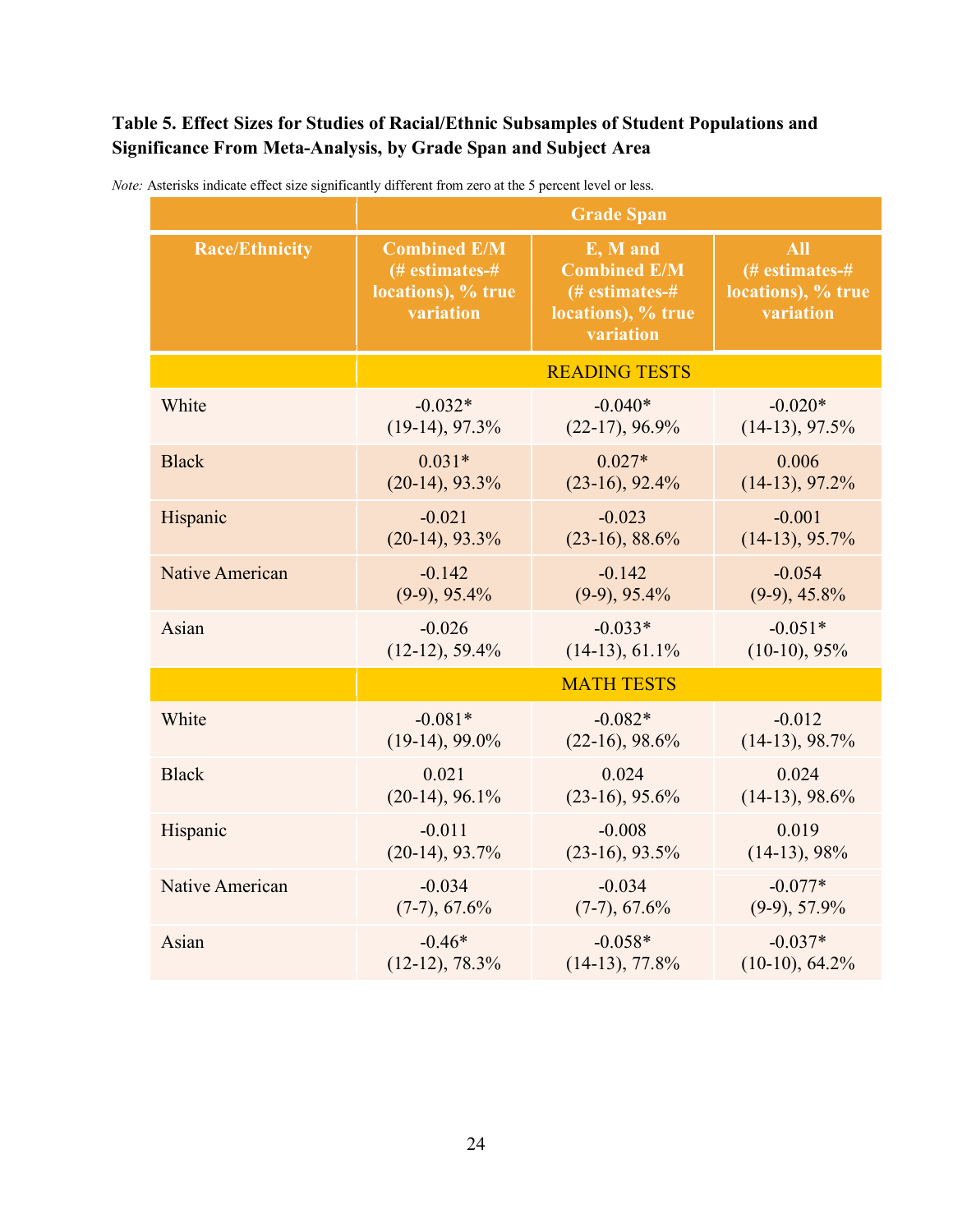#### *Urban Districts and Schools*

Table 6 shows the results when we focus on studies of urban districts or on individual schools in urban areas. In all but one case the effect sizes are positive and statistically significant. In contrast, in the overall sample (Table 1) effects were positive and significant for five of 12 cases. The math and effect size estimates are higher in the urban subsample shown in Table 6 than in the overall sample shown in Table 1 for all cases except reading in the combined elementary/middle school grade span. As in Table 1, we continue to exclude KIPP schools from the analysis of urban charter schools, even though KIPP schools typically locate in urban settings. Including them would have increased the effect sizes in table 6 considerably.

|                     |  |  | Table 6. Effect Sizes for Studies of Urban Districts and Schools, by Grade Span and |
|---------------------|--|--|-------------------------------------------------------------------------------------|
| <b>Subject Area</b> |  |  |                                                                                     |

| <b>Grade Span</b>                                           | <b>Reading Tests</b><br>$# estimates-#$<br>locations), % true<br>variation | <b>Math Tests</b><br>$#$ estimates-#<br>locations), % true<br>variation |
|-------------------------------------------------------------|----------------------------------------------------------------------------|-------------------------------------------------------------------------|
| Elementary                                                  | $0.034*$<br>$(9-5)$ , 77.8%                                                | $0.054*$<br>$(9-5), 91.5\%$                                             |
| Middle                                                      | $0.098*$<br>$(10-5), 95.2\%$                                               | $0.176*$<br>$(10-5), 97.2\%$                                            |
| High                                                        | $0.121*$<br>$(8-4), 93.8\%$                                                | $0.132*$<br>$(6-3), 92.8\%$                                             |
| Combined<br>Elementary/Middle                               | $-0.002$<br>$(6-4), 82.6%$                                                 | $0.023*$<br>$(6-4), 40.6\%)$                                            |
| Elementary,<br>Middle, and<br>Combined<br>Elementary/Middle | $0.050*$<br>$(25-7), 96.0\%$                                               | $0.102*$<br>$(25-7), 98.8\%$                                            |
| All                                                         | $0.019*$<br>$(10-7), 21.8\%$                                               | $0.064*$<br>$(10-7), 95.9\%$                                            |

*Note:* Asterisks indicate effect size significantly different from zero at the 5 percent level or less.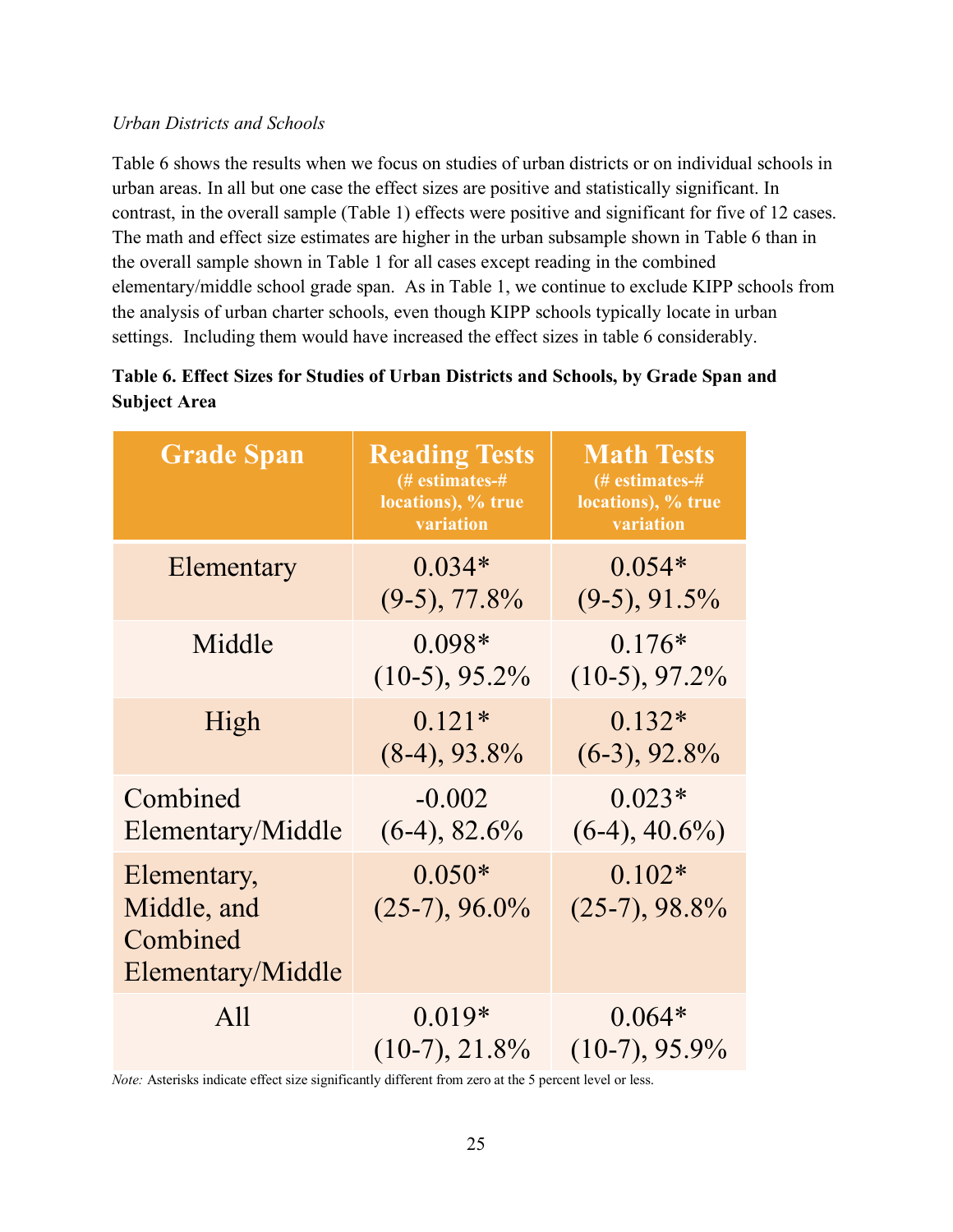There could be multiple reasons for the larger effects in urban settings. One obvious possibility is that charter schools have more value to add in large urban districts if the traditional schools in these areas are underserving their students to a greater extent than are their nonurban counterparts. Angrist et al. (2013) attributes the success of urban charter schools in Massachusetts to the "No Excuses" approach to education, which the authors describe as emphasizing "discipline and comportment, traditional reading and math skills, instruction time, and selective teacher hiring."

### **7. Conclusion**

When studying charter schools' effect on achievement, one can ask several related questions. First, on *average* are charter schools boosting achievement relative to traditional public schools? Second, are there exceptions where we can find some charters outperforming and others underperforming? Third, what have social scientists learned about the types of charter schools, the types of students, or the school settings, which can predict the relative effectiveness of charter schools?

On the question of the average overall effect, for no grade span or subject tested did we find a negative average effect of charter schools. For five out of 12 combinations of grades and subject areas, we found a positive and significant overall effect of charter schools on achievement. (For six of the remaining seven cases, the estimated average effect was positive but not statistically significant.) The results are more compelling for math than reading, both in terms of the number of grade spans for which we found significant effects, and the magnitude of those significant effects. In cases of significant average effects, students are often predicted to gain about one half to one percentile a point per year, but with larger estimates for charter schools at the middle school level.

On the second question, we find considerable heterogeneity in effect sizes across studies. Overall, our findings confirm that the impact of the charter sector on student outcomes varies considerably—especially across geographic areas. This likely reflects variations not only in charter schools' effectiveness but also in that of the traditional public schools against which the charters are compared. There is little doubt that charters outperform traditional public schools in some areas and underperform them in others -- most of the variation across studies is real and does not reflect statistical "noise".

On the third question, the factors related to charter effectiveness, social scientists are beginning to make some progress. Charter schools in urban areas on average produce strong positive effects, especially in math. Charter schools operating as middle schools produce quite high predicted effects for both math and reading relative to charter schools in other grade spans. Only a fraction of studies break down the charter schools' effects by student characteristics, but the existing papers tentatively suggest that black students and those receiving federal meal assistance are among the students most likely to benefit from attending a charter school. A number of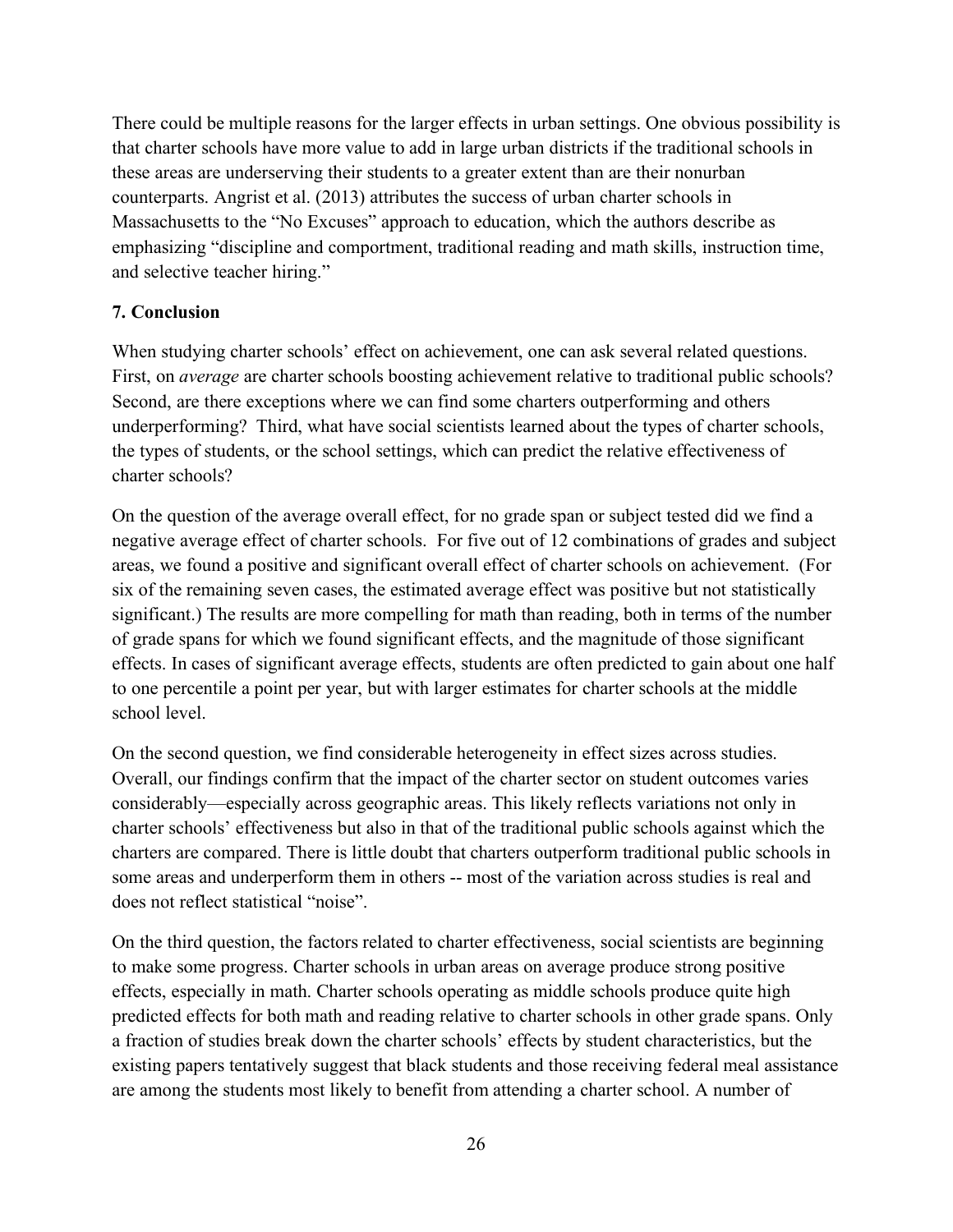studies point to preliminary evidence that "No Excuse" charter schools, such as the KIPP schools, produce unusually large gains. Conversely, a handful of recent studies suggests that virtual (online) charter schools are markedly less effective than traditional public schools.

Looking forward, we expect that new studies will continue to appear, and over time some of the above conclusions will evolve as we gain a fuller picture of charter schools' effects. Of the three sets of results, on average effects, the degree of variation in effects, and factors related to variation, the result most likely to stand the test of time is that the relative performance of charter schools and traditional public schools is highly variable. A challenge for the charter school movement will be to ensure going forward that those charters that underperform either improve or, over time, shut down.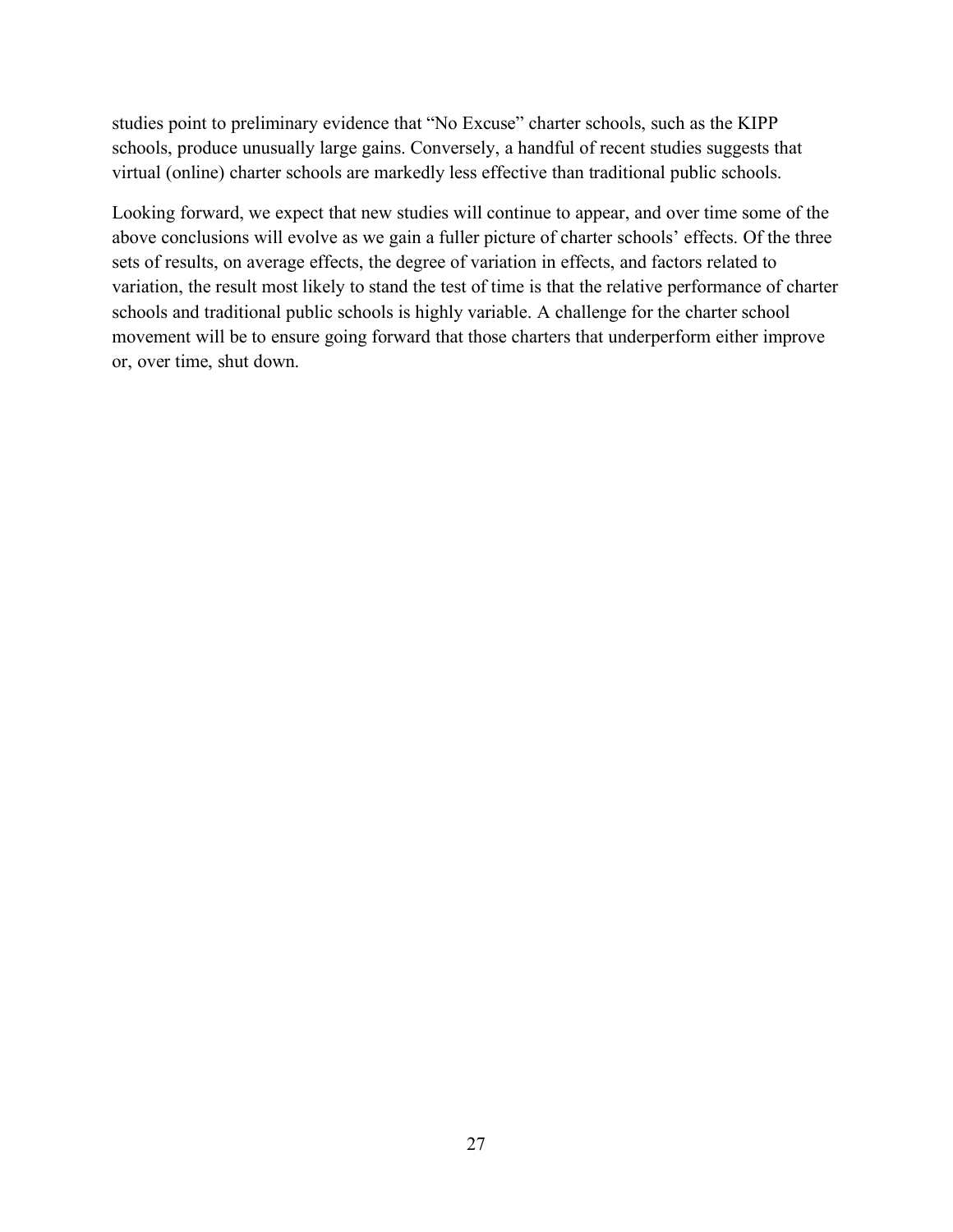#### **Appendix. Details on Meta-Analysis**

We assume that the effect of charter schools on achievement is not fixed across studies. Given that charter schools are afforded considerable freedom to experiment, and that the regulatory framework for charter schools varies across states, and surely across individual districts as well, it would seem untenable to make the alternative assumption that there is a single fixed impact of charter schools on achievement.7

In a random effects meta-analysis, we take a weighted average of the effect sizes across studies. If  $Y_i$  is the effect size for the i<sup>th</sup> of k studies and  $W_i$  is the weight for each study, our overall estimated effect size *M* is:

$$
(1) \qquad M = \frac{\sum_{i=1}^{k} W_i Y_i}{\sum_{i=1}^{k} W_i}
$$

The weight for each study is the inverse of the sum of the within-study variance (based on the standard error) and an estimate of the true between-study variance, *T*<sup>2</sup> :

$$
(2) W_i = \frac{1}{V_{Y_i} + T^2}
$$

l

The between-studies variance estimate  $T^2$  is based on a method of moments estimate of the variance of true effect sizes. Note that as  $T^2$  becomes large relative to the average within-study variance estimate, then we will tend towards equal-weighting across studies, whereas as *T*<sup>2</sup> becomes relatively small the weights can become highly unequal with heavier weight given to studies with the lowest sampling variance.

We report the  $I^2$  statistic introduced by Higgins et al. (2003), which provides an estimate of the percentage of the variation in effect sizes that reflects true underlying variation.

<sup>7</sup> For a review of the random-effects approach to meta-analysis and measures of heterogeneity, see Borenstein et al. (2009), chapters 12 through 16.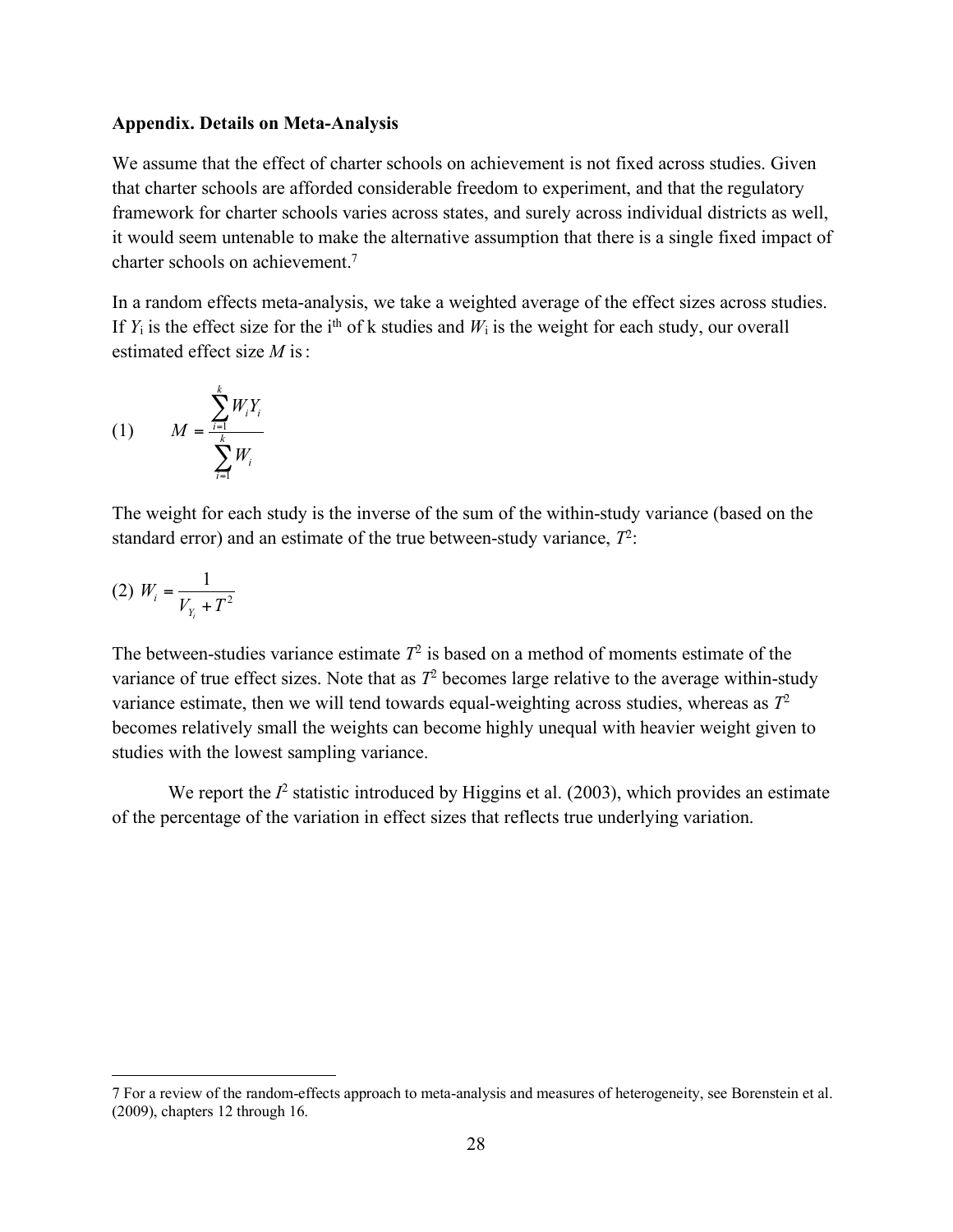| Authors                         | Year<br>Published | Name of State or<br>City                         | First<br>Year of | Final<br>Year | Study Label in<br>Meta-Analysis Plots                                              | Grade spans<br>Included in Meta-     |
|---------------------------------|-------------------|--------------------------------------------------|------------------|---------------|------------------------------------------------------------------------------------|--------------------------------------|
|                                 |                   |                                                  | Data             | of Data       |                                                                                    | Analysis of Effect<br>Size           |
| Abdulkadiroglu et al.           | 2009              | <b>Boston</b>                                    | 2002             | 2007          | Boston-1 '02-'07                                                                   | E, M, H                              |
|                                 |                   |                                                  |                  |               |                                                                                    |                                      |
| Abdulkadiroglu et al.           | 2016              | Boston,                                          | 2012             | 2014          | New Orleans '10-'13                                                                | $\mathbf M$                          |
|                                 |                   | New Orleans                                      | 2010             | 2013          |                                                                                    | EM                                   |
| Ahn and McEachin                | 2017              | Ohio                                             | 2011             | 2013          | Ohio-3 '11-'13                                                                     | EM, virtual and<br>other charters    |
|                                 |                   |                                                  | 2013             | 2013          | and                                                                                |                                      |
|                                 |                   |                                                  |                  |               | Ohio-3 '11-'13,<br>virtual                                                         | H, virtual and<br>other charters     |
| Angrist et al.                  | 2012              | Boston (1 KIPP<br>school)                        | 2006             | 2009          | kipp-lynn                                                                          | M                                    |
| Angrist, Pathak, and<br>Walters | 2013              | Massachusetts                                    | 2002             | 2011          | Massachusetts-2<br>$'02 - '11$                                                     | M                                    |
| Angrist et al.                  | 2016              | <b>Boston</b>                                    | 2004             | 2011          | Boston-2 '04-'11                                                                   | $\rm H$                              |
| Ballou et al.                   | 2006              | Idaho                                            | 2003             | 2005          | Idaho '03-'05                                                                      | E, M, H, A                           |
| Betts et al.                    | 2005              | San Diego                                        | 1998             | 2002          | San Diego-2 '98-'02                                                                | E, M, H                              |
| Betts, Tang, and Zau            | 2010              | San Diego                                        | 2001             | 2006          | San Diego-3 '01-'06                                                                | E, M, H, A                           |
| Bifulco and Ladd                | 2006              | North Carolina                                   | 1996             | 2002          | North Carolina-1<br>$96 - 02$                                                      | EM                                   |
| Booker et al.                   | 2007              | Texas                                            | 1995             | 2002          | Texas-2 '95-'02                                                                    | EM                                   |
| <b>Buddin and Zimmer</b>        | 2003              | California                                       | 1998             | 2002          | California-1 '98-'02                                                               | E                                    |
| Chingos and West                | 2015              | Arizona                                          | 2007             | 2012          | Arizona-2 '07-'12                                                                  | E, M, H                              |
| <b>CREDO</b>                    | 2009              | National                                         | 2001             | 2008          | National-2 '01-'08                                                                 | E, M, H                              |
| <b>CREDO</b>                    | 2009              | Arizona,<br>Arkansas,<br>California,<br>Chicago, | varies           | varies        | Arizona-1 '05-'08<br>Arkansas '04-'08<br>California-2 '06-'08<br>Chicago-3 '05-'08 | EM (9 locations),<br>A (7 locations) |

# **Table 7 Details on the Studies Used in Any of Our Approaches**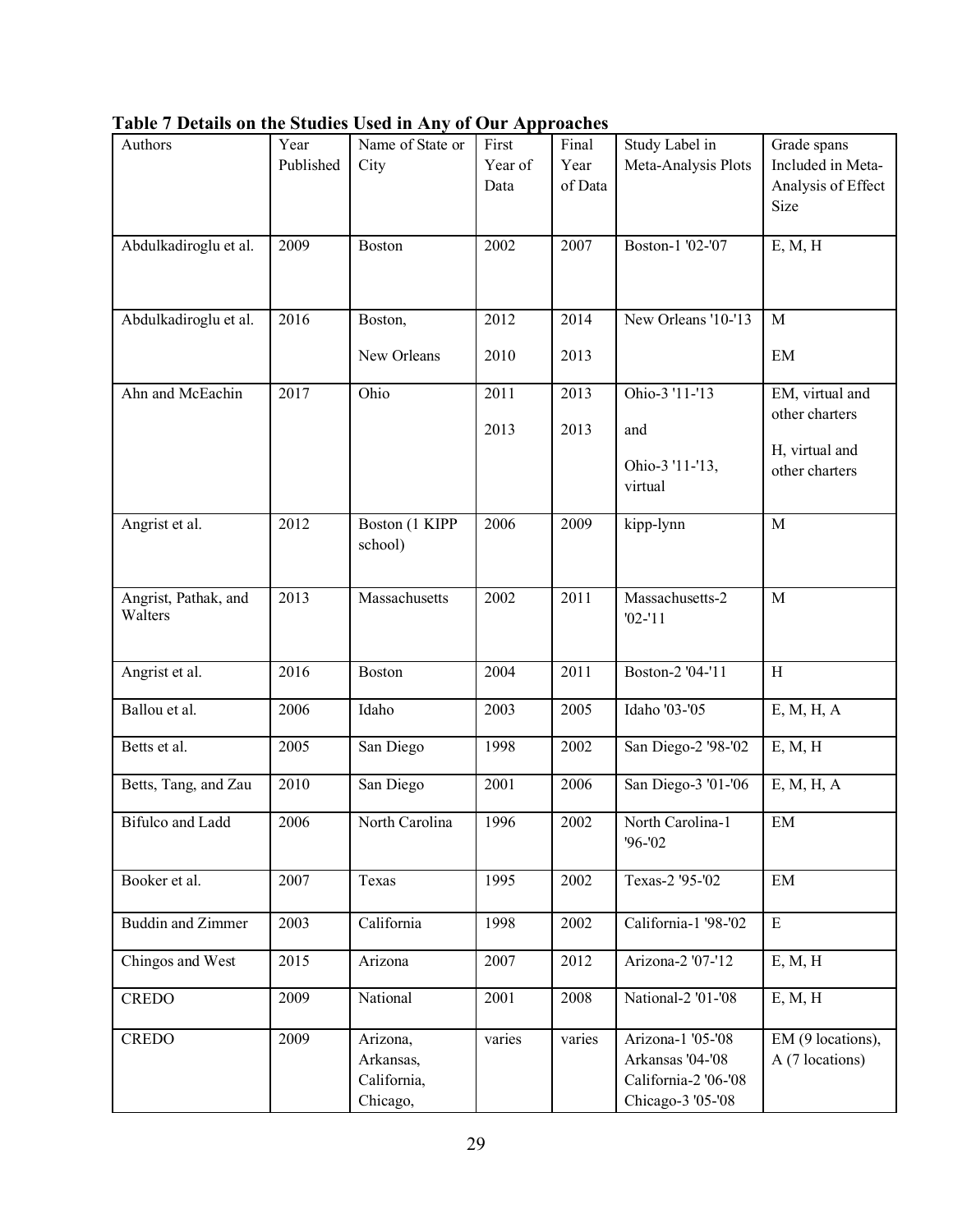|                                    |      | Denver,<br>DC,<br>Florida,<br>Georgia,<br>Massachusetts,<br>Minnesota,<br>Missouri,<br>New Mexico, |        |        | Denver-2 '04-'08<br>DC '06-'08<br>Florida-2 '01-'08<br>Georgia '04-'08<br>Massachusetts-1<br>$'05 - '07$<br>Minnesota '05-'08<br>Missouri '06-'08<br>New Mexico '05-'08 |                                            |
|------------------------------------|------|----------------------------------------------------------------------------------------------------|--------|--------|-------------------------------------------------------------------------------------------------------------------------------------------------------------------------|--------------------------------------------|
|                                    |      | North Carolina,<br>Ohio,<br>Texas                                                                  |        |        | North Carolina-2<br>$'03 - '07$<br>Ohio-2 '06-'08<br>Texas-4 '03-'07                                                                                                    |                                            |
| CREDO                              | 2013 | Louisiana,<br>Massachusetts,<br>Michigan,<br>New York City                                         | varies | varies | Louisiana-2 '06-'11<br>Massachusetts-3<br>$'06-'11$<br>Michigan '06-'11<br>New York City-4<br>$'06-'11$                                                                 | E, M, H, A(LA,<br>MA, NYC)<br>E, M, EM(MI) |
| <b>CREDO</b>                       | 2012 | Indiana,<br>New Jersey                                                                             | varies | varies | Indiana-1 '06-'11<br>New Jersey '07-'11                                                                                                                                 | E, M, H, A (IN)<br>E, M, EM(NJ)            |
| <b>CREDO</b>                       | 2011 | Pennsylvania                                                                                       | varies | varies | Pennsylvania '07-'10                                                                                                                                                    | E, M, H, EM                                |
| Dobbie and Fryer                   | 2011 | NYC (1 school,<br>Promise<br>Academy in<br>Harlem<br>Children's Zone)                              | 2004   | 2009   | New York City-3<br>$'04 - '09$                                                                                                                                          | E, M                                       |
| Dobbie and Fryer                   | 2016 | Texas                                                                                              | 1996   | 2004   | Texas-5 '96-'04                                                                                                                                                         | A                                          |
| Ferrare, Waddington<br>and Berends | 2017 | Indiana                                                                                            | 2011   | 2016   | Indiana-2 '11-'16<br>(with indications for<br>school type: CMO,<br>EMO, Independent,<br>Virtual)                                                                        | EM                                         |
| Foreman et al.                     | 2017 | Anon. state                                                                                        | 2013   | 2014   | Anon. state '13-'14                                                                                                                                                     | EM                                         |
| Furgeson et al.                    | 2012 | CMO <sub>s</sub> multiple<br>states                                                                | varies | varies | CMOs multiple<br>states                                                                                                                                                 | $\mathbf{M}$                               |
| Gleason et al.                     | 2010 | National (29<br>schools)                                                                           | 2004   | 2008   | National-3 '04-'08                                                                                                                                                      | M                                          |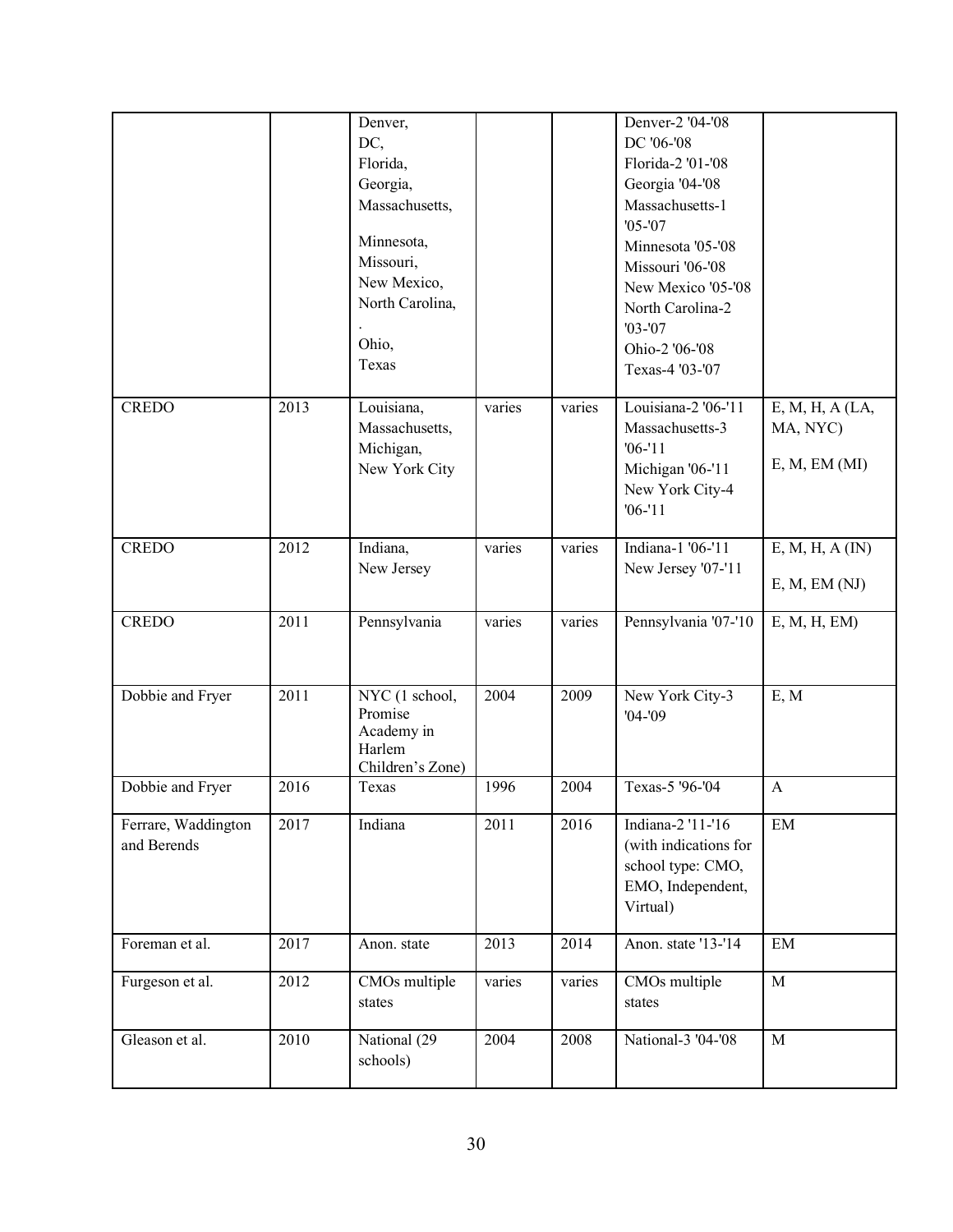| Gronberg and Jansen                 | 2005                                                                       | Texas                                                              | 2003         | 2004         | Texas-1 '03-'04                                                   | M, H              |
|-------------------------------------|----------------------------------------------------------------------------|--------------------------------------------------------------------|--------------|--------------|-------------------------------------------------------------------|-------------------|
| Hoxby and Murarka                   | 2007                                                                       | <b>NYC</b>                                                         | 2004         | 2006         | New York City-1<br>$'04 - '06$                                    | $\overline{E}$    |
| Hoxby, Murarka, and<br>Kang         | 2009                                                                       | <b>NYC</b>                                                         | 2000         | 2008         | New York City-2<br>$'00 - '08$                                    | EM                |
| Hoxby and Rockoff                   | 2004                                                                       | Chicago                                                            | 2001         | 2004         | Chicago-1 '01-'04                                                 | E, M              |
| Imberman                            | 2010                                                                       | Anonymous<br>district                                              | 1995         | 2005         | Anon. district '95-<br>'07                                        | $\mathbf{A}$      |
| Ladd Clotfelter and<br>Holbein      | 2017                                                                       | North Carolina                                                     | 2003<br>2008 | 2007<br>2011 | North Carolina-3<br>$'03 - '07$<br>North Carolina-4<br>$'08 - 11$ | $\mathbf{A}$<br>A |
| McClure et al.                      | 2005                                                                       | San Diego                                                          | 2003         | 2004         | San Diego-1 '-03-'04                                              | $\, {\rm H}$      |
| Miron et al.                        | 2007                                                                       | Delaware                                                           | 2000         | 2005         | Delaware '01-'05                                                  | E, M, H, A        |
| Ni and Rorrer                       | 2012                                                                       | Utah                                                               | 2004         | 2009         | Utah '04-'09                                                      | E                 |
| Nichols and Özek                    | 2010                                                                       | DC                                                                 | 2001         | 2009         | DC-2 '01-'09                                                      | EM                |
| Nicotera, Mendiburo,<br>and Berends | 2011                                                                       | Indianapolis                                                       | 2002         | 2006         | Indianapolis '02-'06                                              | $\mathbf{A}$      |
| Nisar                               | 2012                                                                       | Milwaukee                                                          | 2006         | 2009         | Milwaukee-2 '06-'09                                               | EM                |
| Sass                                | 2006                                                                       | Florida                                                            | 2000         | 2003         | Florida-1 '00-'03                                                 | $\mathbf{A}$      |
| Shin, Fuller and<br>Dauter          | 2017                                                                       | Los Angeles<br>(separate<br>analyses for<br>movers and<br>stayers) | 2008         | 2011         | Los Angeles '08-'11<br>Switch,<br>Los Angeles '08-'11<br>Stay     | E, M, H           |
| Tuttle et al.                       | 2013                                                                       | KIPP multiple<br>states                                            | 2002         | 2011         | KIPP multiple states<br>$'02 - 11$                                | $\mathbf{M}$      |
| Witte, Wolf, Carlson,<br>and Dean   | 2010,<br>2011,<br>2012<br>(average<br>of one<br>year<br>gains<br>from each | Milwaukee                                                          | 2007         | 2011         | Milwaukee-3 '07-'11                                               | $\mathbf{A}$      |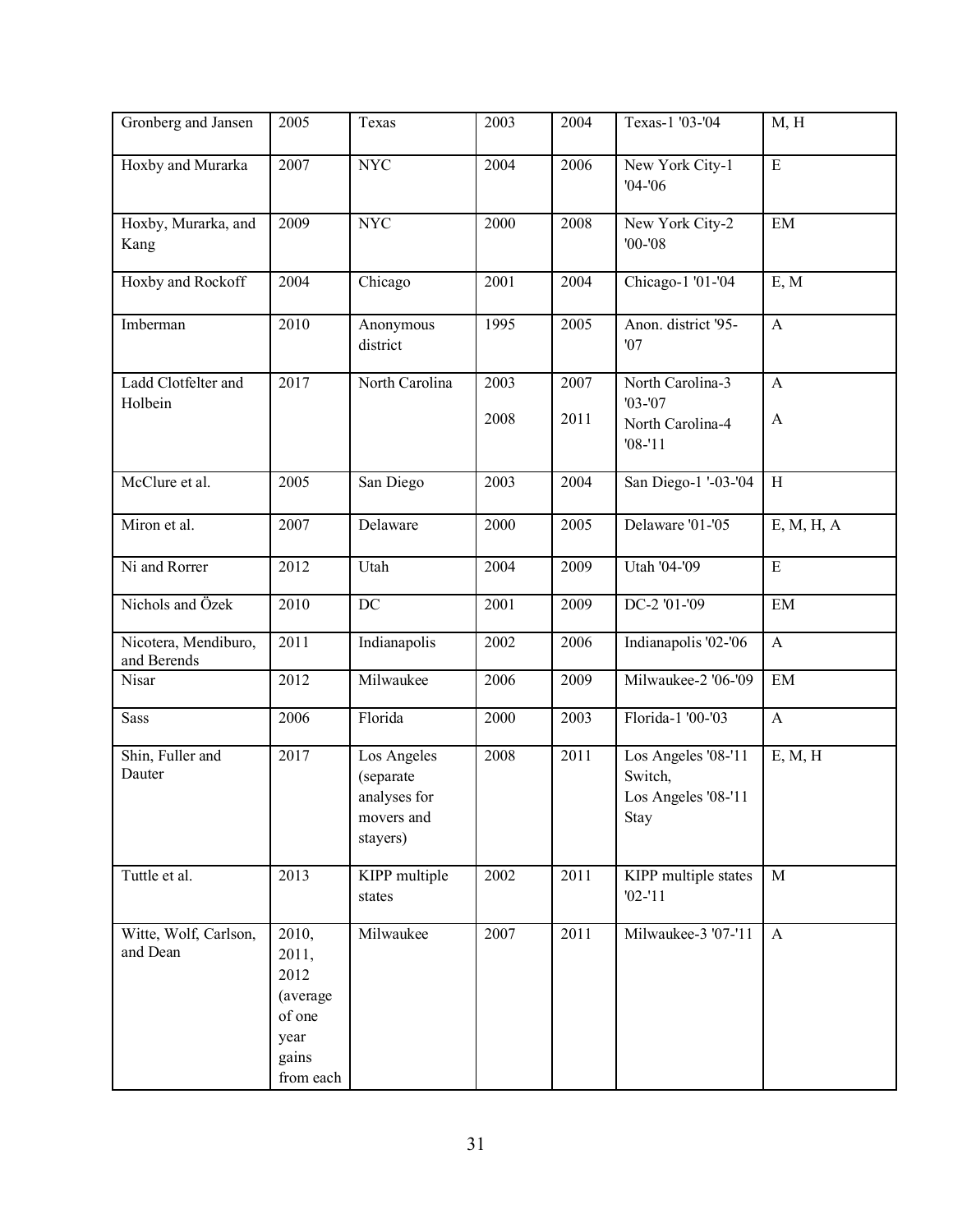|                  | of four<br>years)                                                  |                                                                                    |        |        |                                                                                                                                                   |                                      |
|------------------|--------------------------------------------------------------------|------------------------------------------------------------------------------------|--------|--------|---------------------------------------------------------------------------------------------------------------------------------------------------|--------------------------------------|
| Woodworth et al. | 2008                                                               | Bay Area (3)<br>KIPP schools)                                                      | 2003   | 2005   | kipp-bayarea-A, -B<br>and -C                                                                                                                      | M                                    |
| Zimmer et al.    | 2009<br>$(sub-$<br>group<br>estimates)<br>$2012$ (all<br>students) | Chicago,<br>Denver,<br>Milwaukee,<br>Ohio,<br>Philadelphia,<br>San Diego,<br>Texas | varies | varies | Chicago-2 '98-'07,<br>Denver-1 '02-'06<br>Milwaukee-1 '01-'07<br>Ohio-1 '05-'08<br>Philadelphia '03-'07<br>San Diego-4 '98-'07<br>Texas-3 '96-'04 | EM (3 locations),<br>A (4 locations) |

*Note:* E, M, H and A stand for analyses of elementary, middle, high schools, and all grades, respectively, and EM stands for combined elementary and middle.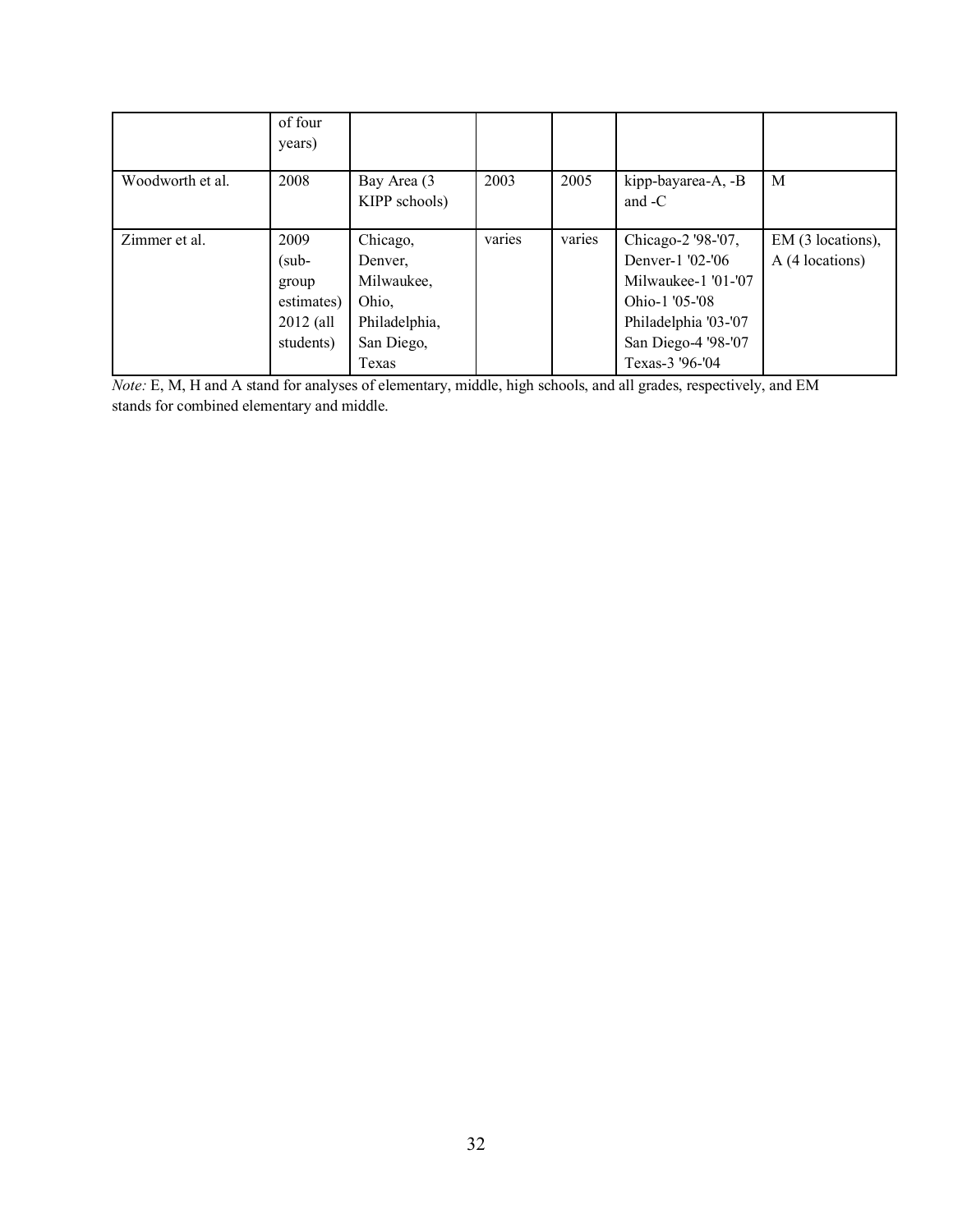#### **References**

- Abdulkadiroğlu, Atila, Joshua D. Angrist, Sarah R. Cohodes, Susan M. Dynarski, Jon Fullerton, Thomas J. Kane, and Parag A. Pathak. 2009. *Informing the Debate: Comparing Boston's Charter, Pilot and Traditional Schools*. Boston, MA: The Boston Foundation.
- Abdulkadiroğlu, Atila, Joshua D. Angrist, Peter D. Hull, and Parag A. Pathak. 2016. "Charters without Lotteries: Testing Takeovers in New Orleans and Boston." *American Economic Review* 106 (7): 1878–1920.
- Ahn, June, and Andrew McEachin. 2017. "Student Enrollment Patterns and Achievement in Ohio's Online Charter Schools." *Educational Researcher* 46 (1): 44–57. https://doi.org/10.3102/0013189X17692999.
- Angrist, Joshua D., Sarah R. Cohodes, Susan M. Dynarski, Parag A. Pathak, and Christopher R. Walters. 2016. "Stand and Deliver: Effects of Boston's Charter High Schools on College Preparation, Entry, and Choice." *Journal of Labor Economics* 34 (2): 275–318.
- Angrist, Joshua D., Susan M. Dynarski, Thomas J. Kane, Parag A. Pathak, and Christopher R. Walters. 2012. "Who Benefits from KIPP?" *Journal of Policy Analysis and Management* 31 (4): 837–60.
- Angrist, Joshua D., Parag A. Pathak, and Christopher R. Walters. 2013. "Explaining Charter School Effectiveness." *American Economic Journal: Applied Economics* 5: 1–27.
- Ballou, Dale, Bettie Teasley, and Tim Zeidner. 2006. "Charter Schools in Idaho." Paper prepared for the National Conference on Charter School Research, National Center on School Choice. Nashville, TN: Vanderbilt University. http://www.vanderbilt.edu/schoolchoice/conference/papers/Ballouetal\_2006-DRAFT.pdf.
- Betts, Julian R., and Richard C. Atkinson. 2012. "Better Research Needed on the Impact of Charter Schools." *Science* 335 (6065): 171–172.
- Betts, Julian R., Lorien A. Rice, Andrew C. Zau, Y. Emily Tang, and Cory R. Koedel. 2005. *Does School Choice Work? Effects on Student Integration and Achievement*. San Francisco: Public Policy Institute of California.
- Betts, Julian R., and Y. Emily Tang. 2008. "Value-Added and Experimental Studies of the Effect of Charter Schools on Student Achievement: A Literature Review." Seattle, WA: National Charter School Research Project, Center on Reinventing Public Education.
- ———. 2011. "The Effect of Charter Schools on Student Achievement: A Meta-Analysis of the Literature." Seattle, WA: National Charter School Research Project, Center on Reinventing Public Education.
- ———. 2014. "A Meta-Analysis of the Literature on the Effect of Charter Schools on Student Achievement." Bothell, WA: Center on Reinventing Public Education. http://www.crpe.org/sites/default/files/CRPE\_meta-analysis\_charter-schools-effect-studentachievement\_workingpaper.pdf.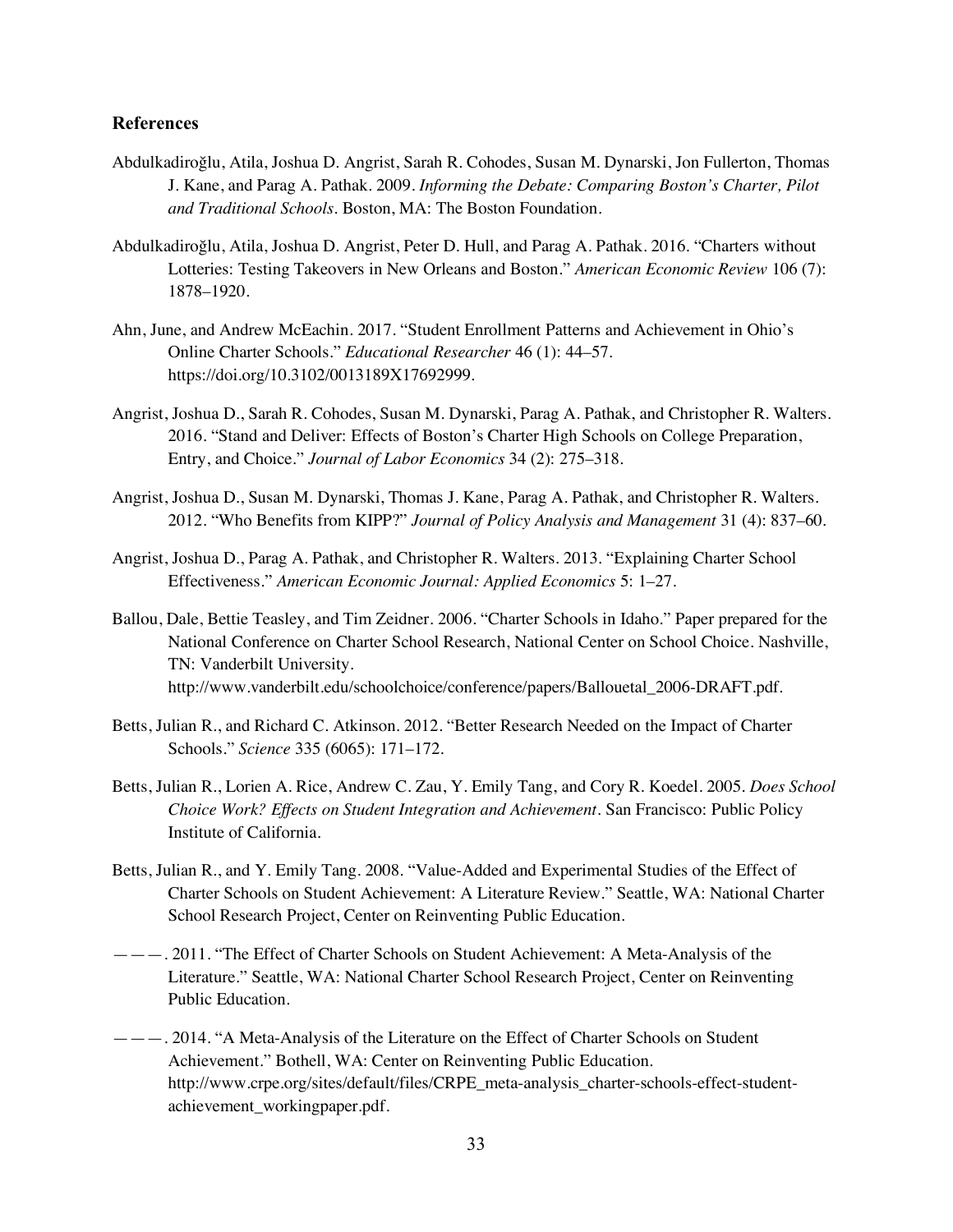- Betts, Julian R., Y. Emily Tang, and Andrew C. Zau. 2010. "Madness in the Method? A Critical Analysis of Popular Methods of Estimating the Effect of Charter Schools on Student Achievement." In *Taking Measure of Charter Schools: Better Assessments, Better Policymaking, Better Schools*, edited by Julian R. Betts and Paul T. Hill. Lanham, MD: Rowman & Littlefield.
- Bifulco, Robert, and Helen F. Ladd. 2006. "The Impacts of Charter Schools on Student Achievement: Evidence from North Carolina." *Education Finance and Policy* 1: 50–90.
- Booker, Kevin, Scott Gilpatric, Timothy Gronberg, and Dennis Jansen. 2007. "The Impact of Charter School Attendance on Student Performance." *Journal of Public Economics* 91: 5–6.
- Borenstein, Michael, Larry V. Hedges, Julian P.T. Higgins, and Hannah R. Rothstein. 2009. *Introduction to Meta-Analysis*. Chichester: United Kingdom: John Wiley and Sons.
- Buddin, Richard, and Ron Zimmer. 2003. "Appendix C: Academic Outcomes." In *Charter School Operations and Performance: Evidence from California*. Santa Monica, CA: RAND Corporation.
- Chabrier, Julia, Sarah R. Cohodes, and Philip Oreopoulos. 2016. "What Can We Learn from Charter School Lotteries?" *Journal of Economic Perspectives* 30 (5): 57–84.
- Charter School Achievement Consensus Panel. 2006. *Key Issues in Studying Charter Schools and Achievement: A Review and Suggestions for National Guidelines*. Vol. 2. National Charter School Research Project White Paper Series. Seattle, WA: Center on Reinventing Public Education.
- Chingos, Matthew M., and Martin R. West. 2015. "The Uneven Performance of Arizona's Charter Schools." *Educational Evaluation and Policy Analysis 37* 1: 120–134.
- Clotfelter, Charles T., Helen F. Ladd, and and Jacob L. Vigdor. 2007. *How and Why Do Teacher Credentials Matter for Student Achievement?* Cambridge, MA: National Bureau of Economic Research. http://www.nber.org/papers/w12828.
- CREDO. 2009. *Multiple Choice: Charter School Performance in 16 States*. Stanford, CA: CREDO. http://credo.stanford.edu.
- ———. 2011. *Charter School Performance in Pennsylvania*. Stanford, CA: CREDO: Available. http://credo.stanford.edu.
- ———. 2012a. *Charter School Performance in Indiana*. Stanford, CA: CREDO: Available. http://credo.stanford.edu.
- ———. 2012b. *Charter School Performance in New Jersey*. Stanford, CA: CREDO. http://credo.stanford.edu.
- ———. 2013a. *Charter School Performance in Louisiana*. Stanford, CA: CREDO: Available. http://credo.stanford.edu.
- ———. 2013b. *Charter School Performance in Massachusetts*. Stanford, CA: CREDO: Available. http://credo.stanford.edu.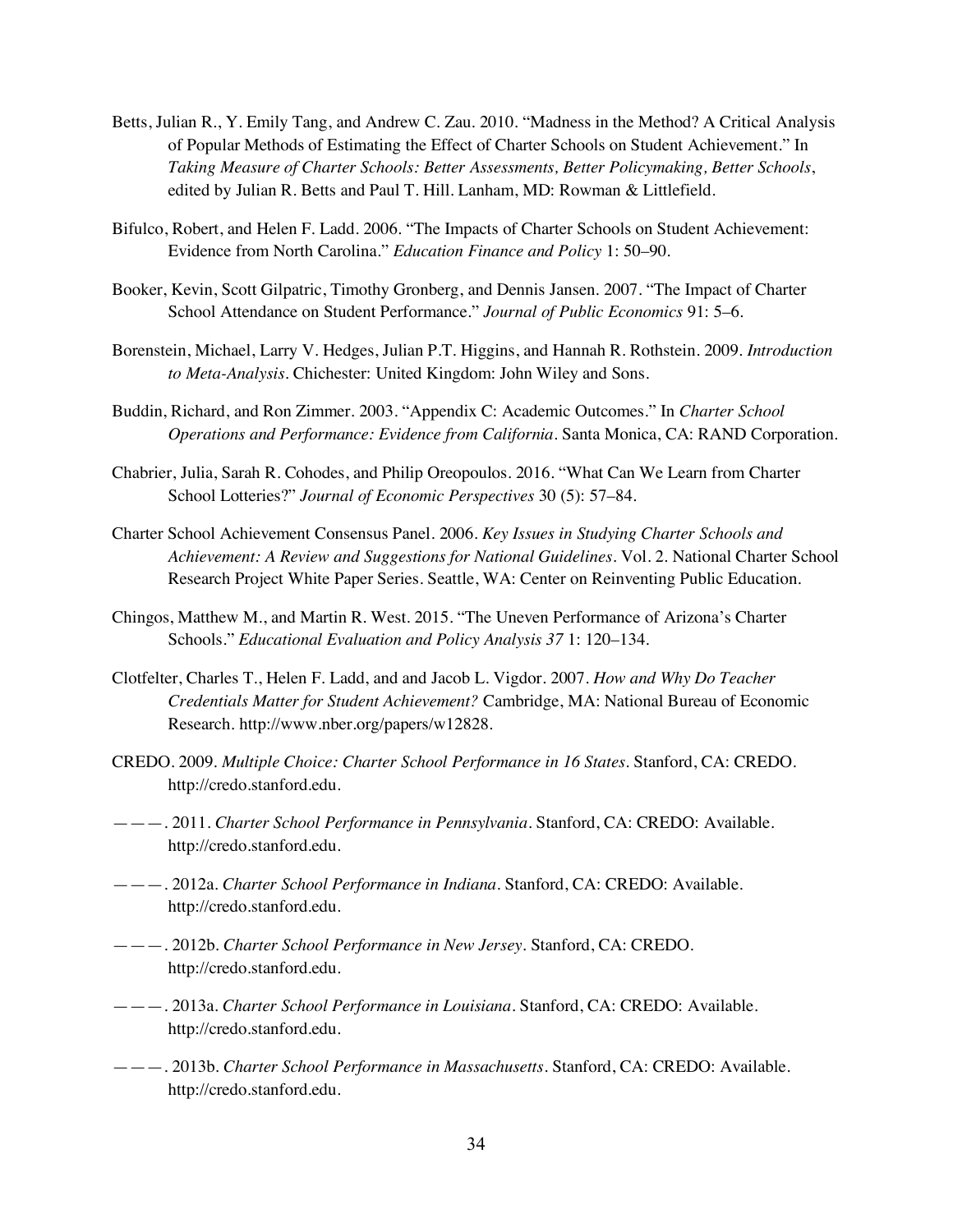- ———. 2013c. *Charter School Performance in Michigan*. Stanford, CA: CREDO: Available. http://credo.stanford.edu.
- ———. 2013d. *Charter School Performance in New York City*. Stanford, CA: CREDO. http://credo.stanford.edu.
- ———. 2015. *Online Charter School Study*. Stanford, CA: CREDO.
- Dobbie, Will, and Roland G. Fryer Jr. 2011. "Are High-Quality Schools Enough to Increase Achievement among the Poor? Evidence from the Harlem Children's Zone." *American Economic Journal: Applied Economics* 3 (3): 158–87.
- Dobbie, Will S., and Roland G. Fryer Jr. 2016. *Charter Schools and Labor Market Outcomes*. Cambridge, MA: National Bureau of Economic Research.
- Ferrare, Joseph J., Joseph R. Waddington, and Mark Berends. 2017. "Virtual Illusion: Longitudinal Effects of Charter School Types on Student Achievement in Indiana." Center for Research on Educational Opportunity, Notre Dame University. Notre Dame, IN.
- Foreman, Leesa M., Kaitlin P. Anderson, Gary W. Ritter, and Patrick J. Wolf. 2017. "Using 'Broken' Lotteries to Check the Validity of Charter School Evaluations Using Matching Designs." *Educational Policy*, November.
- Furgeson, Joshua, Brian Gill, Joshua Haimson, Alexandra Killewald, Moira McCullough, Ira Nichols-Barrer, Bing-ru Teh, et al. 2012. "Charter-School Management Organizations: Diverse Strategies and Diverse Student Impacts." Princeton, NJ & Seattle, WA: Mathematica Policy Research and Center for Reinventing Public Education.
- Gleason, Philip, Melissa Clark, Christina Clark Tuttle, and Emily Dwoyer. 2010. "'The Evaluation of Charter School Impacts: Final Report.' NCEE 2010-4029." Washington, DC: National Center for Education Evaluation and Regional Assistance, Institute of Education Sciences, U.S. Department of Education.
- Gronberg, Timothy J., and Dennis W. Jansen. 2005. *Texas Charter Schools: An Assessment in 2005*. Austin: Texas: Public Policy Foundation. http://www.texaspolicy.com/pdf/2005-09 charterschools-rr.pdf.
- Higgins, J., S.G. Thompson, J.J. Deeks, and D. G. Altman. 2003. "Measuring Inconsistency in Meta-Analyses." *British Medical Journal 327* 7414: 557–560.
- Hoxby, Caroline M., and Sonali Murarka. 2007. *New York City's Charter Schools Overall Report*. Cambridge, MA: New. http://users.nber.org/.
- Hoxby, Caroline M., Sonali Murarka, and Jenny Kang. 2009. *How New York City's Charter Schools Affect Achievement*. Cambridge, MA: New. http://users.nber.org/.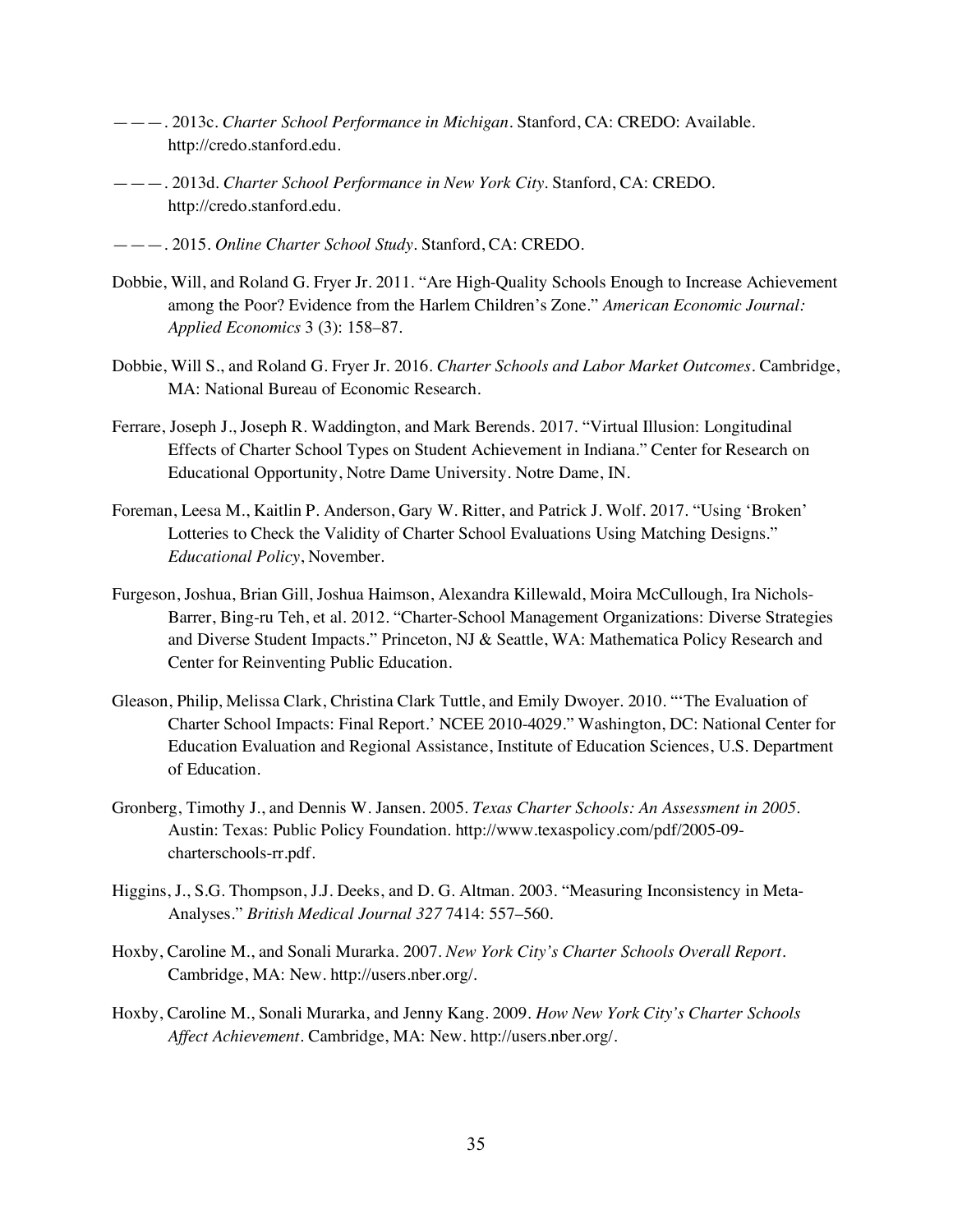- Hoxby, Caroline M., and Jonah E. Rockoff. 2004. *"The Impact of Charter Schools on Student Achievement." Unpublished Paper*. Cambridge, MA: New. http://www.rand.org/content/dam/rand/www/external/labor/seminars/adp/pdfs/2005hoxby.pdf.
- Imberman, Scott A. 2010. "Achievement and Behavior in Charter Schools: Drawing a More Complete Picture." *The Review of Economics and Statistics* 93 (2): 416–35.
- Ladd, Helen F., Charles T. Clotfelter, and John B. Holbein. 2017. "The Growing Segmentation of the Charter School Sector in North Carolina." *Education Finance and Policy* 12 (4): 536–63.
- McClure, Larry, Betsy Strick, Rachel Jacob-Almeida, and Christopher Reicher. 2005. "The Preuss School at UCSD: School Characteristics and Students' Achievement." University of California, San Diego, The Center for Research on Educational Equity, Assessment and Teaching Excellence. http://create.ucsd.edu/Research\_Evaluation/PreussReportDecember2005.pdf.
- Miron, Gary, Anne Cullen, Brooks Applegate, and Patricia Farrell. 2007. "Evaluation of the Delaware Charter School Reform: Year One Report." Kalamazoo, MI: The Evaluation Center, Western Michigan University. http://www.doe.k12.de.us/files/pdf/sbe\_decseval.pdf.
- National Alliance for Public Charter Schools. 2017. "Estimated Charter Public School Enrollment, 2016- 17." https://www.publiccharters.org/sites/default/files/migrated/wpcontent/uploads/2017/01/EER\_Report\_V5.pdf.
- Ni, Yongmei, and Andrea K. Rorrer. 2012. "Twice Considered: Charter Schools and Student Achievement in Utah." *Economics of Education Review* 31 (5): 835–849.
- Nichols, Austin, and Umut Özek. 2010. "Public School Choice and Student Achievement in the District of Columbia." Working Paper 53. Washington, DC: National Center for Analysis of Longitudinal Data. http://www.edweek.org/media/publicschoolchoiceandstudentachievement-calder.pdf.
- Nicotera, Anna, Maria Mendiburo, and Mark Berends. 2011. "Charter School Effects in Indianapolis." In *School Choice and School Improvement*, edited by Mark Berends, Marisa Cannata, and Ellen B. Goldring, 35–50. Cambridge, Mass: Harvard Education Press.
- Nisar, Hiren. 2012. "Do Charter Schools Improve Student Achievement?" In . New York: National Center for the Study of Privatization in Education. http://www.ncspe.org/publications\_files/OP216.pdf.
- Sass, Tim R. 2006. "Charter Schools and Student Achievement in Florida." *Education Finance and Policy* 1 (1): 91–122.
- Shin, Hyo Jeong, Bruce Fuller, and Luke Dauter. 2017. "Heterogeneous Effects of Charter Schools: Unpacking Family Selection and Achievement Growth in Los Angeles." *Journal of School Choice* 11 (1): 60–94.
- Tuttle, Christina Clark, Brian Gill, Philip Gleason, Virginia Knechtel, Ira Nichols-Barrer, and Alexandra Resch. 2013. *KIPP Middle Schools: Impacts on Achievement and Other Outcomes. Final Report*. Washington, DC: Mathematica Policy Research.